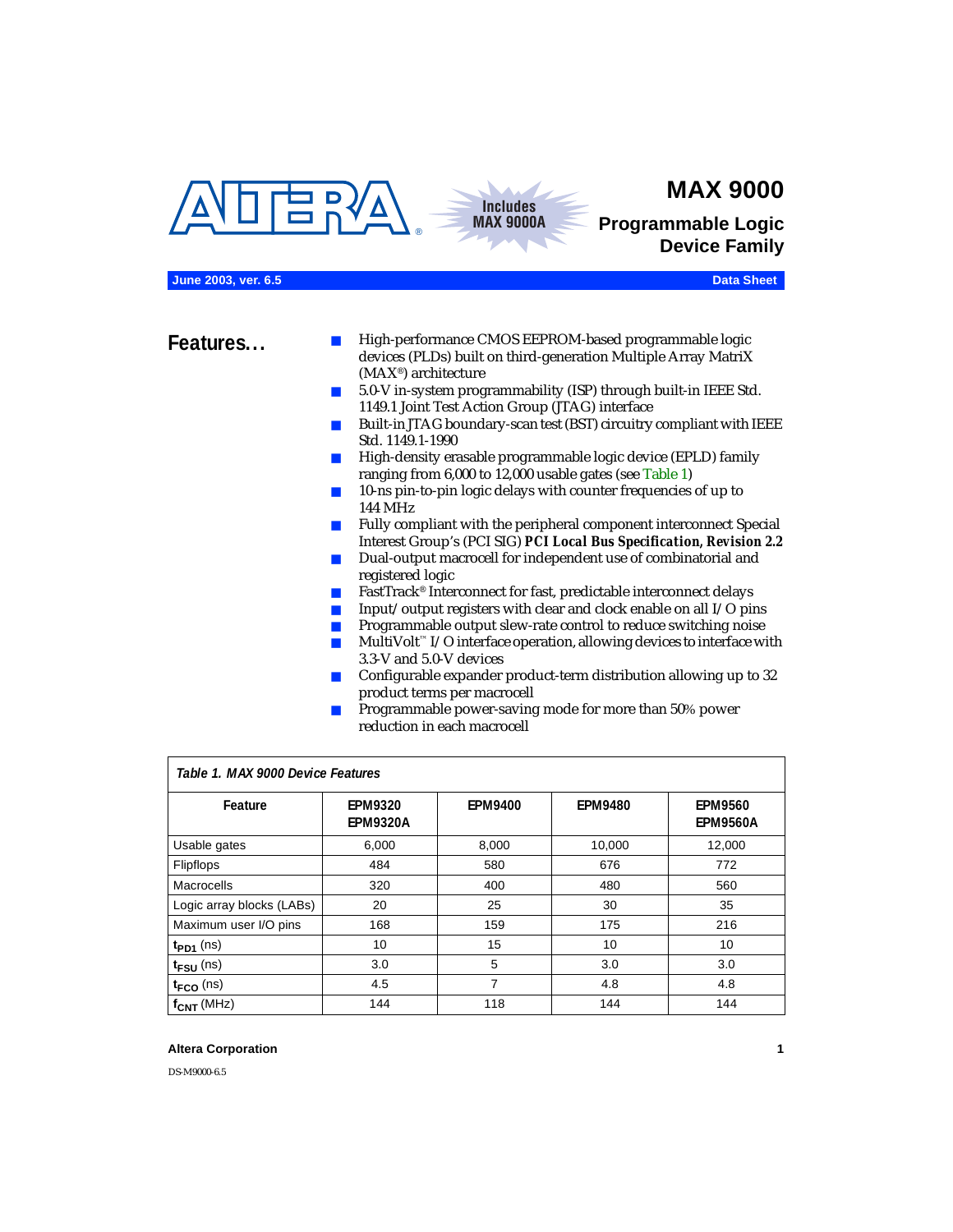- **...and More Features** Programmable macrocell flipflops with individual clear, preset, clock, and clock enable controls
	- Programmable security bit for protection of proprietary designs
	- Software design support and automatic place-and-route provided by Altera's MAX+PLUS® II development system on Windows-based PCs as well as Sun SPARCstation, HP 9000 Series 700/800, and IBM RISC System/6000 workstations
	- Additional design entry and simulation support provided by EDIF 2 0 0 and 3 0 0 netlist files, library of parameterized modules (LPM), Verilog HDL, VHDL, and other interfaces to popular EDA tools from manufacturers such as Cadence, Exemplar Logic, Mentor Graphics, OrCAD, Synopsys, Synplicity, and VeriBest
	- Programming support with Altera's Master Programming Unit (MPU), BitBlaster™ serial download cable, ByteBlaster™ parallel port download cable, and ByteBlasterMV™ parallel port download cable, as well as programming hardware from third-party manufacturers
	- Offered in a variety of package options with 84 to 356 pins (see [Table 2](#page-1-0))

<span id="page-1-0"></span>

| Table 2. MAX 9000 Package Options & I/O Counts<br>Note (1) |                       |                        |                        |                |                        |                       |
|------------------------------------------------------------|-----------------------|------------------------|------------------------|----------------|------------------------|-----------------------|
| <b>Device</b>                                              | 84-Pin<br><b>PLCC</b> | 208-Pin<br><b>ROFP</b> | 240-Pin<br><b>ROFP</b> | 280-Pin<br>PGA | 304-Pin<br><b>ROFP</b> | 356-Pin<br><b>BGA</b> |
| EPM9320                                                    | 60(2)                 | 132                    |                        | 168            |                        | 168                   |
| <b>EPM9320A</b>                                            | 60(2)                 | 132                    |                        |                |                        | 168                   |
| EPM9400                                                    | 59(2)                 | 139                    | 159                    |                |                        |                       |
| EPM9480                                                    |                       | 146                    | 175                    |                |                        |                       |
| EPM9560                                                    |                       | 153                    | 191                    | 216            | 216                    | 216                   |
| EPM9560A                                                   |                       | 153                    | 191                    |                |                        | 216                   |

#### *Notes:*

- <span id="page-1-1"></span>(1) MAX 9000 device package types include plastic J-lead chip carrier (PLCC), power quad flat pack (RQFP), ceramic pin-grid array (PGA), and ball-grid array (BGA) packages.
- <span id="page-1-2"></span>(2) Perform a complete thermal analysis before committing a design to this device package. See *[Application Note 74 \(Evaluating Power for Altera Devices\)](#page-0-1)*.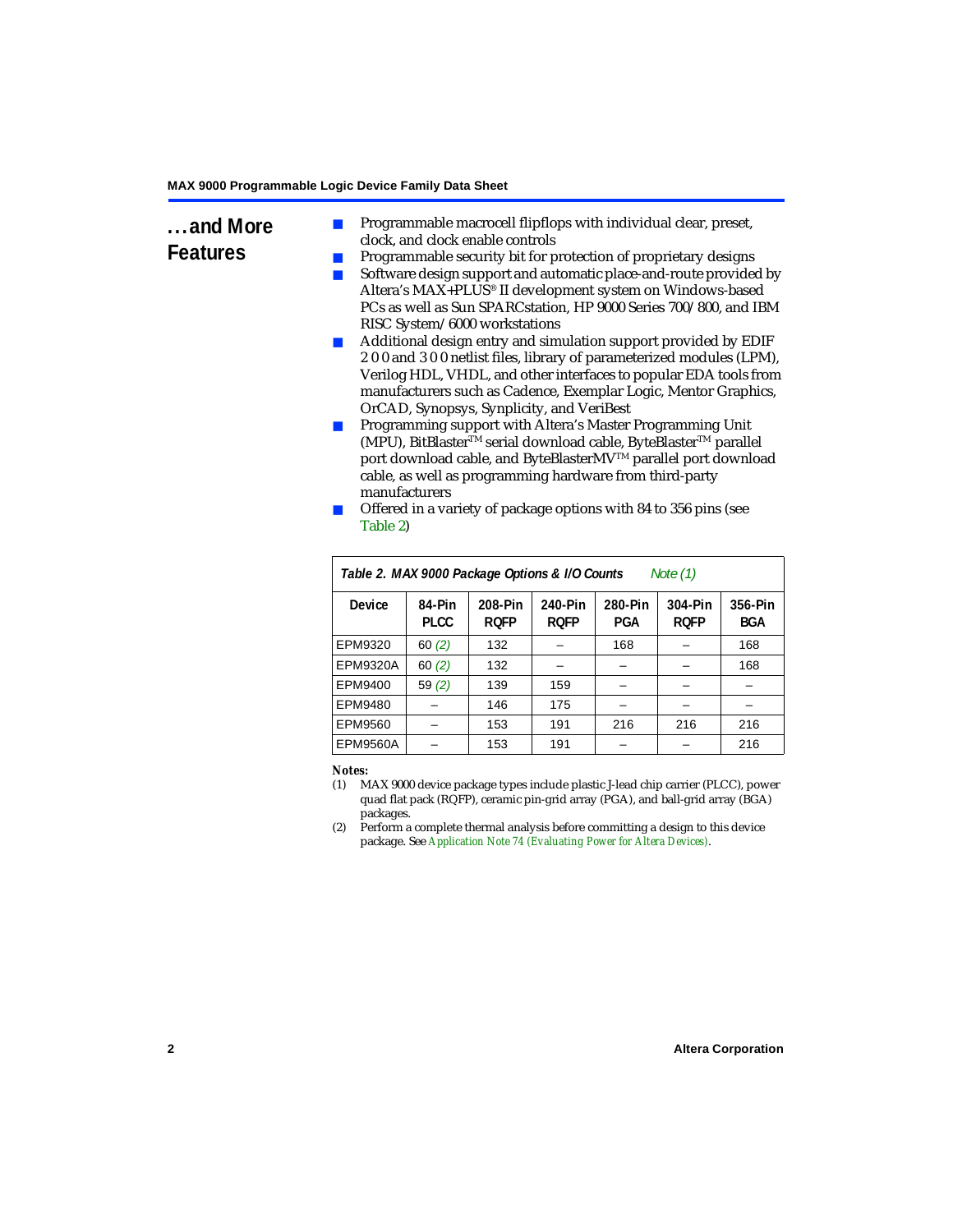# **General Description**

The MAX 9000 family of in-system-programmable, high-density, highperformance EPLDs is based on Altera's third-generation MAX architecture. Fabricated on an advanced CMOS technology, the EEPROMbased MAX 9000 family provides 6,000 to 12,000 usable gates, pin-to-pin delays as fast as 10 ns, and counter speeds of up to 144 MHz. The -10 speed grade of the MAX 9000 family is compliant with the *PCI Local Bus Specification, Revision 2.2*. [Table 3](#page-2-0) shows the speed grades available for MAX 9000 devices.

<span id="page-2-0"></span>

| Table 3. MAX 9000 Speed Grade Availability |       |                    |       |  |  |
|--------------------------------------------|-------|--------------------|-------|--|--|
| <b>Device</b>                              |       | <b>Speed Grade</b> |       |  |  |
|                                            | $-10$ | $-15$              | $-20$ |  |  |
| EPM9320                                    |       |                    |       |  |  |
| <b>EPM9320A</b>                            |       |                    |       |  |  |
| EPM9400                                    |       |                    |       |  |  |
| EPM9480                                    |       |                    |       |  |  |
| EPM9560                                    |       |                    |       |  |  |
| <b>EPM9560A</b>                            |       |                    |       |  |  |

[Table 4](#page-2-1) shows the performance of MAX 9000 devices for typical functions.

<span id="page-2-1"></span>

| Table 4. MAX 9000 Performance<br>Note $(1)$ |                        |                                    |          |         |            |  |
|---------------------------------------------|------------------------|------------------------------------|----------|---------|------------|--|
| Application                                 | <b>Macrocells Used</b> | <b>Units</b><br><b>Speed Grade</b> |          |         |            |  |
|                                             |                        | $-10$                              | $-15$    | $-20$   |            |  |
| 16-bit loadable counter                     | 16                     | 144                                | 118      | 100     | <b>MHz</b> |  |
| 16-bit up/down counter                      | 16                     | 144                                | 118      | 100     | <b>MHz</b> |  |
| 16-bit prescaled counter                    | 16                     | 144                                | 118      | 100     | <b>MHz</b> |  |
| 16-bit address decode                       |                        | 5.6(10)                            | 7.9(15)  | 10(20)  | ns         |  |
| 16-to-1 multiplexer                         |                        | 7.7(12.1)                          | 10.9(18) | 16 (26) | ns         |  |

### *Note:*

<span id="page-2-2"></span>(1) Internal logic array block (LAB) performance is shown. Numbers in parentheses show external delays from row input pin to row I/O pin.

> The MAX 9000 architecture supports high-density integration of systemlevel logic functions. It easily integrates multiple programmable logic devices ranging from PALs, GALs, and 22V10s to field-programmable gate array (FPGA) devices and EPLDs.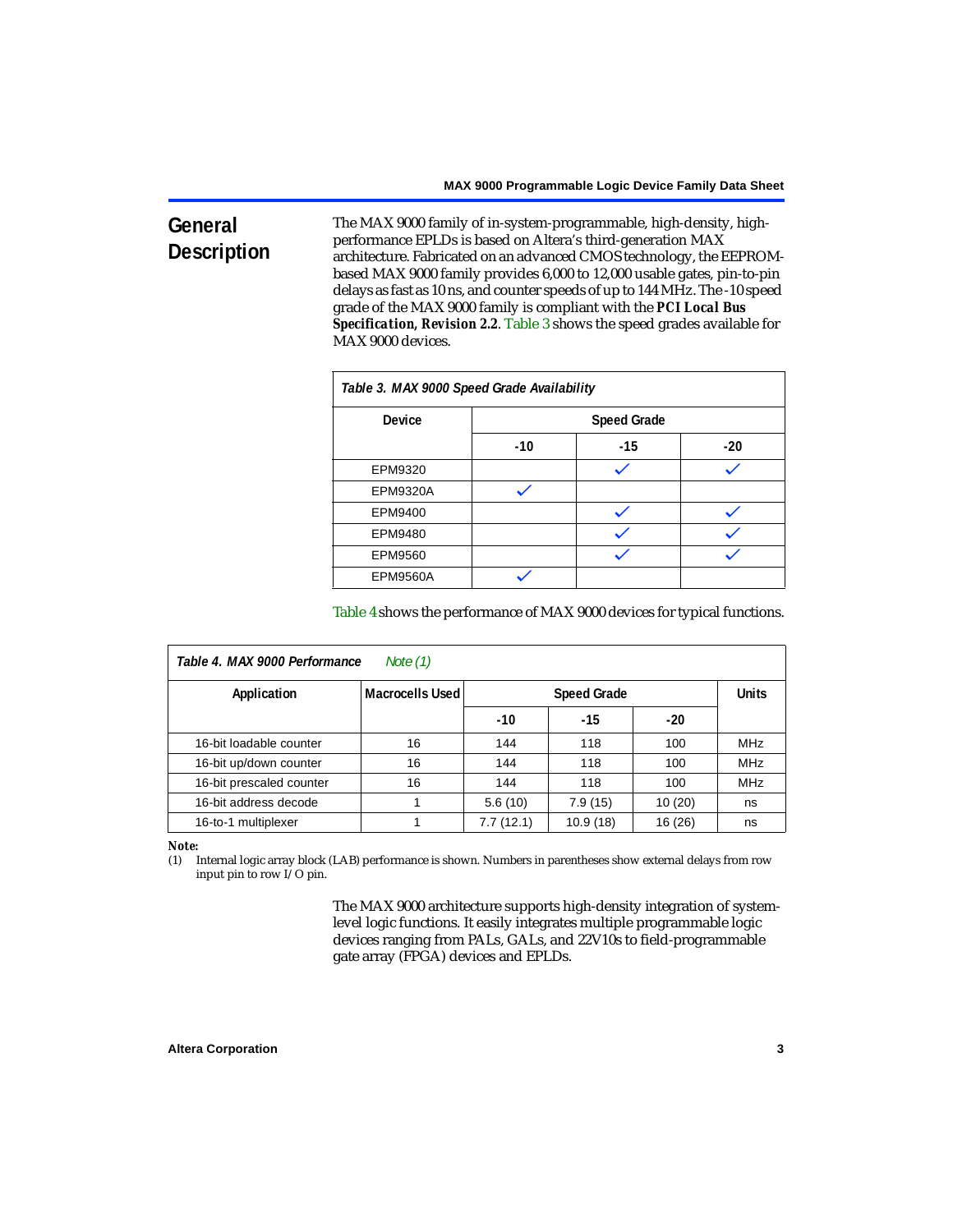All MAX 9000 device packages provide four dedicated inputs for global control signals with large fan-outs. Each I/O pin has an associated I/O cell register with a clock enable control on the periphery of the device. As outputs, these registers provide fast clock-to-output times; as inputs, they offer quick setup times.

MAX 9000 EPLDs provide 5.0-V in-system programmability (ISP). This feature allows the devices to be programmed and reprogrammed on the printed circuit board (PCB) for quick and efficient iterations during design development and debug cycles. MAX 9000 devices are guaranteed for 100 program and erase cycles.

MAX 9000 EPLDs contain 320 to 560 macrocells that are combined into groups of 16 macrocells, called logic array blocks (LABs). Each macrocell has a programmable-AND/fixed-OR array and a configurable register with independently programmable clock, clock enable, clear, and preset functions. For increased flexibility, each macrocell offers a dual-output structure that allows the register and the product terms to be used independently. This feature allows register-rich and combinatorialintensive designs to be implemented efficiently. The dual-output structure of the MAX 9000 macrocell also improves logic utilization, thus increasing the effective capacity of the devices. To build complex logic functions, each macrocell can be supplemented with both shareable expander product terms and high-speed parallel expander product terms to provide up to 32 product terms per macrocell.

The MAX 9000 family provides programmable speed/power optimization. Speed-critical portions of a design can run at high speed/full power, while the remaining portions run at reduced speed/low power. This speed/power optimization feature enables the user to configure one or more macrocells to operate at 50% or less power while adding only a nominal timing delay. MAX 9000 devices also provide an option that reduces the slew rate of the output buffers, minimizing noise transients when non-speed-critical signals are switching. MAX 9000 devices offer the MultiVolt feature, which allows output drivers to be set for either 3.3-V or 5.0-V operation in mixedvoltage systems.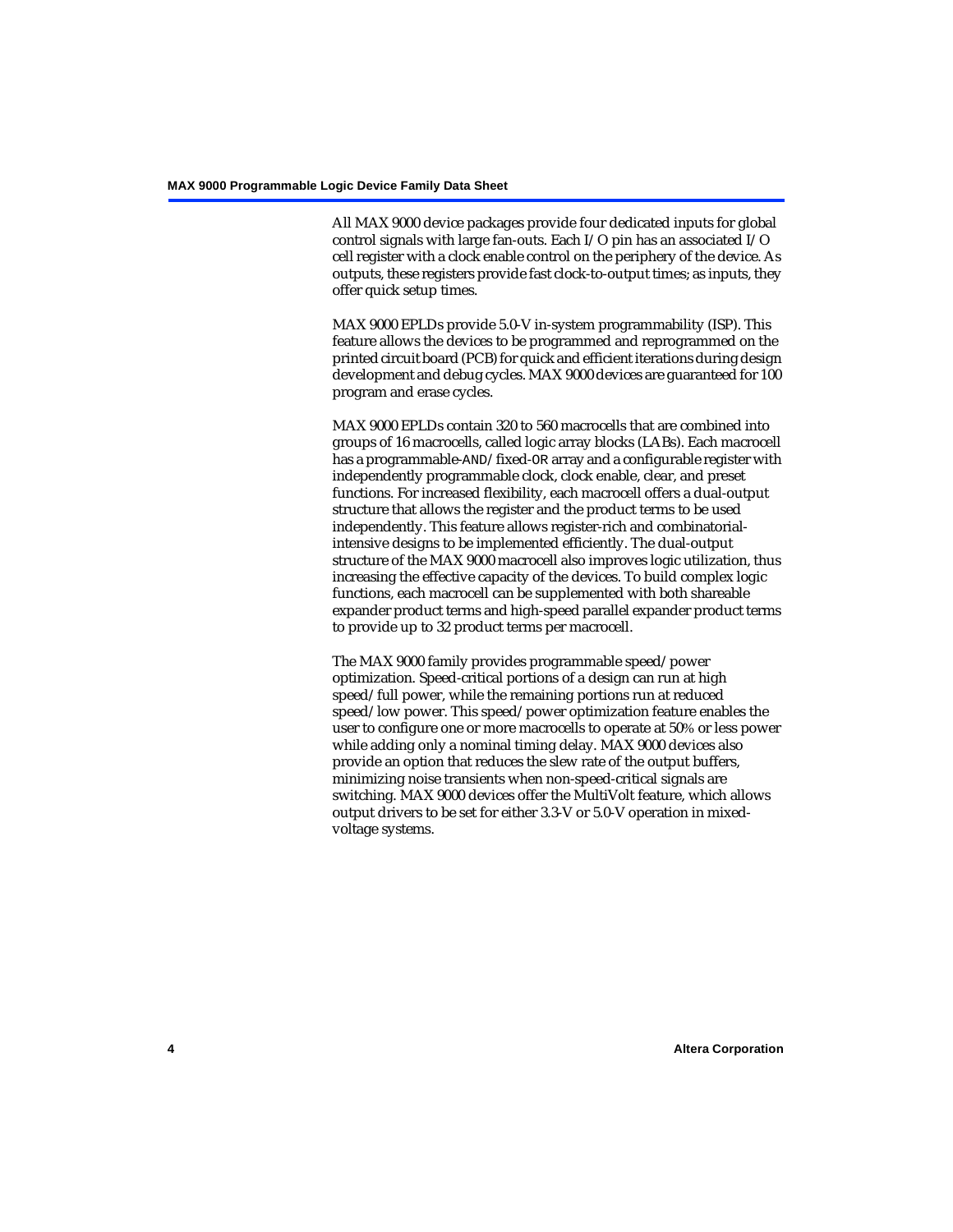The MAX 9000 family is supported by Altera's MAX+PLUS II development system, a single, integrated software package that offers schematic, text—including VHDL, Verilog HDL, and the Altera Hardware Description Language (AHDL)—and waveform design entry, compilation and logic synthesis, simulation and timing analysis, and device programming. The MAX+PLUS II software provides EDIF 2 0 0 and 3 0 0, LPM, and other interfaces for additional design entry and simulation support from other industry-standard PC- and UNIXworkstation-based EDA tools. The MAX+PLUS II software runs on Windows-based PCs as well as Sun SPARCstation, HP 9000 Series 700/800, and IBM RISC System/6000 workstations.

For more information on development tools, see the **MAX+PLUS II** *[Programmable Logic Development System & Software Data Sheet](#page-0-1)*.

# **Functional Description**

MAX 9000 devices use a third-generation MAX architecture that yields both high performance and a high degree of utilization for most applications. The MAX 9000 architecture includes the following elements:

- Logic array blocks
- Macrocells
- Expander product terms (shareable and parallel)
- FastTrack Interconnect
- Dedicated inputs
- I/O cells

[Figure 1](#page-5-0) shows a block diagram of the MAX 9000 architecture.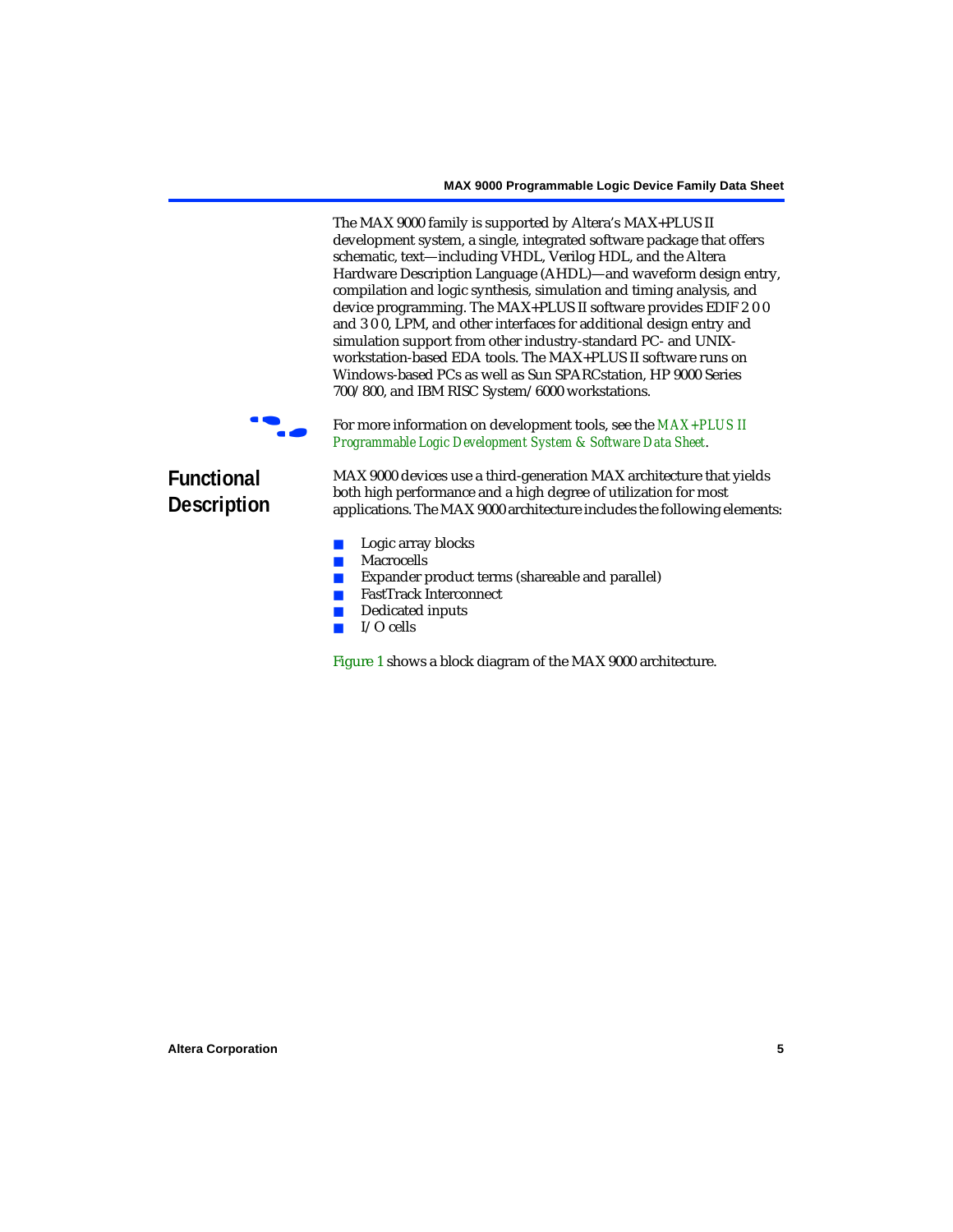

<span id="page-5-0"></span>*Figure 1. MAX 9000 Device Block Diagram*

# **Logic Array Blocks**

The MAX 9000 architecture is based on linking high-performance, flexible logic array modules called logic array blocks (LABs). LABs consist of 16-macrocell arrays that are fed by the LAB local array, as shown in [Figure 2 on page 7.](#page-6-0) Multiple LABs are linked together via the FastTrack Interconnect, a series of fast, continuous channels that run the entire length and width of the device. The I/O pins are supported by I/O cells (IOCs) located at the end of each row (horizontal) and column (vertical) path of the FastTrack Interconnect.

Each LAB is fed by 33 inputs from the row interconnect and 16 feedback signals from the macrocells within the LAB. All of these signals are available within the LAB in their true and inverted form. In addition, 16 shared expander product terms ("expanders") are available in their inverted form, for a total of 114 signals that feed each product term in the LAB. Each LAB is also fed by two low-skew global clocks and one global clear that can be used for register control signals in all 16 macrocells.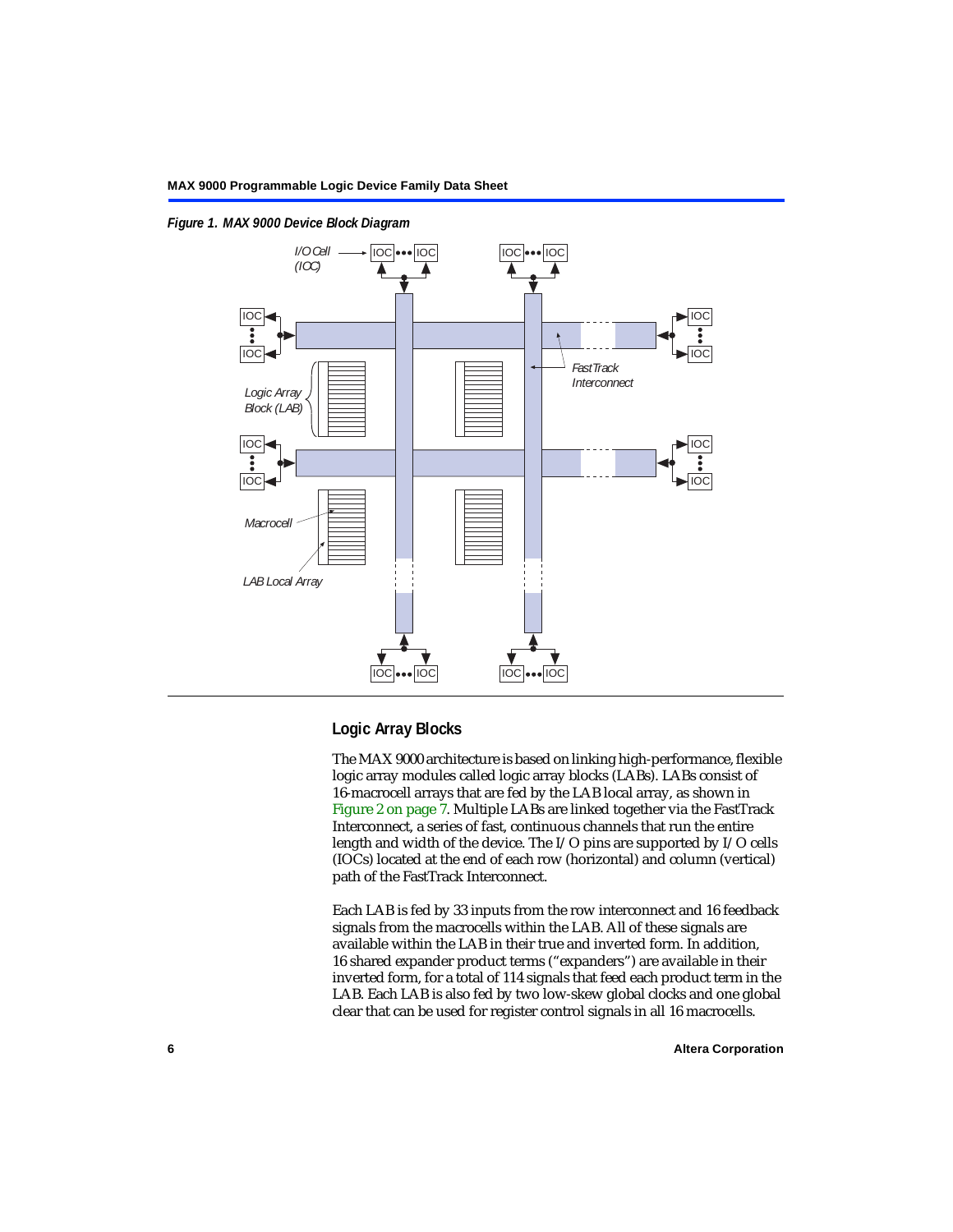LABs drive the row and column interconnect directly. Each macrocell can drive out of the LAB onto one or both routing resources. Once on the row or column interconnect, signals can traverse to other LABs or to the IOCs.



<span id="page-6-0"></span>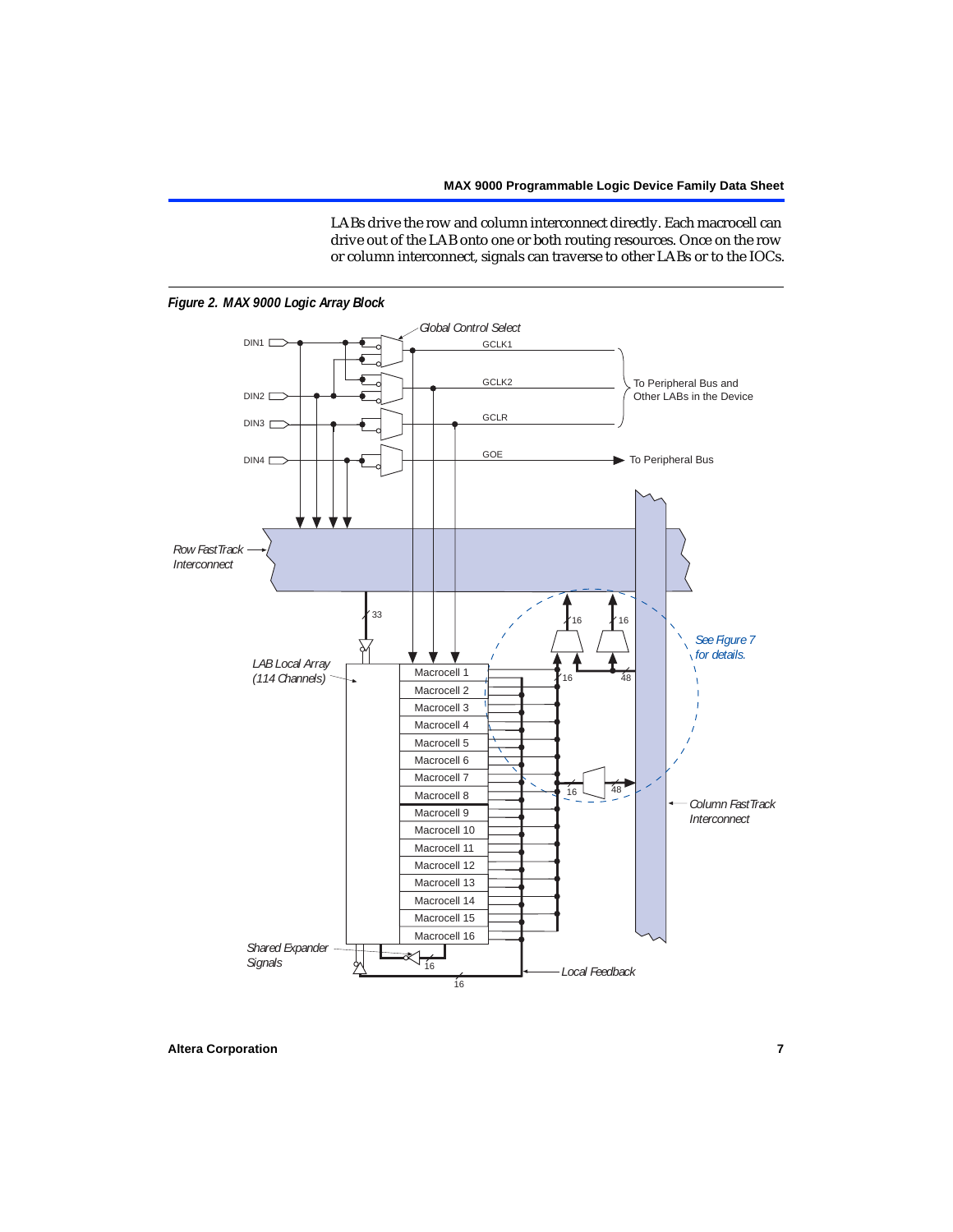### **Macrocells**

The MAX 9000 macrocell consists of three functional blocks: the product terms, the product-term select matrix, and the programmable register. The macrocell can be individually configured for both sequential and combinatorial logic operation. See [Figure 3](#page-7-0).

<span id="page-7-0"></span>

Combinatorial logic is implemented in the local array, which provides five product terms per macrocell. The product-term select matrix allocates these product terms for use as either primary logic inputs (to the OR and XOR gates) to implement combinatorial functions, or as secondary inputs to the macrocell's register clear, preset, clock, and clock enable control functions. Two kinds of expander product terms ("expanders") are available to supplement macrocell logic resources:

- Shareable expanders, which are inverted product terms that are fed back into the logic array
- Parallel expanders, which are product terms borrowed from adjacent macrocells

The MAX+PLUS II software automatically optimizes product-term allocation according to the logic requirements of the design.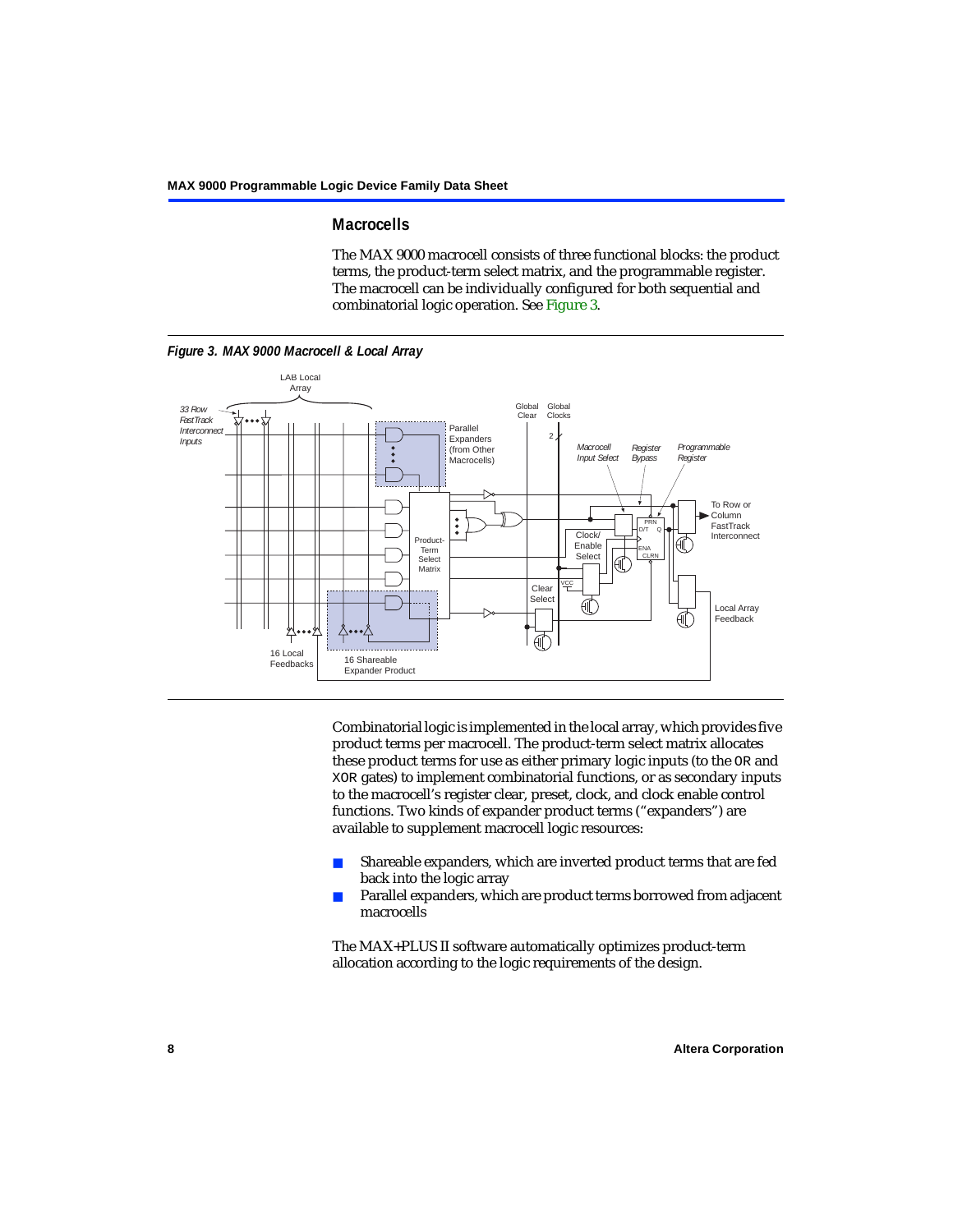For registered functions, each macrocell register can be individually programmed for D, T, JK, or SR operation with programmable clock control. The flipflop can also be bypassed for combinatorial operation. During design entry, the user specifies the desired register type; the MAX+PLUS II software then selects the most efficient register operation for each registered function to optimize resource utilization.

Each programmable register can be clocked in three different modes:

- By either global clock signal. This mode achieves the fastest clock-tooutput performance.
- By a global clock signal and enabled by an active-high clock enable. This mode provides an enable on each flipflop while still achieving the fast clock-to-output performance of the global clock.
- By an array clock implemented with a product term. In this mode, the flipflop can be clocked by signals from buried macrocells or I/O pins.

Two global clock signals are available. As shown in [Figure 2](#page-6-0), these global clock signals can be the true or the complement of either of the global clock pins (DIN1 and DIN2).

Each register also supports asynchronous preset and clear functions. As shown in [Figure 3,](#page-7-0) the product-term select matrix allocates product terms to control these operations. Although the product-term-driven preset and clear inputs to registers are active high, active-low control can be obtained by inverting the signal within the logic array. In addition, each register clear function can be individually driven by the dedicated global clear pin (DIN3). The global clear can be programmed for active-high or active-low operation.

All MAX 9000 macrocells offer a dual-output structure that provides independent register and combinatorial logic output within the same macrocell. This function is implemented by a process called register packing. When register packing is used, the product-term select matrix allocates one product term to the D input of the register, while the remaining product terms can be used to implement unrelated combinatorial logic. Both the registered and the combinatorial output of the macrocell can feed either the FastTrack Interconnect or the LAB local array.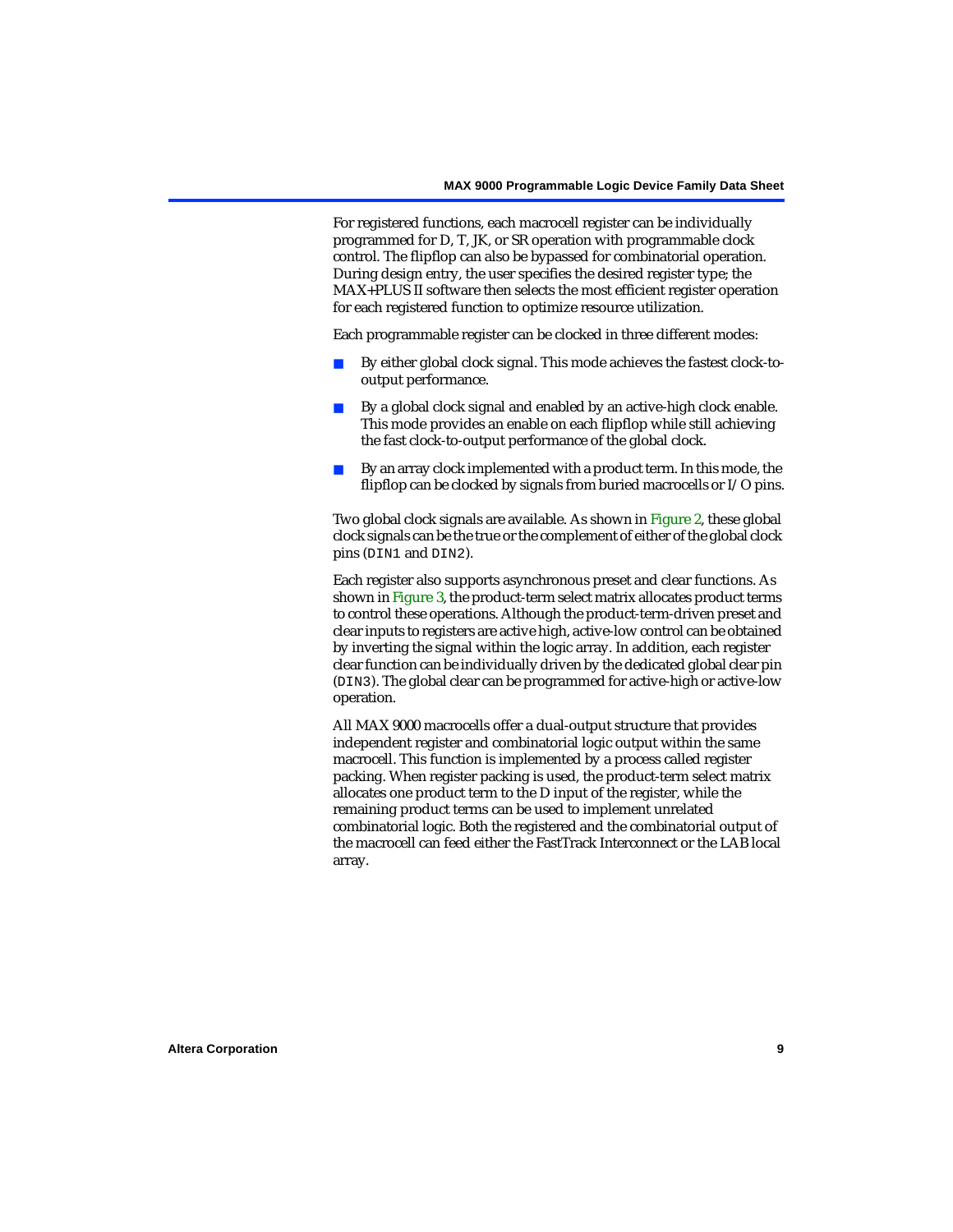# **Expander Product Terms**

Although most logic functions can be implemented with the five product terms available in each macrocell, some logic functions are more complex and require additional product terms. Although another macrocell can supply the required logic resources, the MAX 9000 architecture also offers both shareable and parallel expander product terms that provide additional product terms directly to any macrocell in the same LAB. These expanders help ensure that logic is synthesized with the fewest possible logic resources to obtain the fastest possible speed.

### *Shareable Expanders*

Each LAB has 16 shareable expanders that can be viewed as a pool of uncommitted single product terms (one from each macrocell) with inverted outputs that feed back into the LAB local array. Each shareable expander can be used and shared by any or all macrocells in the LAB to build complex logic functions. A small delay ( $t_{LOCAL} + t_{SEXP}$ ) is incurred when shareable expanders are used. [Figure 4](#page-9-0) shows how shareable expanders can feed multiple macrocells.

<span id="page-9-0"></span>

*Shareable expanders can be shared by any or all macrocells in the LAB.*



**10 Altera Corporation**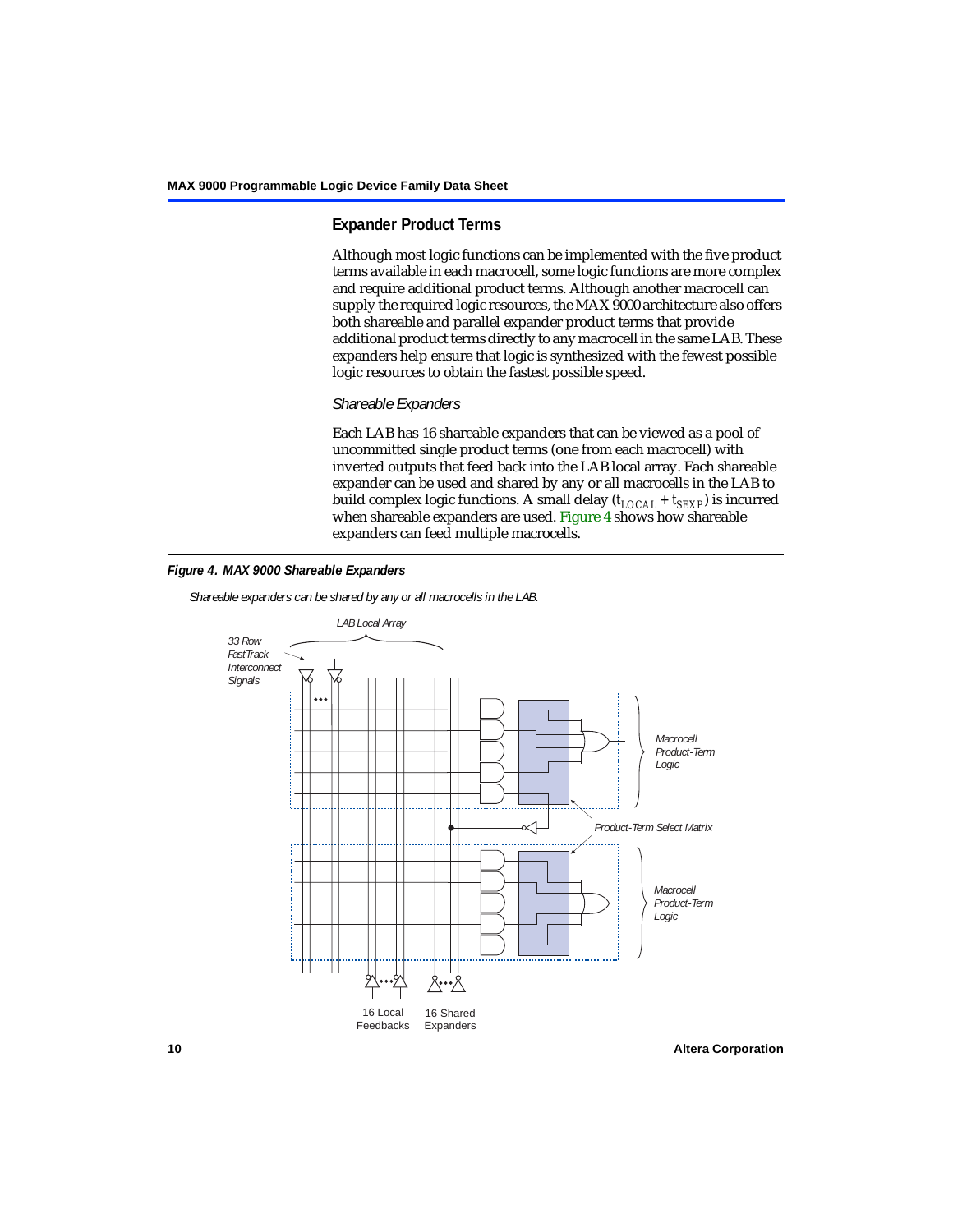### *Parallel Expanders*

Parallel expanders are unused product terms that can be allocated to a neighboring macrocell to implement fast, complex logic functions. Parallel expanders allow up to 20 product terms to directly feed the macrocell OR logic, with five product terms provided by the macrocell and 15 parallel expanders provided by neighboring macrocells in the LAB. [Figure 5](#page-10-0) shows how parallel expanders can feed the neighboring macrocell.

### <span id="page-10-0"></span>*Figure 5. MAX 9000 Parallel Expanders*

*Unused product terms in a macrocell can be allocated to a neighboring macrocell.*

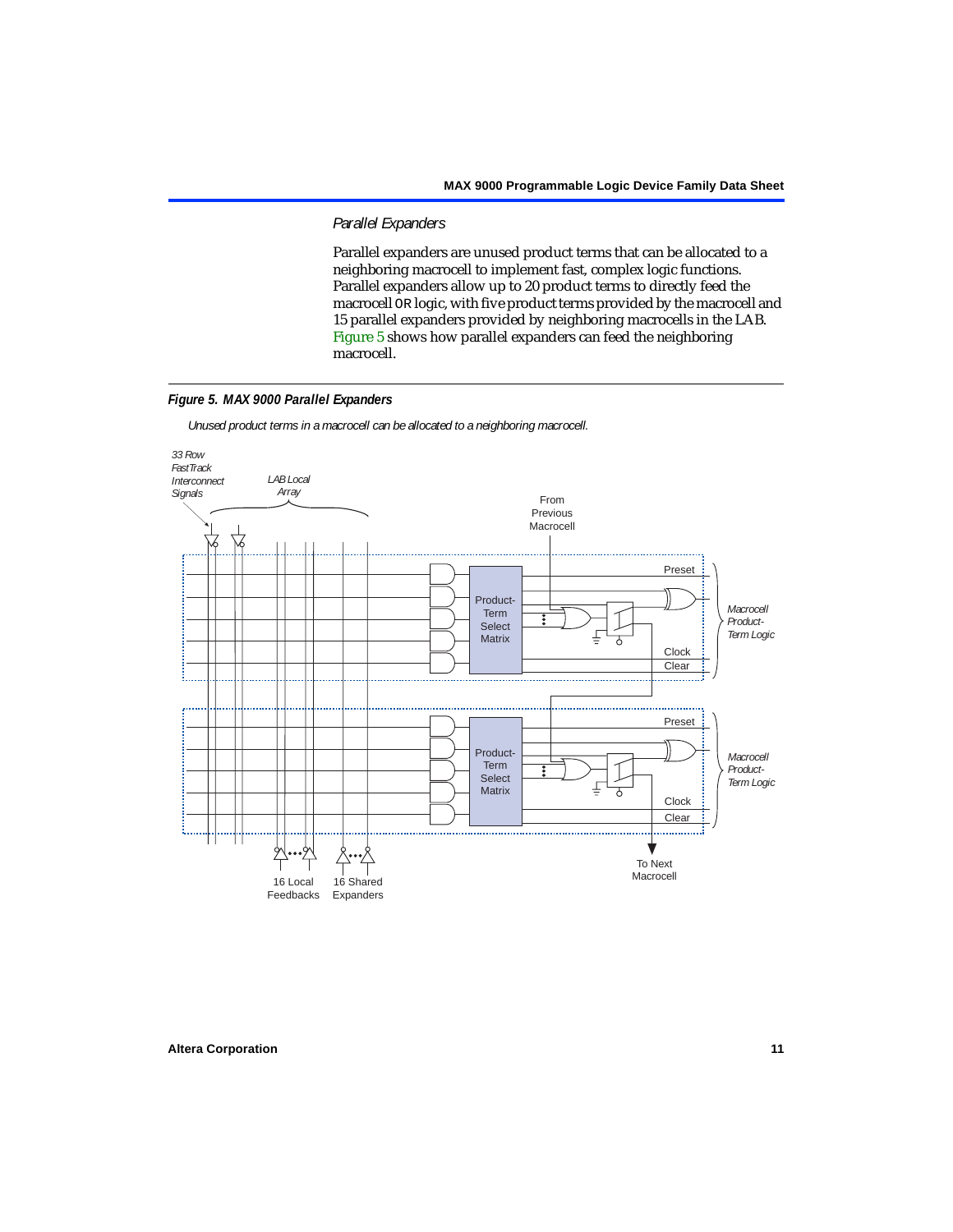The MAX+PLUS II Compiler automatically allocates as many as three sets of up to five parallel expanders to macrocells that require additional product terms. Each set of expanders incurs a small, incremental timing delay (*t<sub>PEXP</sub>*). For example, if a macrocell requires 14 product terms, the Compiler uses the five dedicated product terms within the macrocell and allocates two sets of parallel expanders; the first set includes five product terms and the second set includes four product terms, increasing the total delay by  $2 \times t_{PEXP}$ .

Two groups of eight macrocells within each LAB (e.g., macrocells 1 through 8 and 9 through 16) form two chains to lend or borrow parallel expanders. A macrocell borrows parallel expanders from lowernumbered macrocells. For example, macrocell 8 can borrow parallel expanders from macrocell 7, from macrocells 7 and 6, or from macrocells 7, 6, and 5. Within each group of 8, the lowest-numbered macrocell can only lend parallel expanders and the highest-numbered macrocell can only borrow them.

# **FastTrack Interconnect**

In the MAX 9000 architecture, connections between macrocells and device I/O pins are provided by the FastTrack Interconnect, a series of continuous horizontal and vertical routing channels that traverse the entire device. This device-wide routing structure provides predictable performance even in complex designs. In contrast, the segmented routing in FPGAs requires switch matrices to connect a variable number of routing paths, increasing the delays between logic resources and reducing performance. [Figure 6](#page-12-0) shows the interconnection of four adjacent LABs with row and column interconnects.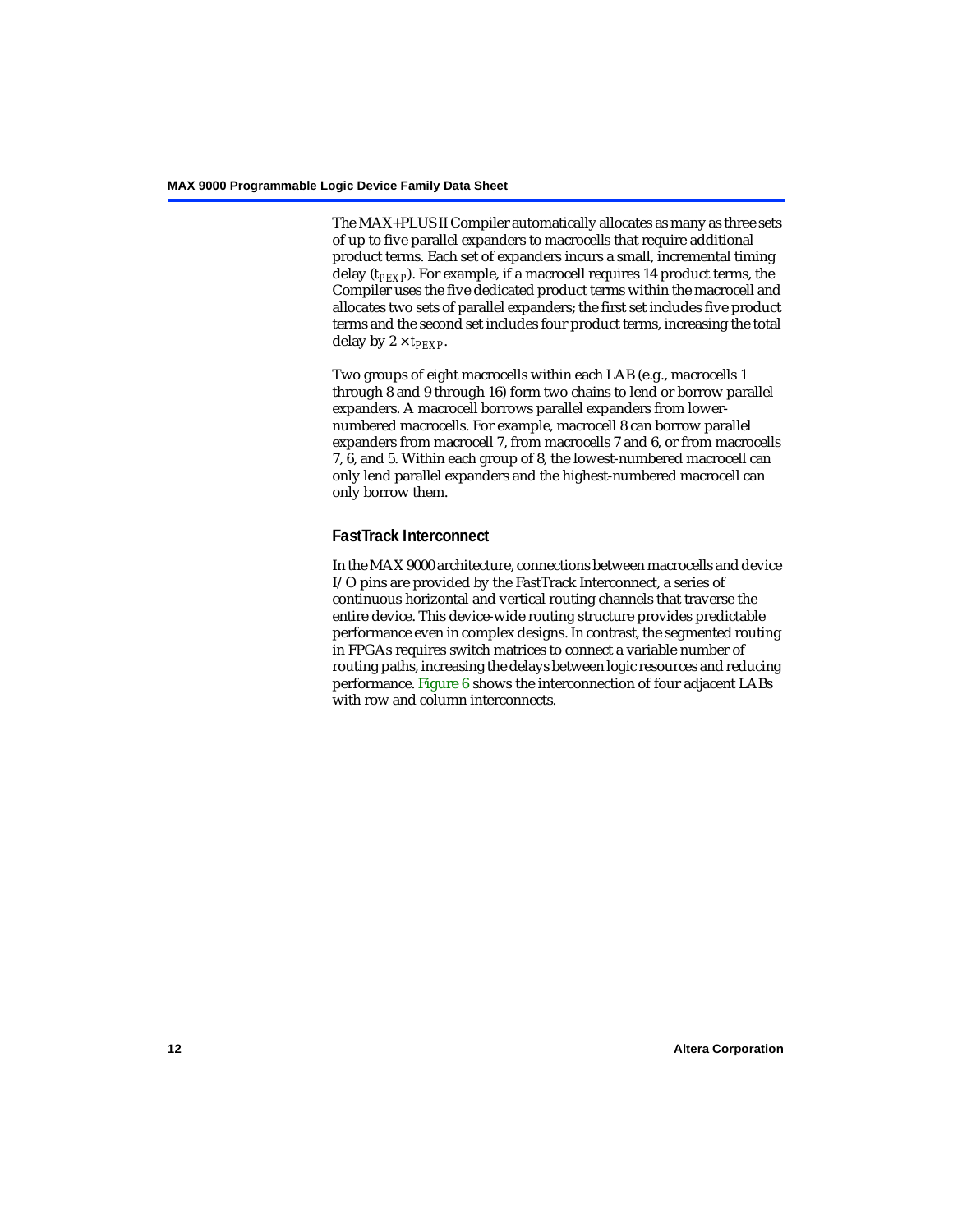### <span id="page-12-0"></span>*Figure 6. MAX 9000 Device Interconnect Resources*

*Each LAB is named on the basis of its physical row (A, B, C, etc.) and column (1, 2, 3, etc.) position within the device.*



The LABs within MAX 9000 devices are arranged into a matrix of columns and rows. [Table 5](#page-12-1) shows the number of columns and rows in each MAX 9000 device.

<span id="page-12-1"></span>

| Table 5, MAX 9000 Rows & Columns |             |         |  |  |  |
|----------------------------------|-------------|---------|--|--|--|
| <b>Devices</b>                   | <b>Rows</b> | Columns |  |  |  |
| EPM9320, EPM9320A                |             |         |  |  |  |
| EPM9400                          |             | h       |  |  |  |
| EPM9480                          |             |         |  |  |  |
| EPM9560, EPM9560A                |             |         |  |  |  |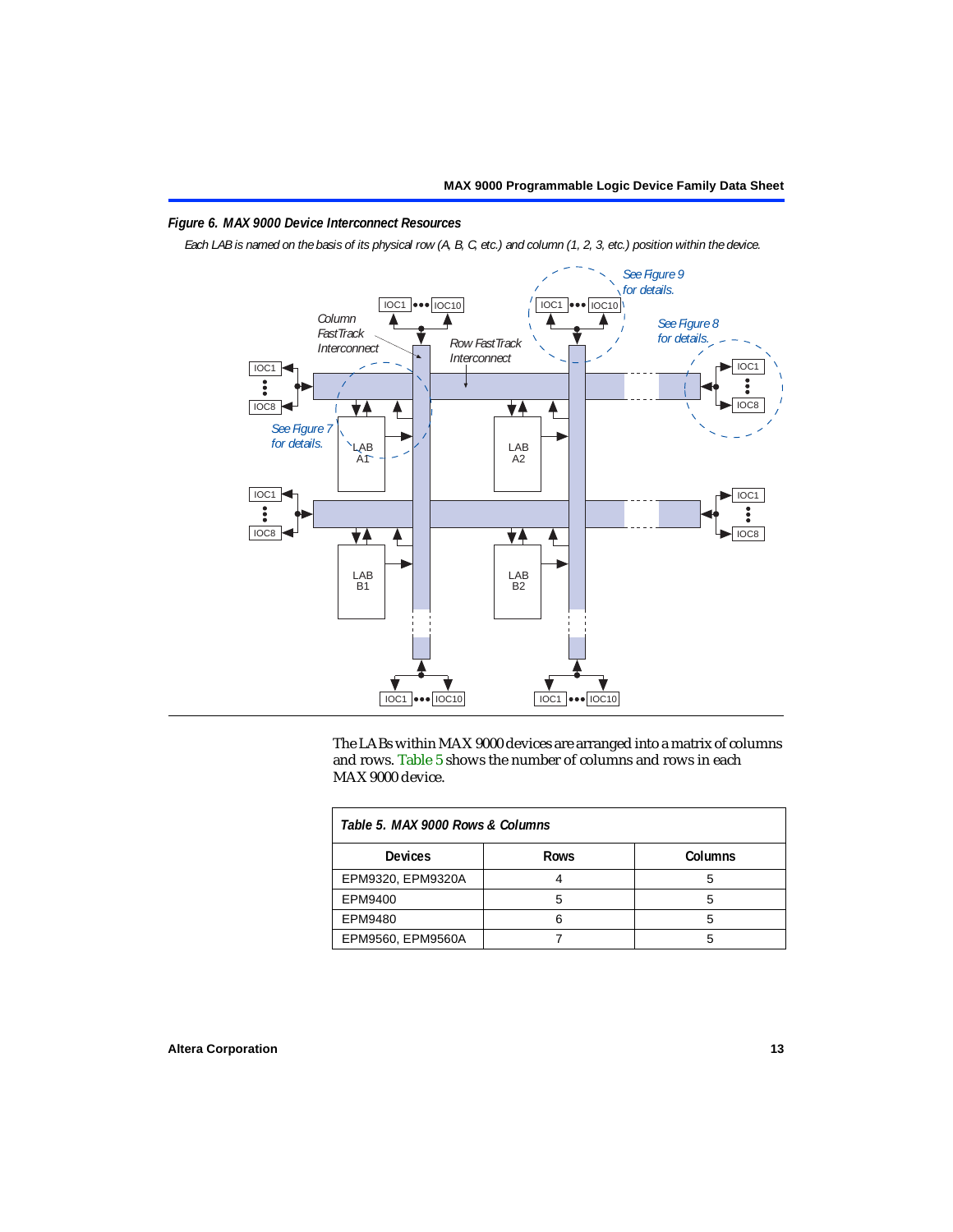Each row of LABs has a dedicated row interconnect that routes signals both into and out of the LABs in the row. The row interconnect can then drive I/O pins or feed other LABs in the device. Each row interconnect has a total of 96 channels. [Figure 7](#page-13-0) shows how a macrocell drives the row and column interconnect.

<span id="page-13-0"></span>



Each macrocell in the LAB can drive one of three separate column interconnect channels. The column channels run vertically across the entire device, and are shared by the macrocells in the same column. The MAX+PLUS II Compiler optimizes connections to a column channel automatically.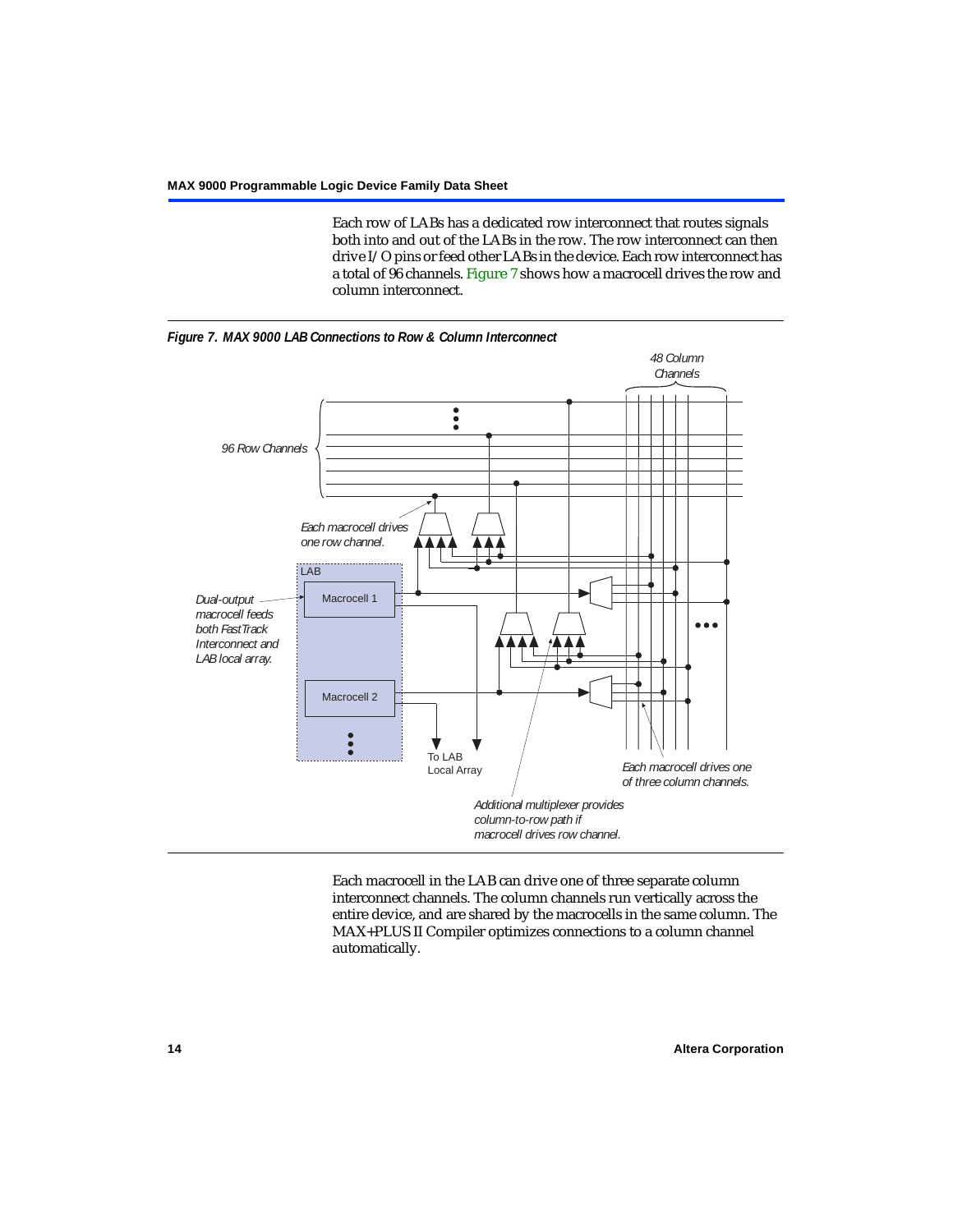A row interconnect channel can be fed by the output of the macrocell through a 4-to-1 multiplexer that the macrocell shares with three column channels. If the multiplexer is used for a macrocell-to-row connection, the three column signals can access another row channel via an additional 3-to-1 multiplexer. Within any LAB, the multiplexers provide all 48 column channels with access to 32 row channels.

### *Row-to-I/O Cell Connections*

[Figure 8](#page-14-0) illustrates the connections between row interconnect channels and IOCs. An input signal from an IOC can drive two separate row channels. When an IOC is used as an output, the signal is driven by a 10-to-1 multiplexer that selects the row channels. Each end of the row channel feeds up to eight IOCs on the periphery of the device.

<span id="page-14-0"></span>

*Column-to-I/O Cell Connections*

Each end of a column channel has up to 10 IOCs (see [Figure 9](#page-15-0)). An input signal from an IOC can drive two separate column channels. When an IOC is used as an output, the signal is driven by a 17-to-1 multiplexer that selects the column channels.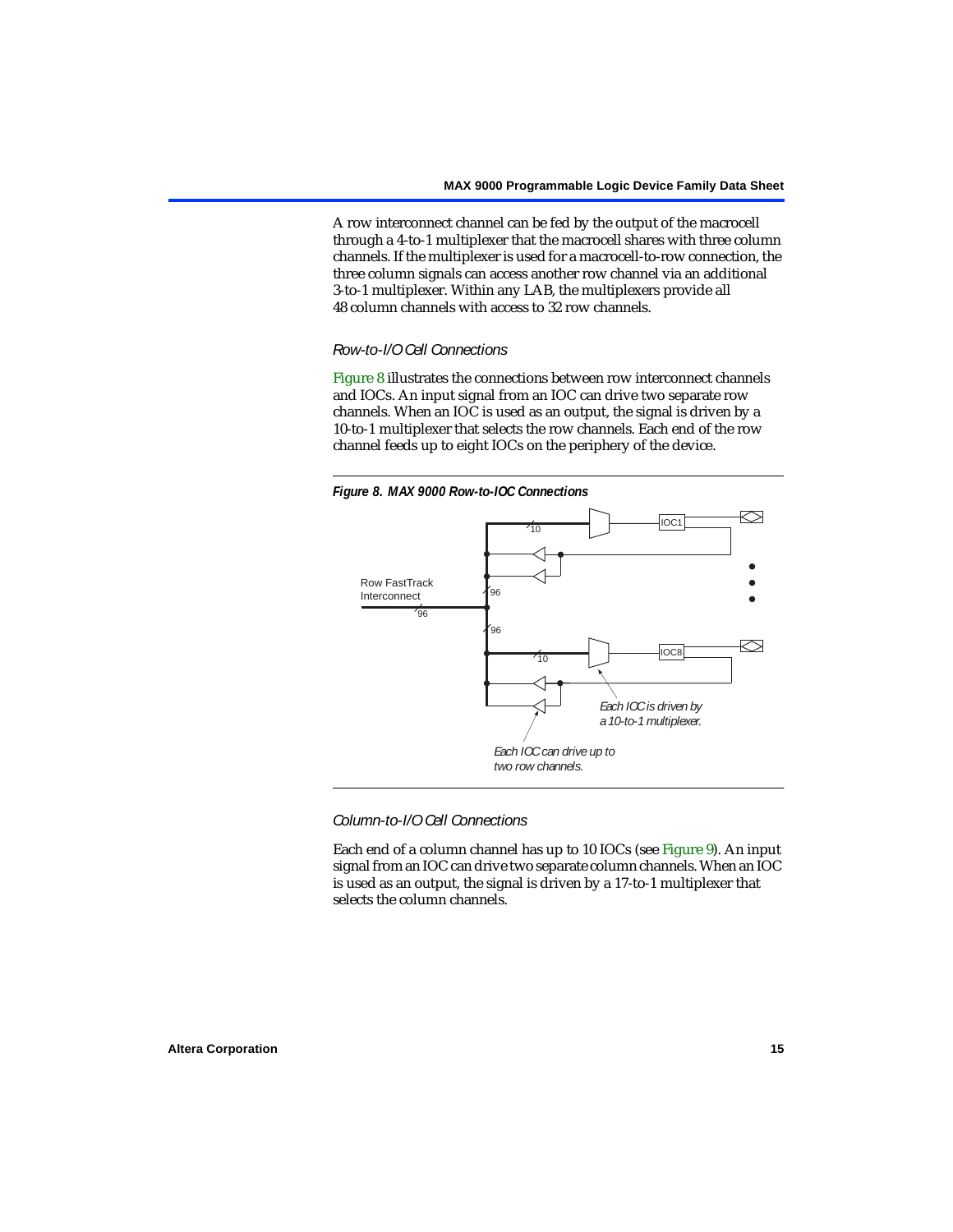

<span id="page-15-0"></span>

### **Dedicated Inputs**

In addition to the general-purpose I/O pins, MAX 9000 devices have four dedicated input pins. These dedicated inputs provide low-skew, devicewide signal distribution to the LABs and IOCs in the device, and are typically used for global clock, clear, and output enable control signals. The global control signals can feed the macrocell or IOC clock and clear inputs, as well as the IOC output enable. The dedicated inputs can also be used as general-purpose data inputs because they can feed the row FastTrack Interconnect (see [Figure 2 on page 7](#page-6-0)).

## **I/O Cells**

[Figure 10](#page-16-0) shows the IOC block diagram. Signals enter the MAX 9000 device from either the I/O pins that provide general-purpose input capability or from the four dedicated inputs. The IOCs are located at the ends of the row and column interconnect channels.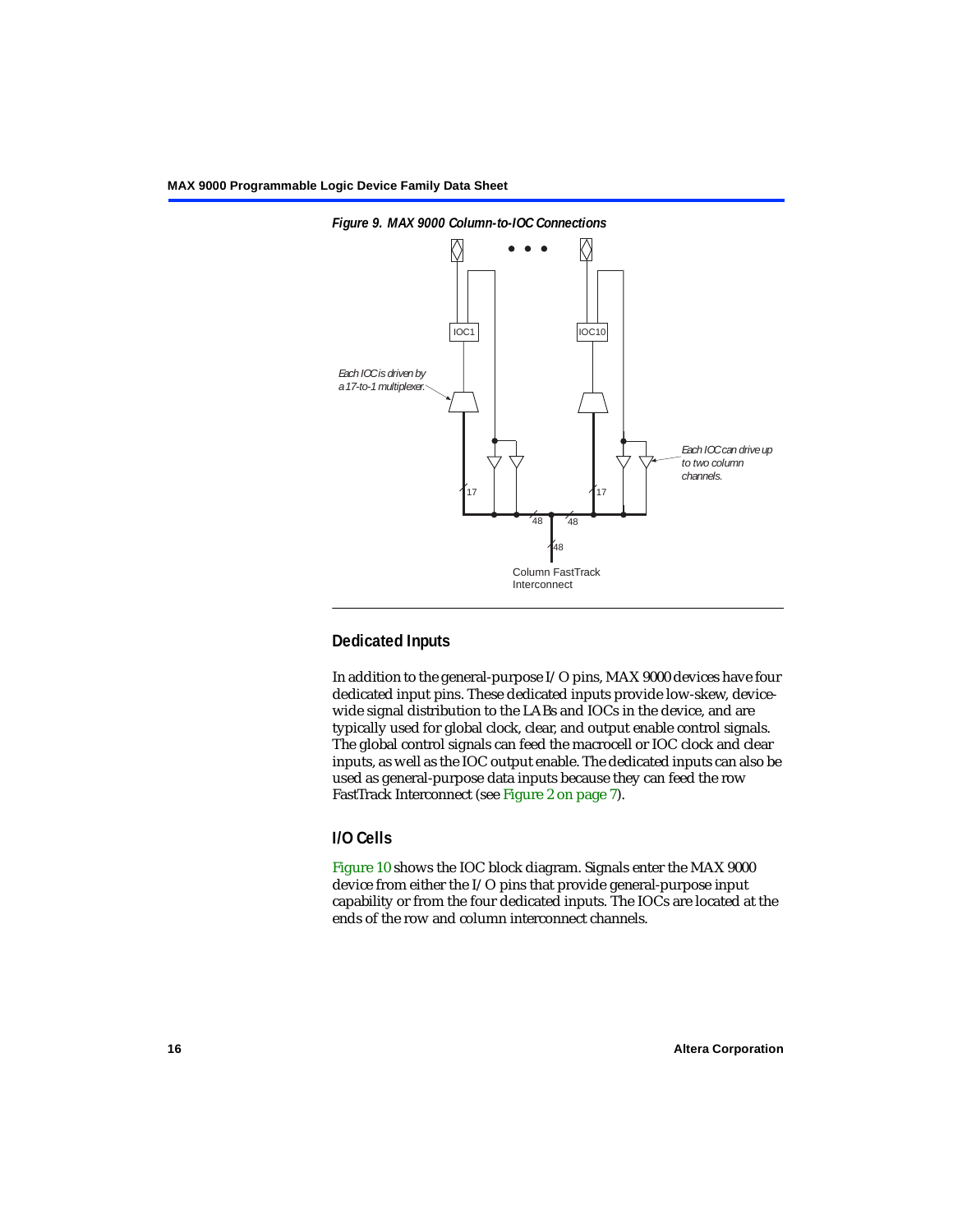

<span id="page-16-0"></span>*Figure 10. MAX 9000 IOC*

I/O pins can be used as input, output, or bidirectional pins. Each IOC has an IOC register with a clock enable input. This register can be used either as an input register for external data that requires fast setup times, or as an output register for data that requires fast clock-to-output performance. The IOC register clock enable allows the global clock to be used for fast clock-to-output performance, while maintaining the flexibility required for selective clocking.

The clock, clock enable, clear, and output enable controls for the IOCs are provided by a network of I/O control signals. These signals can be supplied by either the dedicated input pins or internal logic. The IOC control-signal paths are designed to minimize the skew across the device. All control-signal sources are buffered onto high-speed drivers that drive the signals around the periphery of the device. This "peripheral bus" can be configured to provide up to eight output enable signals, up to four clock signals, up to six clock enable signals, and up to two clear signals. [Table 6 on page 18](#page-17-0) shows the sources that drive the peripheral bus and how the IOC control signals share the peripheral bus.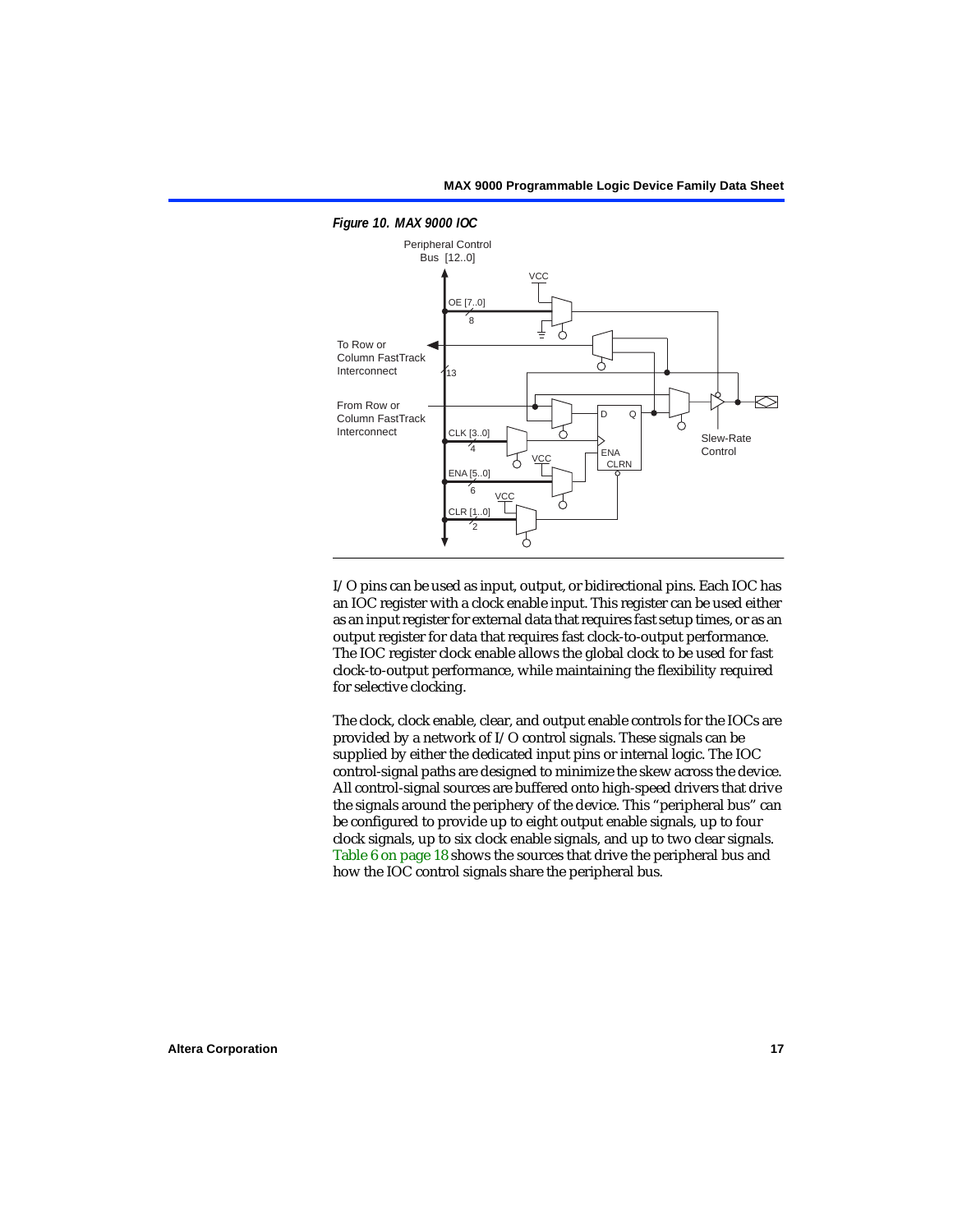The output buffer in each IOC has an adjustable output slew rate that can be configured for low-noise or high-speed performance. A slower slew rate reduces board-level noise and adds a nominal timing delay to the output buffer delay  $(t_{OD})$  parameter. The fast slew rate should be used for speed-critical outputs in systems that are adequately protected against noise. Designers can specify the slew rate on a pin-by-pin basis during design entry or assign a default slew rate to all pins on a global basis. The slew rate control affects both rising and falling edges of the output signals.

<span id="page-17-0"></span>

| Table 6. Peripheral Bus Sources |                                   |                   |                |                                   |  |
|---------------------------------|-----------------------------------|-------------------|----------------|-----------------------------------|--|
| <b>Peripheral Control</b>       |                                   |                   | Source         |                                   |  |
| Signal                          | <b>EPM9320</b><br><b>EPM9320A</b> | <b>EPM9400</b>    | <b>EPM9480</b> | <b>EPM9560</b><br><b>EPM9560A</b> |  |
| OE0/ENA0                        | Row C                             | Row E             | Row F          | Row G                             |  |
| OE1/ENA1                        | Row B                             | Row E             | Row F          | Row F                             |  |
| OE2/ENA2                        | Row A                             | Row E             | Row E          | Row E                             |  |
| OE3/ENA3                        | Row B                             | Row B             | Row B          | Row B                             |  |
| OE4/ENA4                        | Row A                             | Row A             | Row A          | Row A                             |  |
| OE5                             | Row D                             | Row D             | Row D          | Row D                             |  |
| OE6                             | Row C                             | Row C             | Row C          | Row C                             |  |
| OE7/CLR1                        | Row B/GOE                         | Row B/GOE         | Row B/GOE      | <b>Row B/GOE</b>                  |  |
| CLR0/ENA5                       | Row A/GCLR                        | <b>Row A/GCLR</b> | Row A/GCLR     | <b>Row A/GCLR</b>                 |  |
| CLKO                            | GCLK1                             | GCLK1             | GCLK1          | GCLK1                             |  |
| CLK1                            | GCLK2                             | GCLK2             | GCLK2          | GCLK2                             |  |
| CLK <sub>2</sub>                | Row D                             | Row D             | Row D          | Row D                             |  |
| CLK3                            | Row C                             | Row C             | Row C          | Row C                             |  |

# **Output Configuration**

The MAX 9000 device architecture supports the MultiVolt I/O interface feature, which allows MAX 9000 devices to interface with systems of differing supply voltages. The 5.0-V devices in all packages can be set for 3.3-V or 5.0-V I/O pin operation. These devices have one set of  $V_{CC}$  pins for internal operation and input buffers (VCCINT), and another set for I/O output drivers (VCCIO).

The VCCINT pins must always be connected to a 5.0-V power supply. With a 5.0-V  $V_{\rm CCINT}$  level, input voltages are at TTL levels and are therefore compatible with 3.3-V and 5.0-V inputs.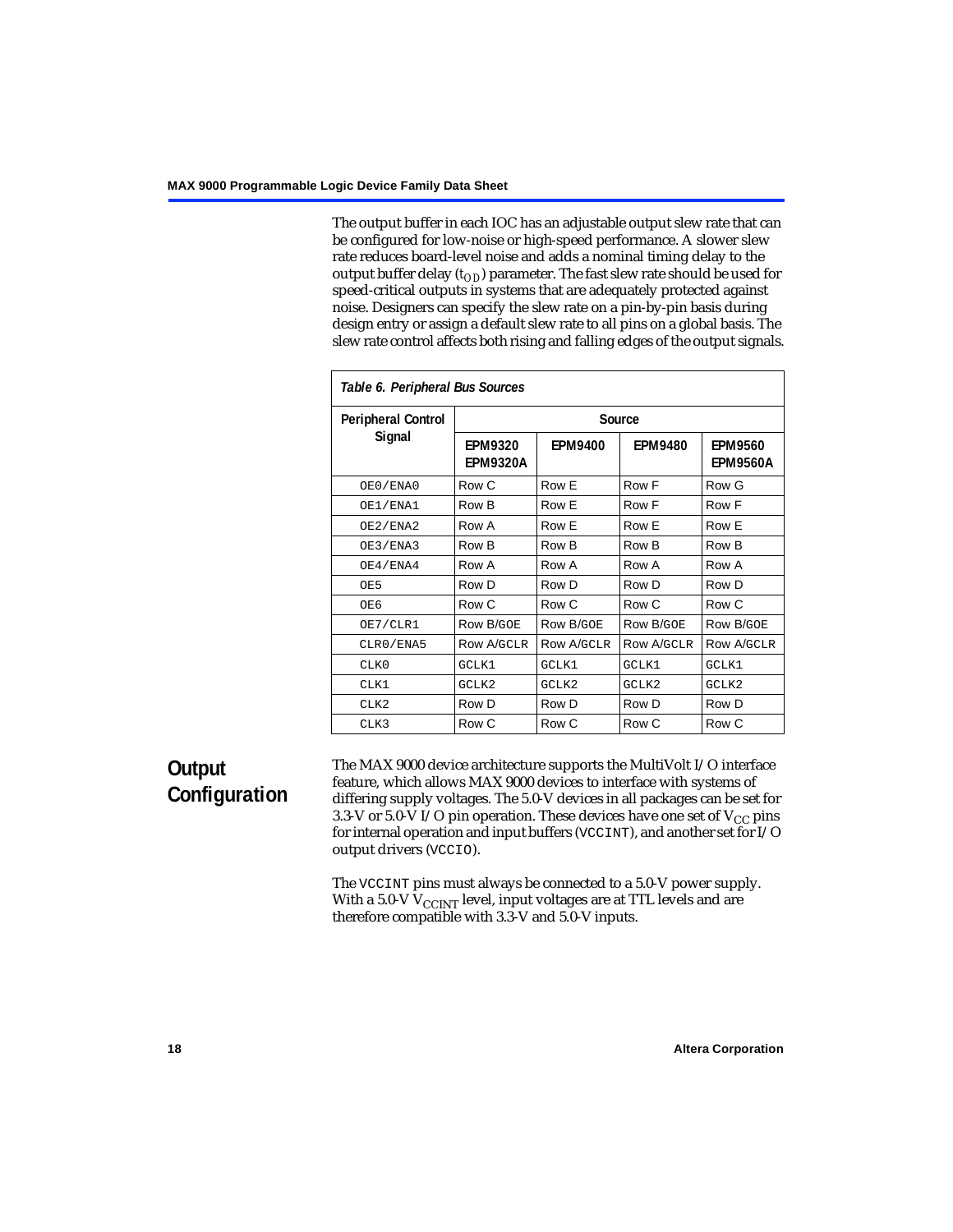The VCCIO pins can be connected to either a 3.3-V or 5.0-V power supply, depending on the output requirements. When the VCCIO pins are connected to a 5.0-V power supply, the output levels are compatible with 5.0-V systems. When the VCCIO pins are connected to a 3.3-V power supply, the output high is at 3.3 V and is therefore compatible with 3.3-V or 5.0-V systems. Devices operating with  $V_{\text{CCIO}}$  levels lower than 4.75 V incur a nominally greater timing delay of  $t_{OD2}$  instead of  $t_{OD1}$ .

# **In-System Programmability (ISP)**

MAX 9000 devices can be programmed in-system through a 4-pin JTAG interface. ISP offers quick and efficient iterations during design development and debug cycles. The MAX 9000 architecture internally generates the 12.0-V programming voltage required to program EEPROM cells, eliminating the need for an external 12.0-V power supply to program the devices on the board. During ISP, the I/O pins are tri-stated to eliminate board conflicts.

ISP simplifies the manufacturing flow by allowing the devices to be mounted on a printed circuit board with standard pick-and-place equipment before they are programmed. MAX 9000 devices can be programmed by downloading the information via in-circuit testers, embedded processors, or the Altera BitBlaster, ByteBlaster, or ByteBlasterMV download cable. (The ByteBlaster cable is obsolete and has been replaced by the ByteBlasterMV cable, which can interface with 2.5-V, 3.3-V, and 5.0-V devices.) Programming the devices after they are placed on the board eliminates lead damage on high pin-count packages (e.g., QFP packages) due to device handling. MAX 9000 devices can also be reprogrammed in the field (i.e., product upgrades can be performed in the field via software or modem).

In-system programming can be accomplished with either an adaptive or constant algorithm. An adaptive algorithm reads information from the unit and adapts subsequent programming steps to achieve the fastest possible programming time for that unit. Because some in-circuit testers platforms have difficulties supporting an adaptive algorithm, Altera offers devices tested with a constant algorithm. Devices tested to the constant algorithm have an "F" suffix in the ordering code.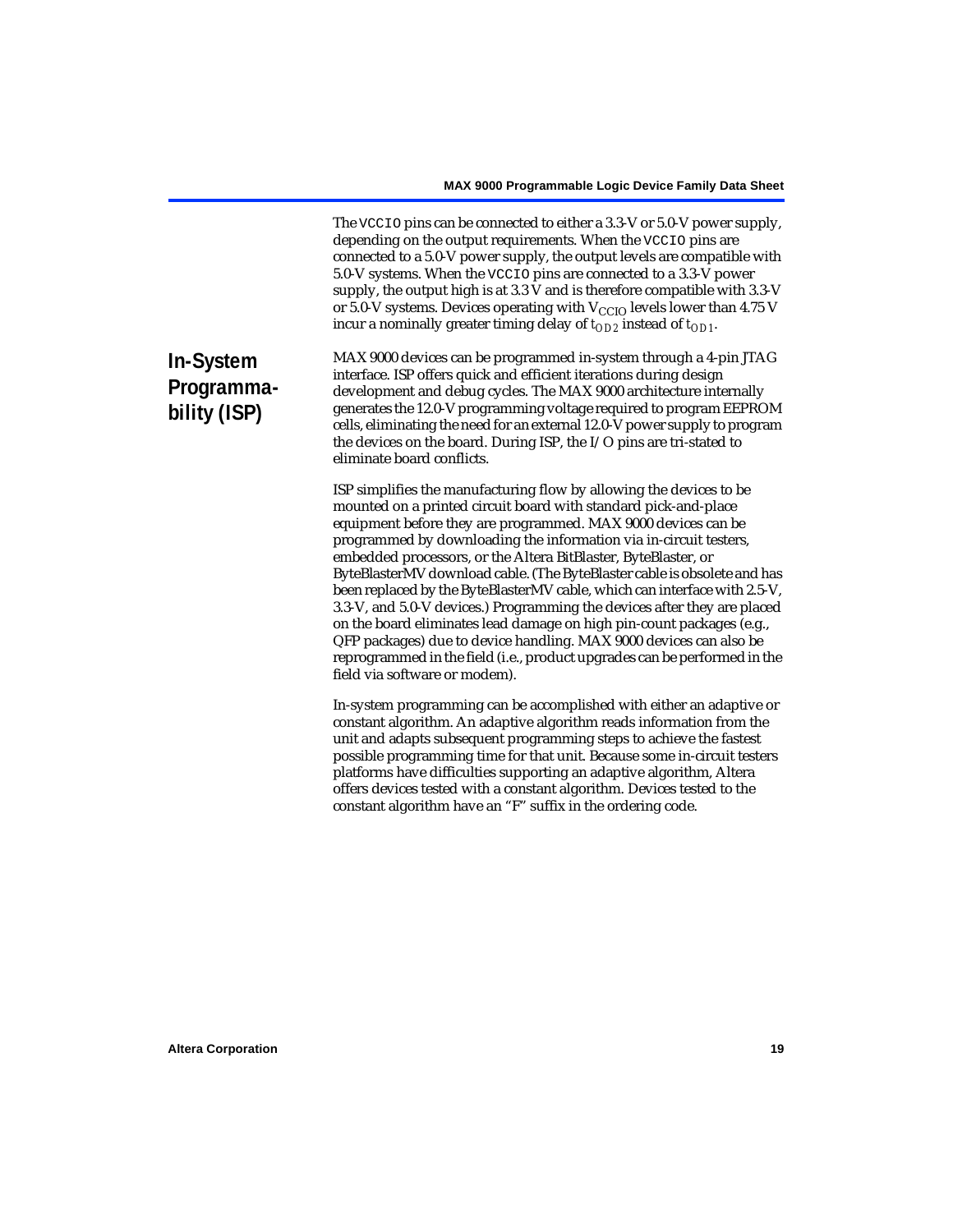# <span id="page-19-0"></span>**Programming Sequence**

During in-system programming, instructions, addresses, and data are shifted into the MAX 9000 device through the TDI input pin. Data is shifted out through the TDO output pin and compared against the expected data.

Programming a pattern into the device requires the following six ISP stages. A stand-alone verification of a programmed pattern involves only stages 1, 2, 5, and 6.

- 1. *Enter ISP*. The enter ISP stage ensures that the I/O pins transition smoothly from user mode to ISP mode. The enter ISP stage requires 1 ms.
- 2. *Check ID*. Before any program or verify process, the silicon ID is checked. The time required to read this silicon ID is relatively small compared to the overall programming time.
- 3. *Bulk Erase*. Erasing the device in-system involves shifting in the instructions to erase the device and applying one erase pulse of 100 ms.
- 4. *Program*. Programming the device in-system involves shifting in the address and data and then applying the programming pulse to program the EEPROM cells. This process is repeated for each EEPROM address.
- 5. *Verify*. Verifying an Altera device in-system involves shifting in addresses, applying the read pulse to verify the EEPROM cells, and shifting out the data for comparison. This process is repeated for each EEPROM address.
- 6. *Exit ISP*. An exit ISP stage ensures that the I/O pins transition smoothly from ISP mode to user mode. The exit ISP stage requires 1 ms.

# <span id="page-19-1"></span>**Programming Times**

The time required to implement each of the six programming stages can be broken into the following two elements:

- A pulse time to erase, program, or read the EEPROM cells.
- A shifting time based on the test clock (TCK) frequency and the number of TCK cycles to shift instructions, address, and data into the device.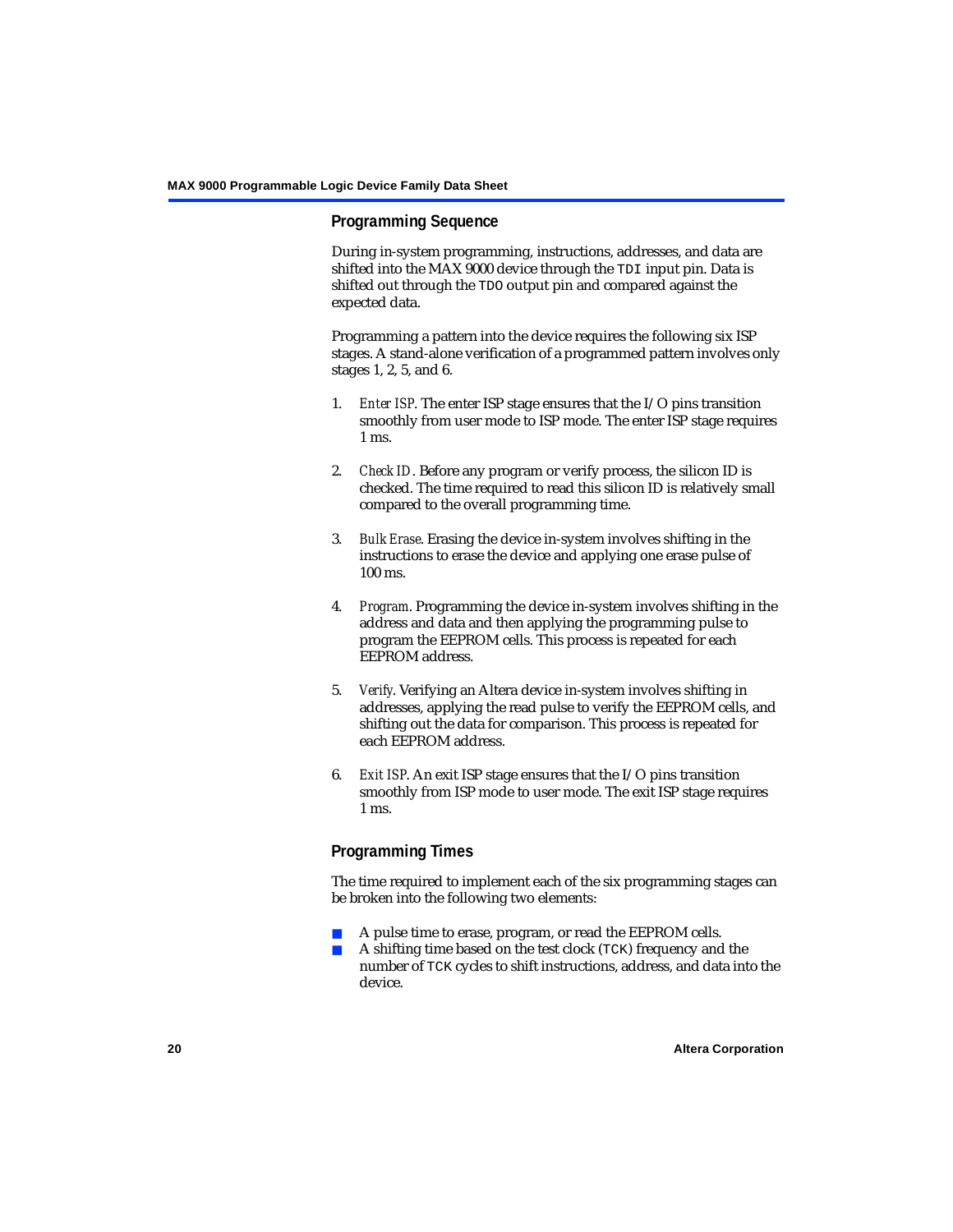By combining the pulse and shift times for each of the programming stages, the program or verify time can be derived as a function of the TCK frequency, the number of devices, and specific target device(s). Because different ISP-capable devices have a different number of EEPROM cells, both the total fixed and total variable times are unique for a single device.

### *Programming a Single MAX 9000 Device*

The time required to program a single MAX 9000 device in-system can be calculated from the following formula:

|                   | $t_{PROG} = t_{PPULSE} + \frac{FICI}{f_{TCK}}$ | $Cycle_{PTCK}$                                                                                     |
|-------------------|------------------------------------------------|----------------------------------------------------------------------------------------------------|
| where: $t_{PROG}$ | $t_{PPULSE}$                                   | $=$ Programming time<br>= Sum of the fixed times to erase, program, and<br>verify the EEPROM cells |
|                   | $Cycle_{PTCK}$<br>$f_{TCK}$                    | $=$ Number of TCK cycles to program a device<br>$=$ TCK frequency                                  |

The ISP times for a stand-alone verification of a single MAX 9000 device can be calculated from the following formula:

|                  | $t_{VER} = t_{VPULSE} + \frac{t_{TCK}}{t_{TCK}}$ | $Cycle_{VTCK}$                                                                                                                     |
|------------------|--------------------------------------------------|------------------------------------------------------------------------------------------------------------------------------------|
| where: $t_{VFR}$ | $t_{VPULSE}$                                     | $=$ Verify time<br>= Sum of the fixed times to verify the EEPROM cells<br>$Cycle_{VTCK}$ = Number of TCK cycles to verify a device |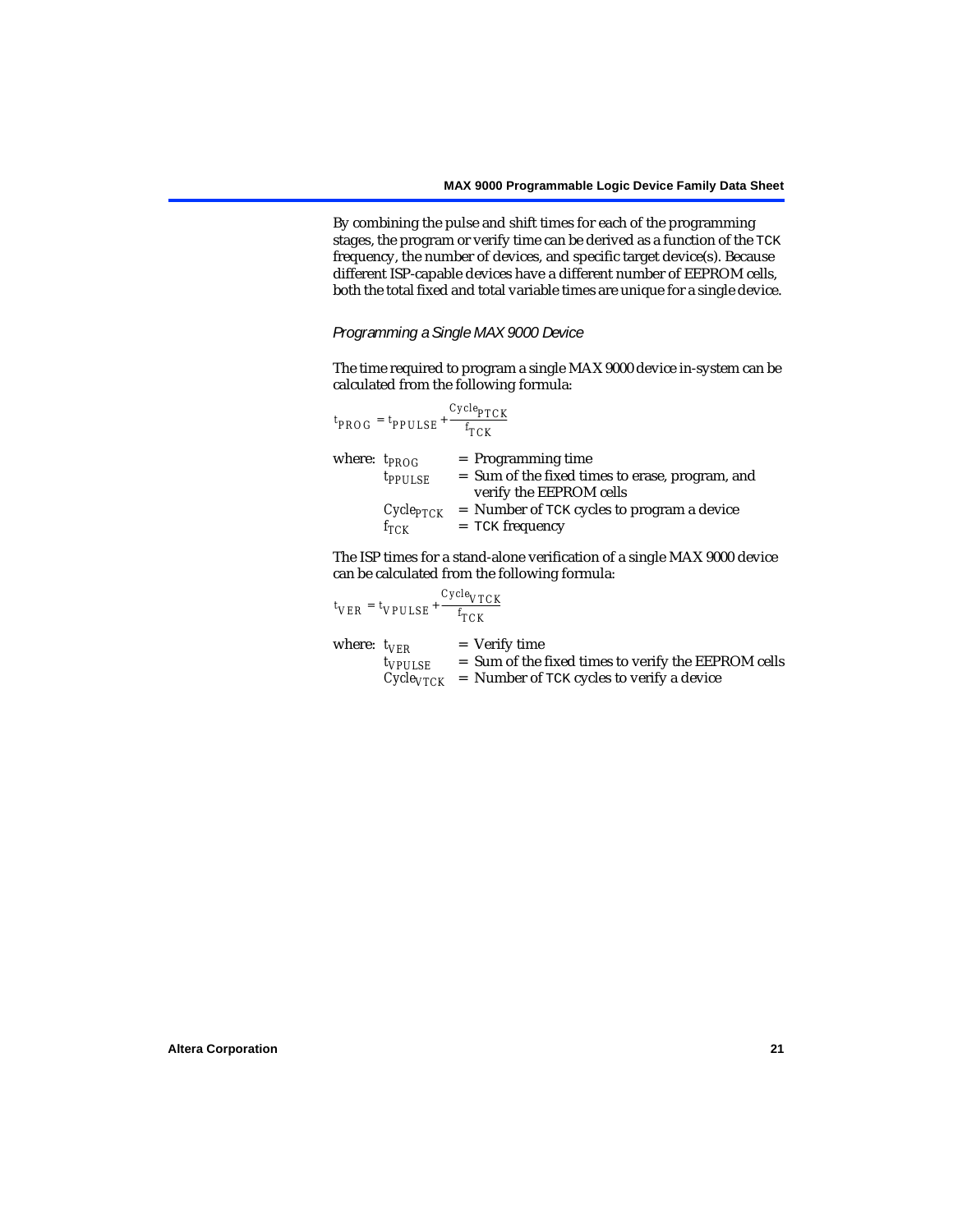The programming times described in [Tables 7](#page-21-0) through [9](#page-21-1) are associated with the worst-case method using the ISP algorithm.

<span id="page-21-0"></span>

| Table 7. MAX 9000 t <sub>PULSE</sub> & Cycle <sub>TCK</sub> Values |                  |                                                |                   |                       |  |  |  |
|--------------------------------------------------------------------|------------------|------------------------------------------------|-------------------|-----------------------|--|--|--|
| <b>Device</b>                                                      |                  | <b>Stand-Alone Verification</b><br>Programming |                   |                       |  |  |  |
|                                                                    | $t_{PPULSE}$ (s) | Cycle <sub>PTCK</sub>                          | $t_{VPIII,SE}(s)$ | Cycle <sub>VTCK</sub> |  |  |  |
| EPM9320<br>EPM9320A                                                | 11.79            | 2,966,000                                      | 0.15              | 1,806,000             |  |  |  |
| EPM9400                                                            | 12.00            | 3,365,000                                      | 0.15              | 2,090,000             |  |  |  |
| EPM9480                                                            | 12.21            | 3,764,000                                      | 0.15              | 2,374,000             |  |  |  |
| EPM9560<br><b>EPM9560A</b>                                         | 12.42            | 4,164,000                                      | 0.15              | 2,658,000             |  |  |  |

[Tables 8](#page-21-2) and [9](#page-21-1) show the in-system programming and stand alone verification times for several common test clock frequencies.

<span id="page-21-2"></span>

| Table 8. MAX 9000 In-System Programming Times for Different Test Clock Frequencies |        |       |       |       |           |         |         |        |              |
|------------------------------------------------------------------------------------|--------|-------|-------|-------|-----------|---------|---------|--------|--------------|
| <b>Device</b>                                                                      |        |       |       |       | $f_{TCK}$ |         |         |        | <b>Units</b> |
|                                                                                    | 10 MHz | 5 MHz | 2 MHz | 1 MHz | 500 kHz   | 200 kHz | 100 kHz | 50 kHz |              |
| EPM9320                                                                            | 12.09  | 12.38 | 13.27 | 14.76 | 17.72     | 26.62   | 41.45   | 71.11  | s            |
| <b>EPM9320A</b>                                                                    |        |       |       |       |           |         |         |        |              |
| EPM9400                                                                            | 12.34  | 12.67 | 13.68 | 15.37 | 18.73     | 28.83   | 45.65   | 79.30  | s            |
| EPM9480                                                                            | 12.59  | 12.96 | 14.09 | 15.98 | 19.74     | 31.03   | 49.85   | 87.49  | s            |
| EPM9560                                                                            | 12.84  | 13.26 | 14.50 | 16.59 | 20.75     | 33.24   | 54.06   | 95.70  | s            |
| <b>EPM9560A</b>                                                                    |        |       |       |       |           |         |         |        |              |

<span id="page-21-1"></span>

| Table 9. MAX 9000 Stand-Alone Verification Times for Different Test Clock Frequencies |               |       |       |       |           |         |         |        |              |
|---------------------------------------------------------------------------------------|---------------|-------|-------|-------|-----------|---------|---------|--------|--------------|
| Device                                                                                |               |       |       |       | $f_{TCK}$ |         |         |        | <b>Units</b> |
|                                                                                       | <b>10 MHz</b> | 5 MHz | 2 MHz | 1 MHz | 500 kHz   | 200 kHz | 100 kHz | 50 kHz |              |
| EPM9320<br><b>EPM9320A</b>                                                            | 0.33          | 0.52  | 1.06  | 1.96  | 3.77      | 9.18    | 18.21   | 36.27  | S            |
| EPM9400                                                                               | 0.36          | 0.57  | 1.20  | 2.24  | 4.33      | 10.60   | 21.05   | 41.95  | s            |
| EPM9480                                                                               | 0.39          | 0.63  | 1.34  | 2.53  | 4.90      | 12.02   | 23.89   | 47.63  | s            |
| EPM9560<br><b>EPM9560A</b>                                                            | 0.42          | 0.69  | 1.48  | 2.81  | 5.47      | 13.44   | 26.73   | 53.31  | s            |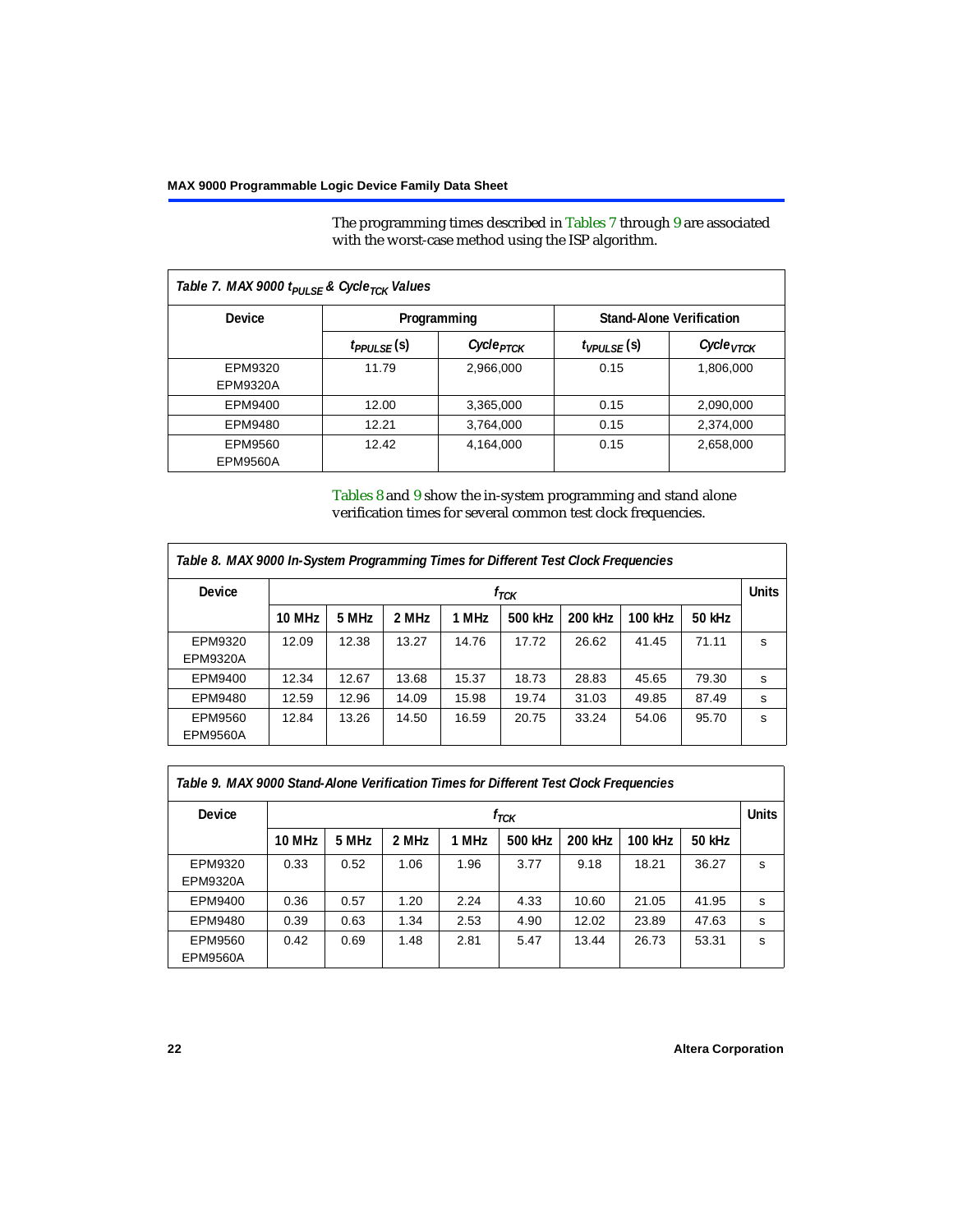# <span id="page-22-1"></span>**Programming with External Hardware**



the device.

f For more information, see the *[Altera Programming Hardware](#page-0-1) Data Sheet*.

MAX 9000 devices can be programmed on Windows-based PCs with an Altera Logic Programmer card, the Master Programming Unit (MPU), and the appropriate device adapter. The MPU performs continuity checking to ensure adequate electrical contact between the adapter and

The MAX+PLUS II software can use text- or waveform-format test vectors created with the MAX+PLUS II Text Editor or Waveform Editor to test a programmed device. For added design verification, designers can perform functional testing to compare the functional behavior of a MAX 9000 device with the results of simulation.

Data I/O, BP Microsystems, and other programming hardware manufacturers also provide programming support for Altera devices.



f For more information, see *[Programming Hardware Manufacturers](#page-0-1)*.

# **IEEE Std. 1149.1 (JTAG) Boundary-Scan Support**

MAX 9000 devices support JTAG BST circuitry as specified by IEEE Std. 1149.1-1990. [Table 10](#page-22-0) describes the JTAG instructions supported by the MAX 9000 family. The pin-out tables starting on [page 38](#page-37-0) show the location of the JTAG control pins for each device. If the JTAG interface is not required, the JTAG pins are available as user I/O pins.

<span id="page-22-0"></span>

|                         | Table 10. MAX 9000 JTAG Instructions                                                                                                                                                                                                                                                   |  |  |  |  |  |
|-------------------------|----------------------------------------------------------------------------------------------------------------------------------------------------------------------------------------------------------------------------------------------------------------------------------------|--|--|--|--|--|
| <b>JTAG Instruction</b> | <b>Description</b>                                                                                                                                                                                                                                                                     |  |  |  |  |  |
| SAMPLE/PRELOAD          | Allows a snapshot of signals at the device pins to be captured and examined during<br>normal device operation, and permits an initial data pattern output at the device pins.                                                                                                          |  |  |  |  |  |
| <b>EXTEST</b>           | Allows the external circuitry and board-level interconnections to be tested by forcing a test<br>pattern at the output pins and capturing test results at the input pins.                                                                                                              |  |  |  |  |  |
| <b>BYPASS</b>           | Places the 1-bit bypass register between the TDI and TDO pins, which allows the BST<br>data to pass synchronously through a selected device to adjacent devices during normal<br>device operation.                                                                                     |  |  |  |  |  |
| <b>IDCODE</b>           | Selects the IDCODE register and places it between TDI and TDO, allowing the IDCODE<br>to be shifted out of TDO. Supported by the EPM9320A, EPM9400, EPM9480, and<br>EPM9560A devices only.                                                                                             |  |  |  |  |  |
| <b>UESCODE</b>          | Selects the user electronic signature (UESCODE) register and allows the UESCODE to<br>be shifted out of TDO serially. This instruction is supported by MAX 9000A devices only.                                                                                                         |  |  |  |  |  |
| <b>ISP Instructions</b> | These instructions are used when programming MAX 9000 devices via the JTAG ports<br>with the BitBlaster or ByteBlasterMV download cable, or using a Jam File (.jam), Jam<br>Byte-Code File (.jbc), or Serial Vector Format (.svf) File via an embedded processor or<br>test equipment. |  |  |  |  |  |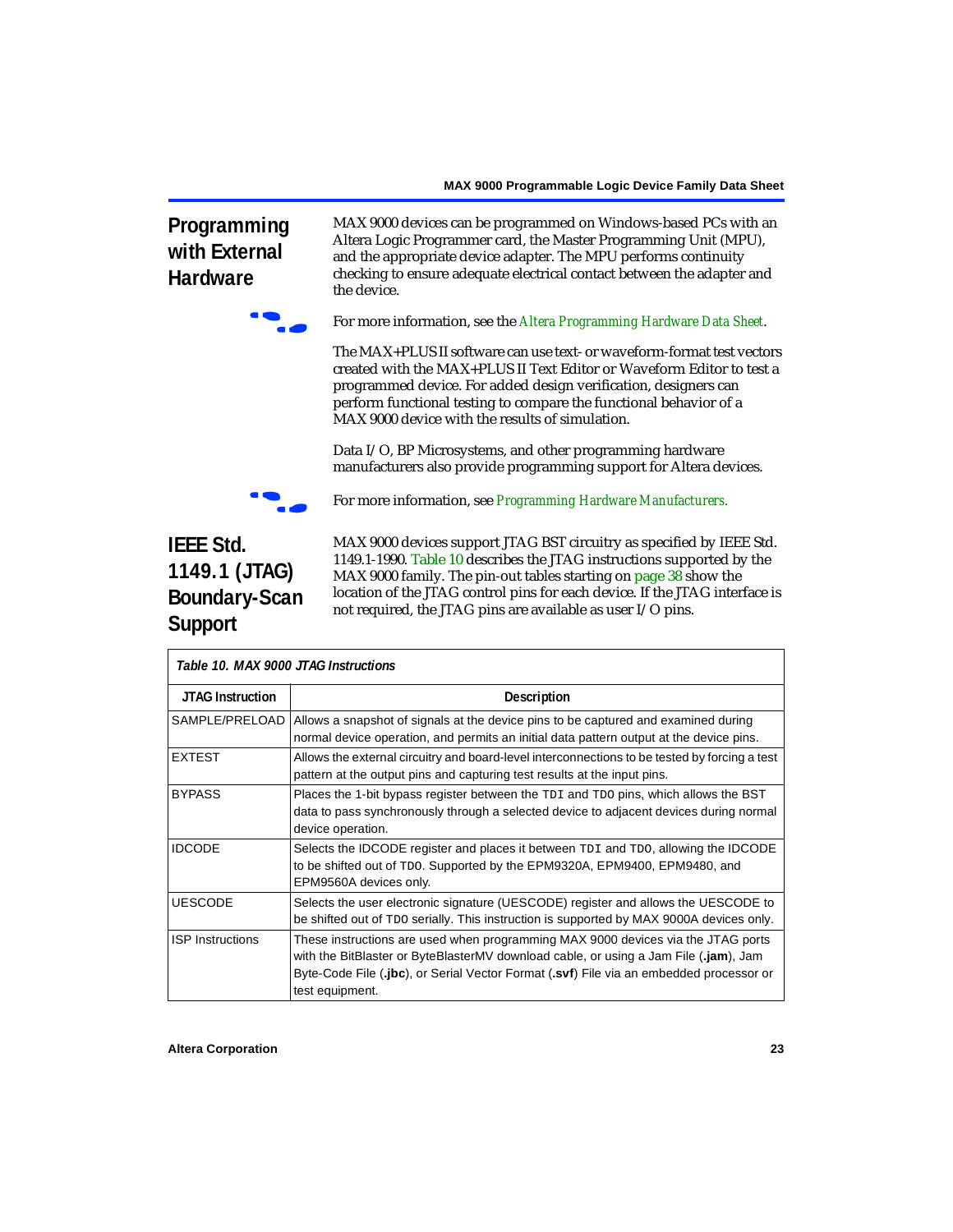The instruction register length for MAX 9000 devices is 10 bits. EPM9320A and EPM9560A devices support a 16-bit UESCODE register. [Tables 11](#page-23-1) and [12](#page-23-2) show the boundary-scan register length and device IDCODE information for MAX 9000 devices.

<span id="page-23-1"></span>

| Table 11. MAX 9000 Boundary-Scan Register Length |     |  |  |  |  |  |
|--------------------------------------------------|-----|--|--|--|--|--|
| Boundary-Scan Register Length<br>Device          |     |  |  |  |  |  |
| EPM9320, EPM9320A                                | 504 |  |  |  |  |  |
| EPM9400                                          | 552 |  |  |  |  |  |
| EPM9480                                          | 600 |  |  |  |  |  |
| EPM9560, EPM9560A                                | 648 |  |  |  |  |  |

<span id="page-23-2"></span>

| Table 12. 32-Bit MAX 9000 Device IDCODE<br>Note $(1)$ |                               |                                                 |                                      |              |  |  |  |  |
|-------------------------------------------------------|-------------------------------|-------------------------------------------------|--------------------------------------|--------------|--|--|--|--|
| <b>Device</b>                                         |                               | IDCODE (32 Bits)                                |                                      |              |  |  |  |  |
|                                                       | Version<br>$(4 \text{ Bits})$ | <b>Part Number</b><br>$(16 \text{ Bits})$ $(2)$ | Manufacturer's<br>Identity (11 Bits) | (1 Bit)      |  |  |  |  |
| EPM9320A (3)                                          | 0000                          | 1001 0011 0010 0000                             | 00001101110                          | 1            |  |  |  |  |
| EPM9400                                               | 0000                          | 1001 0100 0000 0000                             | 00001101110                          | $\mathbf{1}$ |  |  |  |  |
| EPM9480                                               | 0000                          | 1001 0100 1000<br>0000                          | 00001101110                          | 1            |  |  |  |  |
| EPM9560A (3)                                          | 0000                          | 1001 0101 0110<br>0000                          | 00001101110                          | 1            |  |  |  |  |

#### *Notes:*

<span id="page-23-4"></span>(1) The IDCODE's least significant bit (LSB) is always 1.

<span id="page-23-3"></span>(2) The most significant bit (MSB) is on the left.

<span id="page-23-0"></span>(3) Although the EPM9320A and EPM9560A devices support the IDCODE instruction, the EPM9320 and EPM9560 devices do not.

[Figure 11](#page-24-0) shows the timing requirements for the JTAG signals.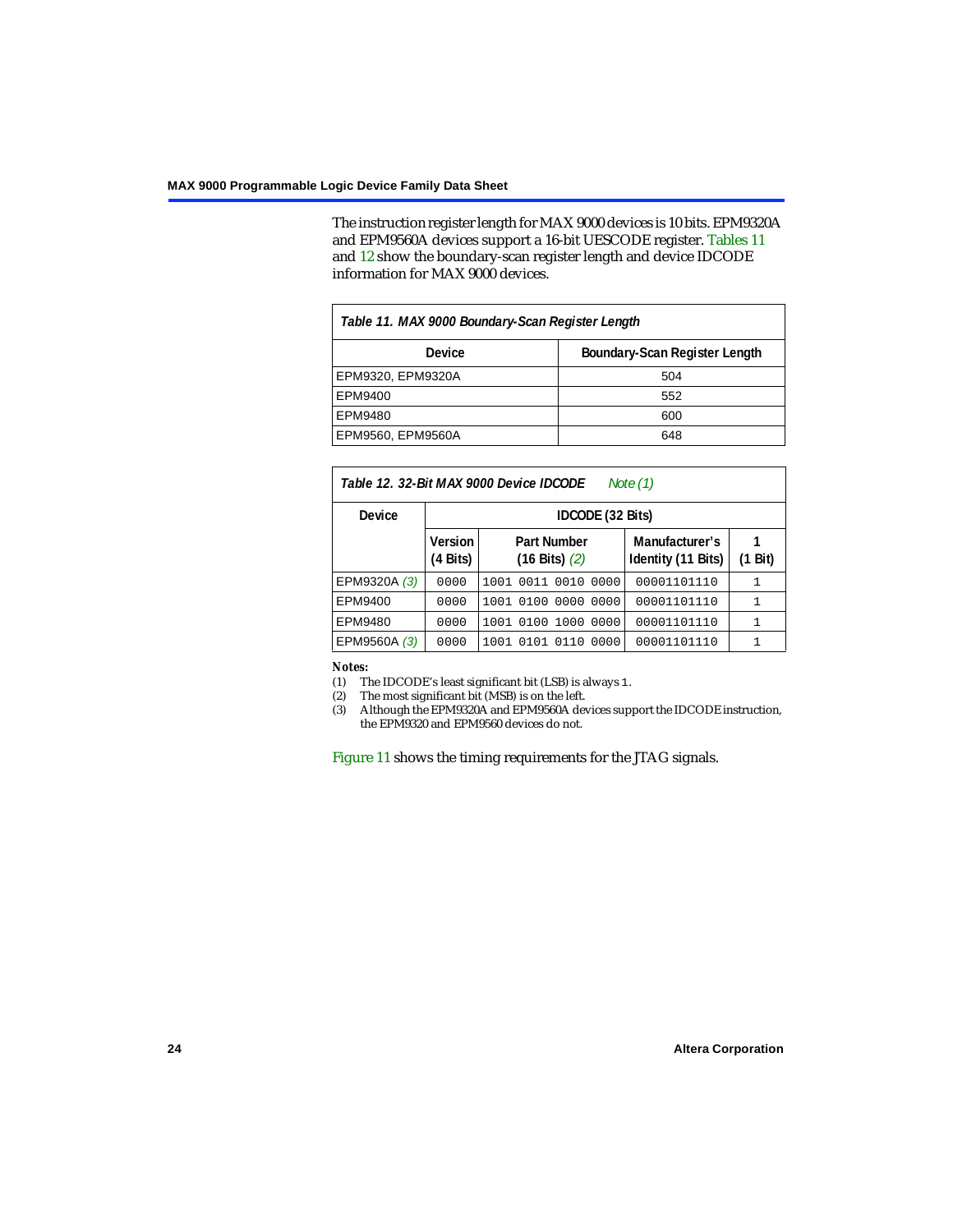

<span id="page-24-0"></span>*Figure 11. MAX 9000 JTAG Waveforms*

[Table 13](#page-24-1) shows the JTAG timing parameters and values for MAX 9000 devices.

<span id="page-24-1"></span>

| Table 13. JTAG Timing Parameters & Values for MAX 9000 Devices |                                                |     |     |      |  |  |  |  |
|----------------------------------------------------------------|------------------------------------------------|-----|-----|------|--|--|--|--|
| Symbol                                                         | Parameter                                      | Min | Max | Unit |  |  |  |  |
| $t_{\rm JCP}$                                                  | <b>TCK clock period</b>                        | 100 |     | ns   |  |  |  |  |
| $t_{JCH}$                                                      | TCK clock high time                            | 50  |     | ns   |  |  |  |  |
| tjcl                                                           | <b>TCK clock low time</b>                      | 50  |     | ns   |  |  |  |  |
| t <sub>JPSU</sub>                                              | JTAG port setup time                           | 20  |     | ns   |  |  |  |  |
| $t_{JPH}$                                                      | JTAG port hold time                            | 45  |     | ns   |  |  |  |  |
| t <sub>JPCO</sub>                                              | JTAG port clock to output                      |     | 25  | ns   |  |  |  |  |
| t <sub>JPZX</sub>                                              | JTAG port high impedance to valid output       |     | 25  | ns   |  |  |  |  |
| t <sub>JPXZ</sub>                                              | JTAG port valid output to high impedance       |     | 25  | ns   |  |  |  |  |
| t <sub>JSSU</sub>                                              | Capture register setup time                    | 20  |     | ns   |  |  |  |  |
| t <sub>JSH</sub>                                               | Capture register hold time                     | 45  |     | ns   |  |  |  |  |
| t <sub>JSCO</sub>                                              | Update register clock to output                |     | 25  | ns   |  |  |  |  |
| t <sub>JSZX</sub>                                              | Update register high impedance to valid output |     | 25  | ns   |  |  |  |  |
| t <sub>JSXZ</sub>                                              | Update register valid output to high impedance |     | 25  | ns   |  |  |  |  |

r

For detailed information on JTAG operation in MAX 9000 devices, refer to *[Application Note 39 \(IEEE 1149.1 \(JTAG\) Boundary-Scan Testing in Altera](#page-0-1)  [Devices\)](#page-0-1)*.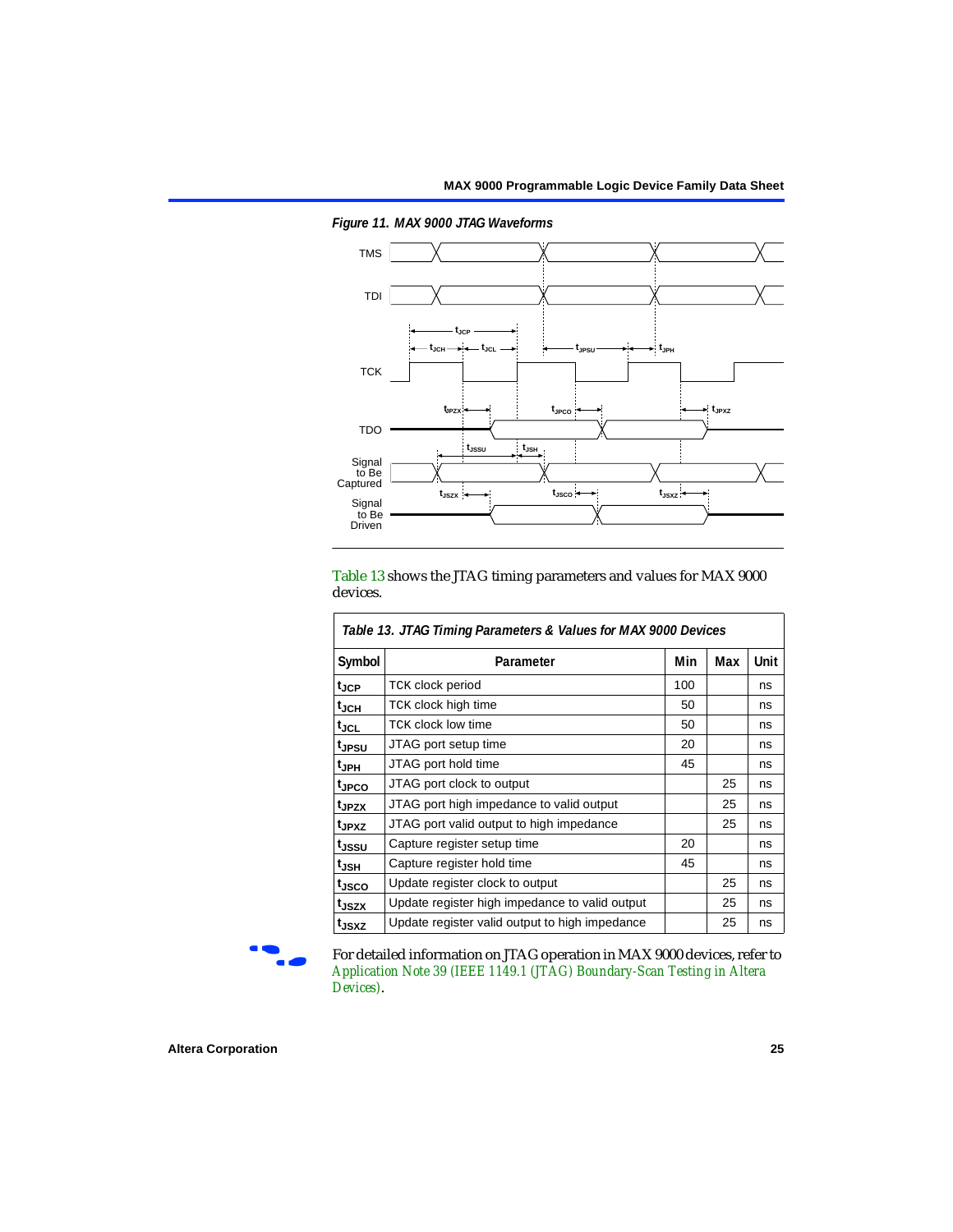| Programmable<br><b>Speed/Power</b><br>Control | MAX 9000 devices offer a power-saving mode that supports low-power<br>operation across user-defined signal paths or the entire device. Because<br>most logic applications require only a small fraction of all gates to operate<br>at maximum frequency, this feature allows total power dissipation to be<br>reduced by 50% or more.                                                                                                                                                             |
|-----------------------------------------------|---------------------------------------------------------------------------------------------------------------------------------------------------------------------------------------------------------------------------------------------------------------------------------------------------------------------------------------------------------------------------------------------------------------------------------------------------------------------------------------------------|
|                                               | The designer can program each individual macrocell in a MAX 9000<br>device for either high-speed (i.e., with the Turbo Bit <sup>™</sup> option turned on) or<br>low-power (i.e., with the Turbo Bit option turned off) operation. As a<br>result, speed-critical paths in the design can run at high speed, while<br>remaining paths operate at reduced power. Macrocells that run at low<br>power incur a nominal timing delay adder $(t_{LPA})$ for the LAB local array<br>delay $(t_{LOCAI}).$ |
| <b>Design Security</b>                        | All MAX 9000 EPLDs contain a programmable security bit that controls<br>access to the data programmed into the device. When this bit is<br>programmed, a proprietary design implemented in the device cannot be<br>copied or retrieved. This feature provides a high level of design security,<br>because programmed data within EEPROM cells is invisible. The security<br>bit that controls this function, as well as all other programmed data, is<br>reset only when the device is erased.    |
| <b>Generic Testing</b>                        | MAX 9000 EPLDs are fully functionally tested. Complete testing of each<br>programmable EEPROM bit and all logic functionality ensures 100%<br>programming yield. AC test measurements are taken under conditions<br>equivalent to those shown in Figure 12. Test patterns can be used and then<br>erased during the early stages of the production flow.                                                                                                                                          |

### <span id="page-25-0"></span>*Figure 12. MAX 9000 AC Test Conditions*

*Power supply transients can affect AC measurements. Simultaneous transitions of multiple outputs should be avoided for accurate measurement. Threshold tests must not be performed under AC conditions. Large-amplitude, fast groundcurrent transients normally occur as the device outputs discharge the load capacitances. When these transients flow through the parasitic inductance between the device ground pin and the test system ground, significant reductions in observable noise immunity can result. Numbers in parentheses are for 3.3-V outputs. Numbers without parentheses are for 5.0-V devices or outputs.*

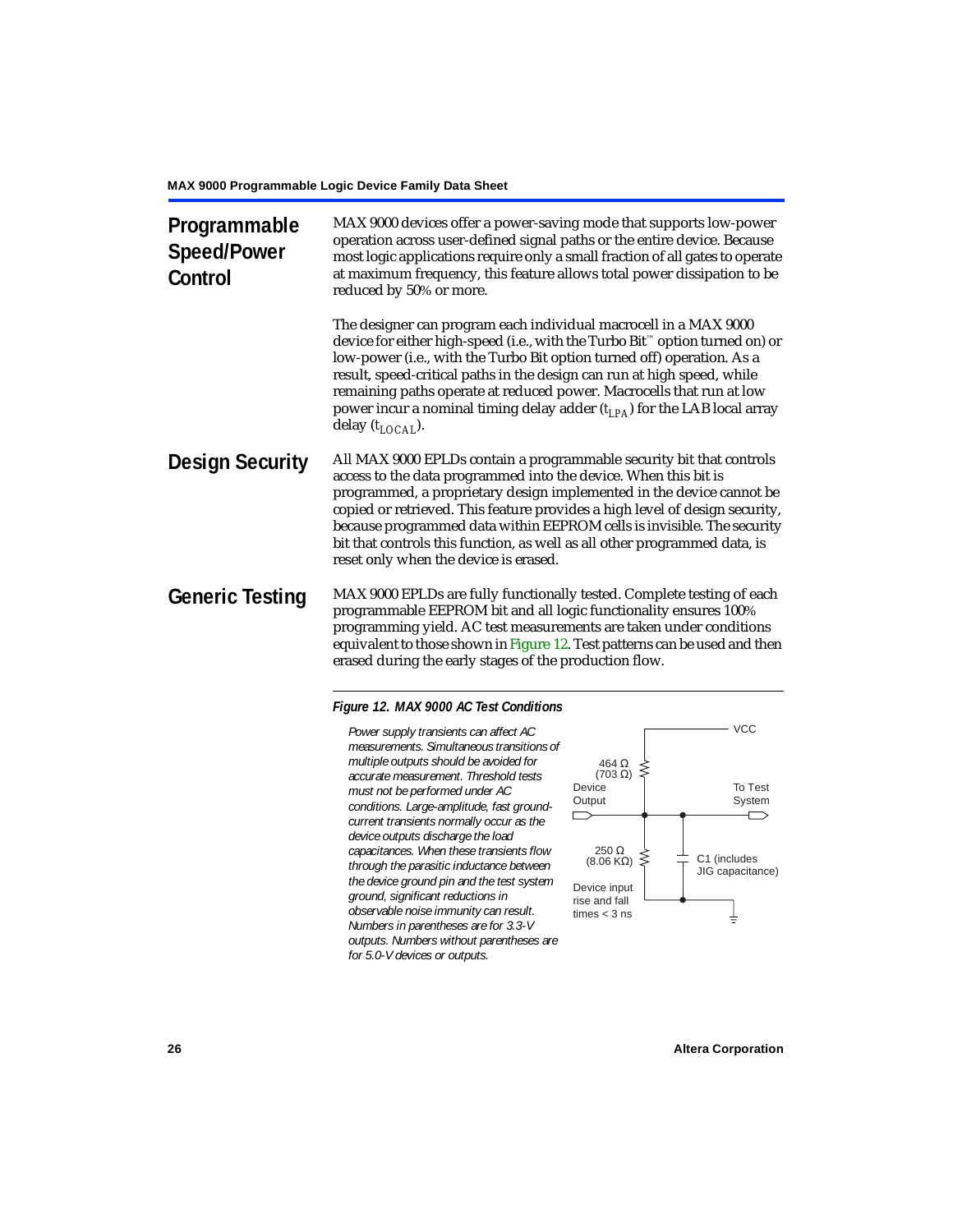# **Operating Conditions**

[Tables 14](#page-26-0) through [20](#page-28-0) provide information on absolute maximum ratings, recommended operating conditions, operating conditions, and capacitance for MAX 9000 devices.

<span id="page-26-0"></span>

|                    | Table 14. MAX 9000 Device Absolute Maximum Ratings<br>Note $(1)$ |                                    |        |     |               |  |  |  |  |
|--------------------|------------------------------------------------------------------|------------------------------------|--------|-----|---------------|--|--|--|--|
| Symbol             | Parameter                                                        | <b>Conditions</b>                  | Min    | Max | Unit          |  |  |  |  |
| $V_{\rm CC}$       | Supply voltage                                                   | With respect to ground (2)         | $-2.0$ | 7.0 | $\mathcal{U}$ |  |  |  |  |
| $V_{1}$            | DC input voltage                                                 |                                    | $-2.0$ | 7.0 | V             |  |  |  |  |
| V <sub>CCISP</sub> | Supply voltage during in-system<br>programming                   |                                    | $-2.0$ | 7.0 | $\mathcal{U}$ |  |  |  |  |
| $I_{OUT}$          | DC output current, per pin                                       |                                    | $-25$  | 25  | mA            |  |  |  |  |
| $T_{\rm STG}$      | Storage temperature                                              | No bias                            | $-65$  | 150 | $^{\circ}$ C  |  |  |  |  |
| $T_{\sf AMB}$      | Ambient temperature                                              | Under bias                         | $-65$  | 135 | $^{\circ}$ C  |  |  |  |  |
| $T_{\rm d}$        | Junction temperature                                             | Ceramic packages, under bias       |        | 150 | $^{\circ}$ C  |  |  |  |  |
|                    |                                                                  | PQFP and RQFP packages, under bias |        | 135 | $^{\circ}$ C  |  |  |  |  |

<span id="page-26-1"></span>

|                             | Table 15. MAX 9000 Device Recommended Operating Conditions |                    |                |                      |              |  |  |  |
|-----------------------------|------------------------------------------------------------|--------------------|----------------|----------------------|--------------|--|--|--|
| Symbol                      | Parameter                                                  | <b>Conditions</b>  | Min            | Max                  | Unit         |  |  |  |
| V <sub>CCINT</sub>          | Supply voltage for internal logic and<br>input buffers     | (3), (4)           | 4.75<br>(4.50) | 5.25<br>(5.50)       | $\vee$       |  |  |  |
| V <sub>CCIO</sub>           | Supply voltage for output drivers,<br>5.0-V operation      | (3), (4)           | 4.75<br>(4.50) | 5.25<br>(5.50)       | $\vee$       |  |  |  |
|                             | Supply voltage for output drivers,<br>3.3-V operation      | (3), (4)           | 3.00<br>(3.00) | 3.60<br>(3.60)       | $\vee$       |  |  |  |
| V <sub>CCISP</sub>          | Supply voltage during in-system<br>programming             |                    | 4.75           | 5.25                 | $\vee$       |  |  |  |
| V <sub>1</sub>              | Input voltage                                              |                    | $-0.5$         | $V_{CClNT}$ +<br>0.5 | $\vee$       |  |  |  |
| $V_{\rm O}$                 | Output voltage                                             |                    | $\mathbf 0$    | V <sub>CCIO</sub>    | $\vee$       |  |  |  |
| $T_A$                       | Ambient temperature                                        | For commercial use | 0              | 70                   | $^{\circ}$ C |  |  |  |
|                             |                                                            | For industrial use | $-40$          | 85                   | $^{\circ}$ C |  |  |  |
| $T_{\rm J}$                 | Junction temperature                                       | For commercial use | 0              | 90                   | $^{\circ}$ C |  |  |  |
|                             |                                                            | For industrial use | $-40$          | 105                  | $^{\circ}$ C |  |  |  |
| $\mathfrak{t}_{\mathsf{R}}$ | Input rise time                                            |                    |                | 40                   | ns           |  |  |  |
| $\mathfrak{t}_{\mathsf{F}}$ | Input fall time                                            |                    |                | 40                   | ns           |  |  |  |

٦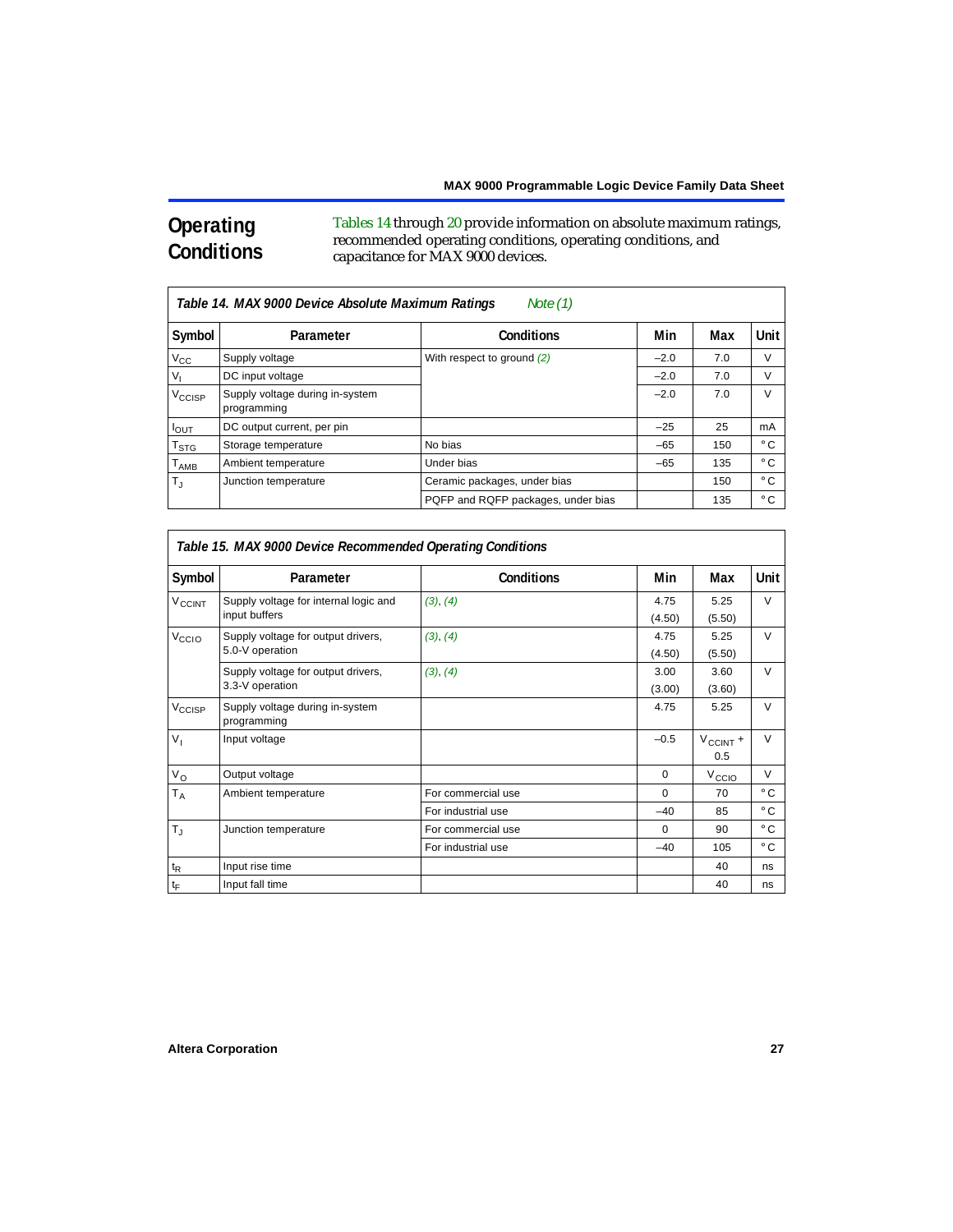# **MAX 9000 Programmable Logic Device Family Data Sheet**

<span id="page-27-0"></span>

| Notes $(5)$ , $(6)$<br>Table 16. MAX 9000 Device DC Operating Conditions |                                                    |                                                |                            |                             |        |  |  |
|--------------------------------------------------------------------------|----------------------------------------------------|------------------------------------------------|----------------------------|-----------------------------|--------|--|--|
| Symbol                                                                   | Parameter                                          | <b>Conditions</b>                              | Min                        | Unit                        |        |  |  |
| V <sub>IH</sub>                                                          | High-level input voltage                           | (7)                                            | 2.0                        | $V_{\text{CCINT}} +$<br>0.5 | $\vee$ |  |  |
| $V_{IL}$                                                                 | Low-level input voltage                            |                                                | $-0.5$                     | 0.8                         | $\vee$ |  |  |
| V <sub>OH</sub>                                                          | 5.0-V high-level TTL output voltage                | $I_{OH} = -4$ mA DC, $V_{CClO} = 4.75$ V (8)   | 2.4                        |                             | $\vee$ |  |  |
|                                                                          | 3.3-V high-level TTL output voltage                | $I_{OH} = -4$ mA DC, $V_{CGIO} = 3.00$ V (8)   | 2.4                        |                             | V      |  |  |
|                                                                          | 3.3-V high-level CMOS output voltage               | $I_{OH} = -0.1$ mA DC, $V_{CClO} = 3.00$ V (8) | $V_{\text{CCIO}}$ –<br>0.2 |                             | $\vee$ |  |  |
| $V_{OL}$                                                                 | 5.0-V low level TTL output voltage                 | $I_{OL}$ = 12 mA DC, $V_{CCIO}$ = 4.75 V (8)   |                            | 0.45                        | $\vee$ |  |  |
|                                                                          | 3.3-V low-level TTL output voltage                 | $I_{OL}$ = 12 mA DC, $V_{CCIO}$ = 3.00 V (8)   |                            | 0.45                        | $\vee$ |  |  |
|                                                                          | 3.3-V low-level CMOS output voltage                | $I_{OL} = 0.1$ mA DC, $V_{CCIO} = 3.00$ V (8)  |                            | 0.2                         | $\vee$ |  |  |
| $\mathbf{I}_{1}$                                                         | I/O pin leakage current of dedicated input<br>pins | $V_1 = -0.5$ to 5.5 V (9)                      | $-10$                      | 10                          | μA     |  |  |
| $I_{OZ}$                                                                 | Tri-state output off-state current                 | $V_1 = -0.5$ to 5.5 V                          | $-40$                      | 40                          | μA     |  |  |

| Table 17. MAX 9000 Device Capacitance: EPM9320, EPM9400, EPM9480 & EPM9560 Devices |                             |                              |     |     |        |
|------------------------------------------------------------------------------------|-----------------------------|------------------------------|-----|-----|--------|
| Symbol                                                                             | Parameter                   | <b>Conditions</b>            | Min | Max | Unit I |
| C <sub>DIN1</sub>                                                                  | Dedicated input capacitance | $V_{IN} = 0 V$ , f = 1.0 MHz |     | 18  | pF     |
| C <sub>DIN2</sub>                                                                  | Dedicated input capacitance | $V_{IN} = 0 V$ , f = 1.0 MHz |     | 18  | pF     |
| C <sub>DIN3</sub>                                                                  | Dedicated input capacitance | $V_{IN} = 0 V$ , f = 1.0 MHz |     | 17  | pF     |
| C <sub>DIN4</sub>                                                                  | Dedicated input capacitance | $V_{1N} = 0 V$ , f = 1.0 MHz |     | 20  | pF     |
| $C_{I/O}$                                                                          | I/O pin capacitance         | $V_{IN} = 0 V$ , f = 1.0 MHz |     | 12  | pF     |

| Table 18. MAX 9000A Device Capacitance: EPM9320A & EPM9560A Devices<br>Note (10) |                             |                              |     |     |      |  |
|----------------------------------------------------------------------------------|-----------------------------|------------------------------|-----|-----|------|--|
| Symbol                                                                           | Parameter                   | <b>Conditions</b>            | Min | Max | Unit |  |
| C <sub>DIN1</sub>                                                                | Dedicated input capacitance | $V_{IN} = 0 V$ , f = 1.0 MHz |     | 16  | pF   |  |
| C <sub>DIN2</sub>                                                                | Dedicated input capacitance | $V_{IN} = 0 V$ , f = 1.0 MHz |     | 10  | pF   |  |
| C <sub>DIN3</sub>                                                                | Dedicated input capacitance | $V_{IN} = 0 V$ , f = 1.0 MHz |     | 10  | pF   |  |
| $C_{DIN4}$                                                                       | Dedicated input capacitance | $V_{IN} = 0 V$ , f = 1.0 MHz |     | 12  | pF   |  |
| $C_{1/O}$                                                                        | I/O pin capacitance         | $V_{IN} = 0 V$ , f = 1.0 MHz |     | 8   | pF   |  |

| Table 19. MAX 9000 Device Typical I <sub>CC</sub> Supply Current Values |                                                                               |                |     |     |     |                                              |    |
|-------------------------------------------------------------------------|-------------------------------------------------------------------------------|----------------|-----|-----|-----|----------------------------------------------|----|
| Symbol                                                                  | Parameter                                                                     | Conditions     |     |     |     | EPM9320   EPM9400   EPM9480   EPM9560   Unit |    |
| $I_{\rm CC1}$                                                           | $I_{CC}$ supply current (low-power mode, $V_1$ = ground,<br>standby, typical) | no load $(11)$ | 106 | 132 | 140 | 146                                          | mA |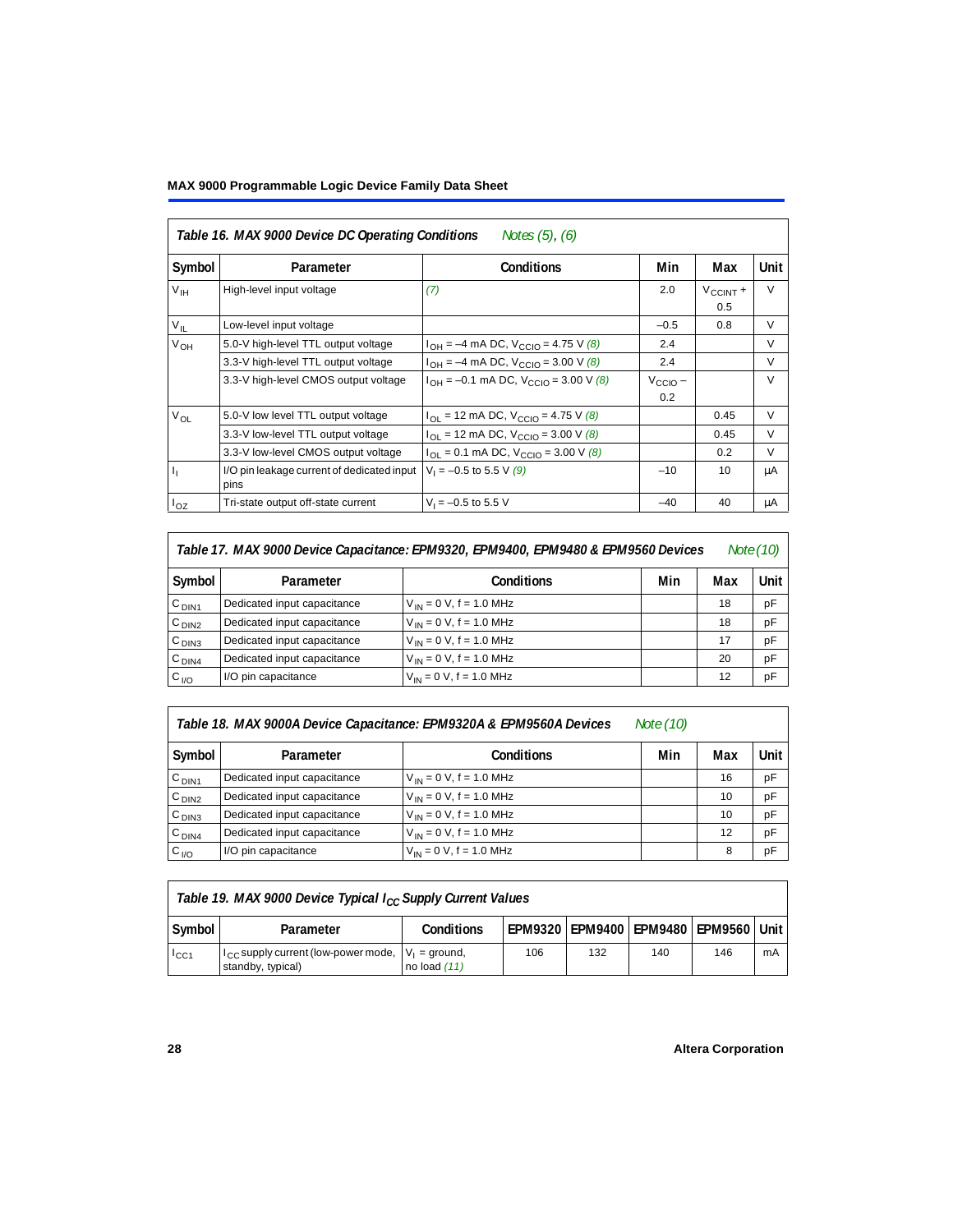<span id="page-28-0"></span>

| Table 20. MAX 9000A Device Typical $I_{CC}$ Supply Current Values |                                                                                                  |                   |    |                              |    |  |  |
|-------------------------------------------------------------------|--------------------------------------------------------------------------------------------------|-------------------|----|------------------------------|----|--|--|
| Symbol                                                            | Parameter                                                                                        | <b>Conditions</b> |    | l EPM9320A l EPM9560A l Unit |    |  |  |
| $I_{\text{CC1}}$                                                  | $1_{\rm CC}$ supply current (low-power mode, $ V_1 $ = ground, no load (11)<br>standby, typical) |                   | 99 | 174                          | mA |  |  |

#### *Notes to tables:*

- (1) [See the](#page-0-1) *[Operating Requirements for Altera Devices Data Sheet](#page-0-1)*.
- <span id="page-28-1"></span>(2) Minimum DC input on I/O pins is –0.5 V and on the four dedicated input pins is –0.3 V. During transitions, the inputs may undershoot to –2.0 V or overshoot to 7.0 V for periods shorter than 20 ns under no-load conditions.
- <span id="page-28-2"></span>(3)  $V_{CC}$  must rise monotonically.<br>(4) Numbers in parentheses are f
- <span id="page-28-3"></span>(4) Numbers in parentheses are for industrial-temperature-range devices.<br>(5) Typical values are for  $T_A = 25^\circ$  C and  $V_{CC} = 5.0$  V.
- <span id="page-28-5"></span>(5) Typical values are for  $T_A = 25^\circ$  C and  $V_{CC} = 5.0$  V.<br>(6) These values are specified under the MAX 9000 rec
- <span id="page-28-6"></span>(6) These values are specified under the MAX 9000 recommended operating conditions, shown in [Table 15 on page 27.](#page-26-1)<br>(7) During in-system programming, the minimum  $V_{H}$  of the JTAG TCK pin is 3.6 V. The minimum  $V_{H}$  of th
- <span id="page-28-4"></span>During in-system programming, the minimum V<sub>IH</sub> of the JTAG TCK pin is 3.6 V. The minimum V<sub>IH</sub> of this pin during JTAG testing remains at 2.0 V. To attain this 3.6-V V<sub>IH</sub> during programming, the ByteBlaster and ByteBlasterMV download cables must have a 5.0-V  $V_{CC}$ .
- <span id="page-28-9"></span>(8) This parameter is measured with 50% of the outputs each sinking 12 mA. The  $I<sub>OH</sub>$  parameter refers to high-level TTL or CMOS output current; the IOL parameter refers to the low-level TTL or CMOS output current.
- <span id="page-28-10"></span>(9) JTAG pin input leakage is typically –60 µΑ.
- <span id="page-28-7"></span>(10) Capacitance is sample-tested only and is measured at 25° C.
- <span id="page-28-8"></span>(11) Measured with a 16-bit loadable, enabled, up/down counter programmed into each LAB. I<sub>CC</sub> is measured at  $0^{\circ}$  C.

[Figure 13](#page-28-11) shows typical output drive characteristics for MAX 9000 devices with 5.0-V and 3.3-V  $V_{CCIO}$ .

<span id="page-28-11"></span>

#### *Note:*

<span id="page-28-12"></span>(1) Output drive characteristics include the JTAG TDO pin.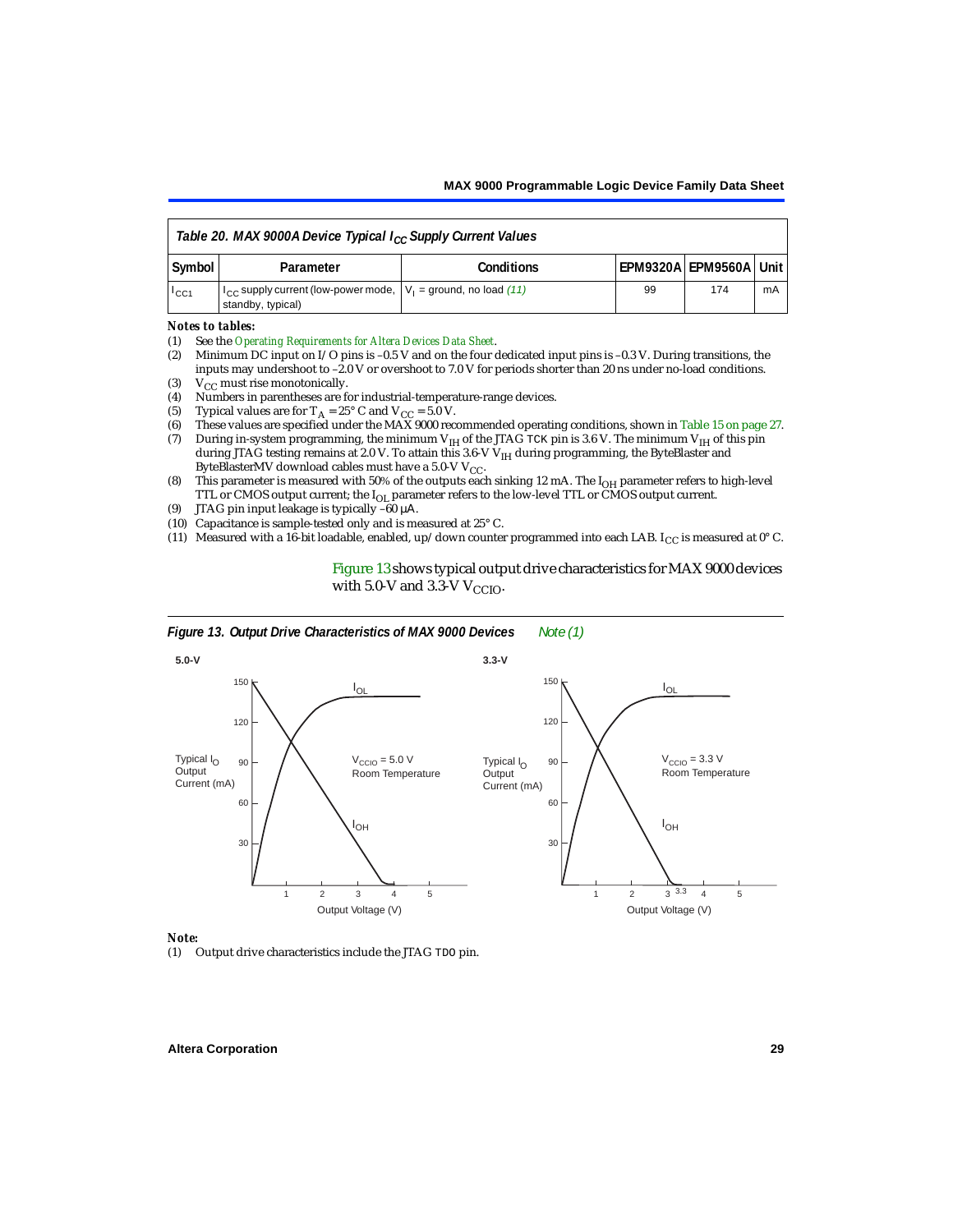**Timing Model** The continuous, high-performance FastTrack Interconnect ensures predictable performance and accurate simulation and timing analysis. This predictable performance contrasts with that of FPGAs, which use a segmented connection scheme and hence have unpredictable performance. Timing simulation and delay prediction are available with the MAX+PLUS II Simulator and Timing Analyzer, or with industrystandard EDA tools. The Simulator offers both pre-synthesis functional simulation to evaluate logic design accuracy and post-synthesis timing simulation with 0.1-ns resolution. The Timing Analyzer provides pointto-point timing delay information, setup and hold time prediction, and device-wide performance analysis.

> The MAX 9000 timing model in [Figure 14](#page-30-0) shows the delays that correspond to various paths and functions in the circuit. This model contains three distinct parts: the macrocell, IOC, and interconnect, including the row and column FastTrack Interconnect and LAB local array paths. Each parameter shown in [Figure 14](#page-30-0) is expressed as a worst-case value in the internal timing characteristics tables in this data sheet. Handcalculations that use the MAX 9000 timing model and these timing parameters can be used to estimate MAX 9000 device performance.



For more information on calculating MAX 9000 timing delays, see *[Application Note 77 \(Understanding MAX 9000 Timing\)](#page-0-1)*.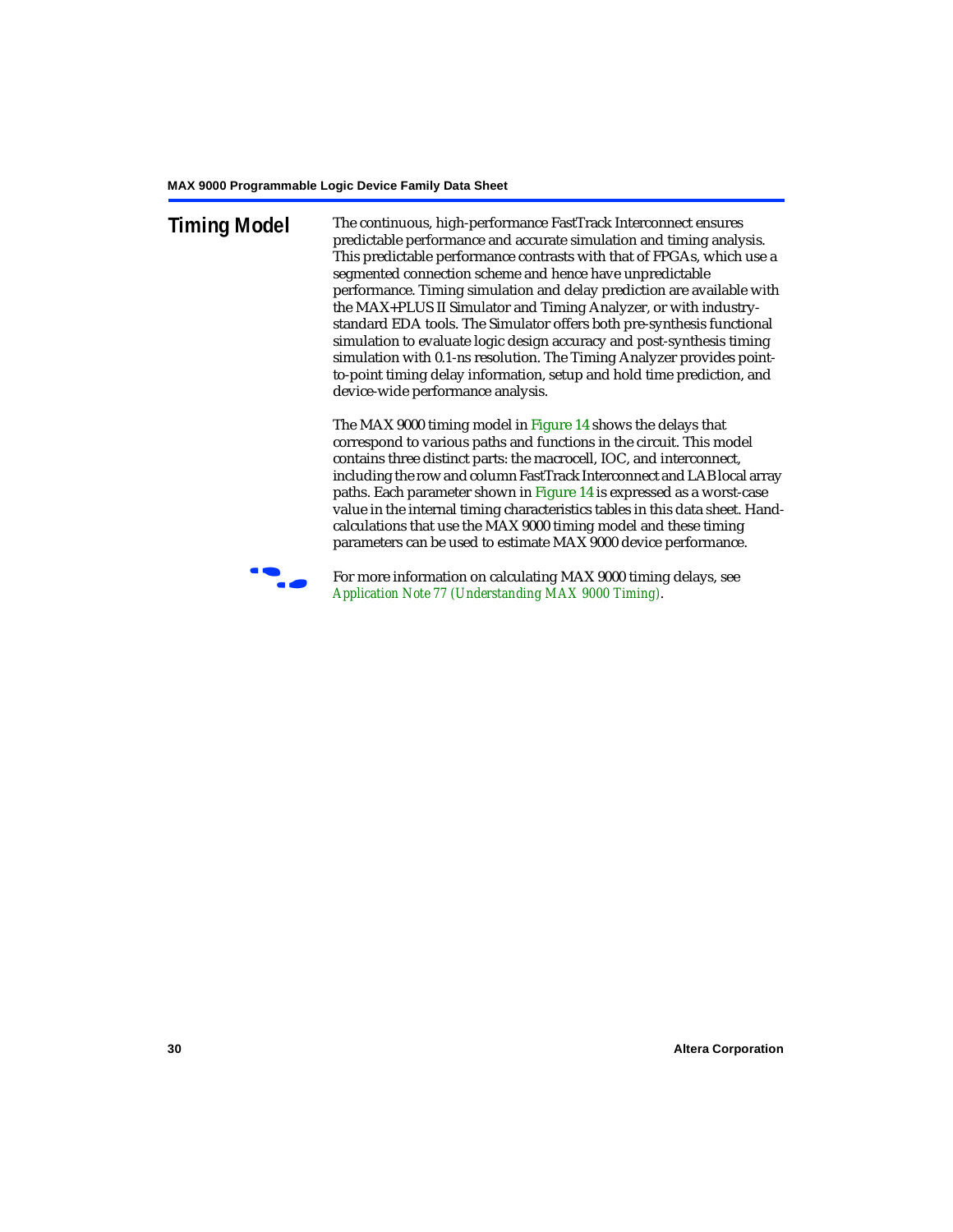<span id="page-30-0"></span>*Figure 14. MAX 9000 Timing Model*

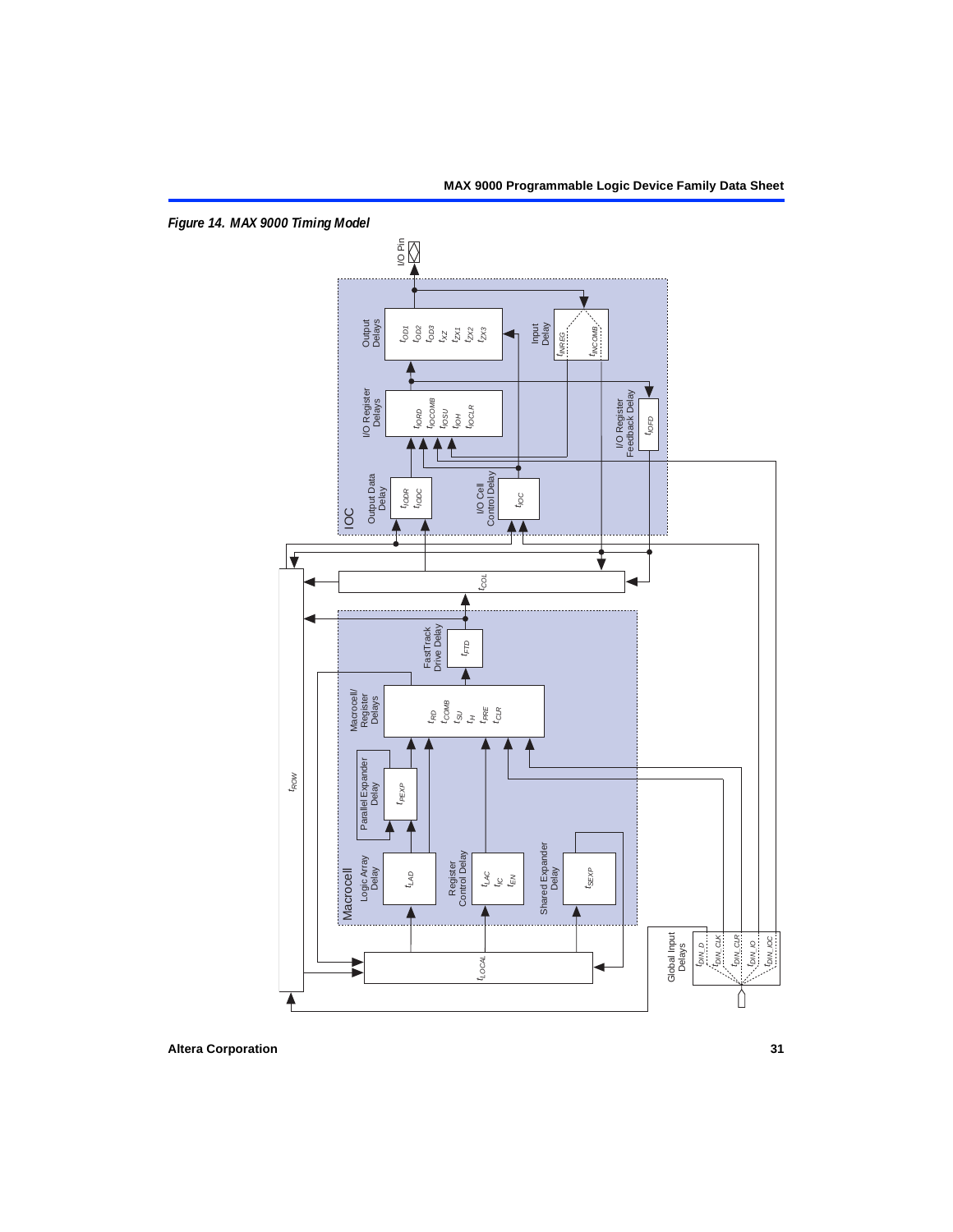<span id="page-31-0"></span>

|                  | Table 21. MAX 9000 External Timing Characteristics |                    |                   | Note $(1)$ |       |        |                    |        |       |            |
|------------------|----------------------------------------------------|--------------------|-------------------|------------|-------|--------|--------------------|--------|-------|------------|
| Symbol           | Parameter                                          |                    | <b>Conditions</b> |            |       |        | <b>Speed Grade</b> |        |       | Unit       |
|                  |                                                    |                    |                   |            | $-10$ | $-15$  |                    |        | $-20$ |            |
|                  |                                                    |                    |                   | Min        | Max   | Min    | Max                | Min    | Max   |            |
| t <sub>PD1</sub> | Row I/O pin input to row I/O<br>pin output         | $C1 = 35$ pF $(2)$ |                   |            | 10.0  |        | 15.0               |        | 20.0  | ns         |
| $t_{PD2}$        | Column I/O pin input to                            | $C1 = 35 pF$       | <b>EPM9320A</b>   |            | 10.8  |        |                    |        |       | ns         |
|                  | column I/O pin output                              | (2)                | EPM9320           |            |       |        | 16.0               |        | 23.0  | ns         |
|                  |                                                    |                    | EPM9400           |            |       |        | 16.2               |        | 23.2  | ns         |
|                  |                                                    |                    | EPM9480           |            |       |        | 16.4               |        | 23.4  | ns         |
|                  |                                                    |                    | <b>EPM9560A</b>   |            | 11.4  |        |                    |        |       | ns         |
|                  |                                                    |                    | EPM9560           |            |       |        | 16.6               |        | 23.6  | ns         |
| $t_{FSU}$        | Global clock setup time for I/O<br>cell            |                    |                   | 3.0        |       | 5.0    |                    | 6.0    |       | ns         |
| $t_{FH}$         | Global clock hold time for I/O<br>cell             |                    |                   | 0.0        |       | 0.0    |                    | 0.0    |       | ns         |
| t <sub>FCO</sub> | Global clock to I/O cell output<br>delay           | $C1 = 35 pF$       |                   | 1.0(3)     | 4.8   | 1.0(3) | 7.0                | 1.0(3) | 8.5   | ns         |
| t <sub>CNT</sub> | Minimum internal global clock<br>period            | (4)                |                   |            | 6.9   |        | 8.5                |        | 10.0  | ns         |
| $f_{CNT}$        | Maximum internal global clock<br>frequency         | (4)                |                   | 144.9      |       | 117.6  |                    | 100.0  |       | <b>MHz</b> |

# [Tables 21](#page-31-0) through [24](#page-34-4) show timing for MAX 9000 devices.

٦

Г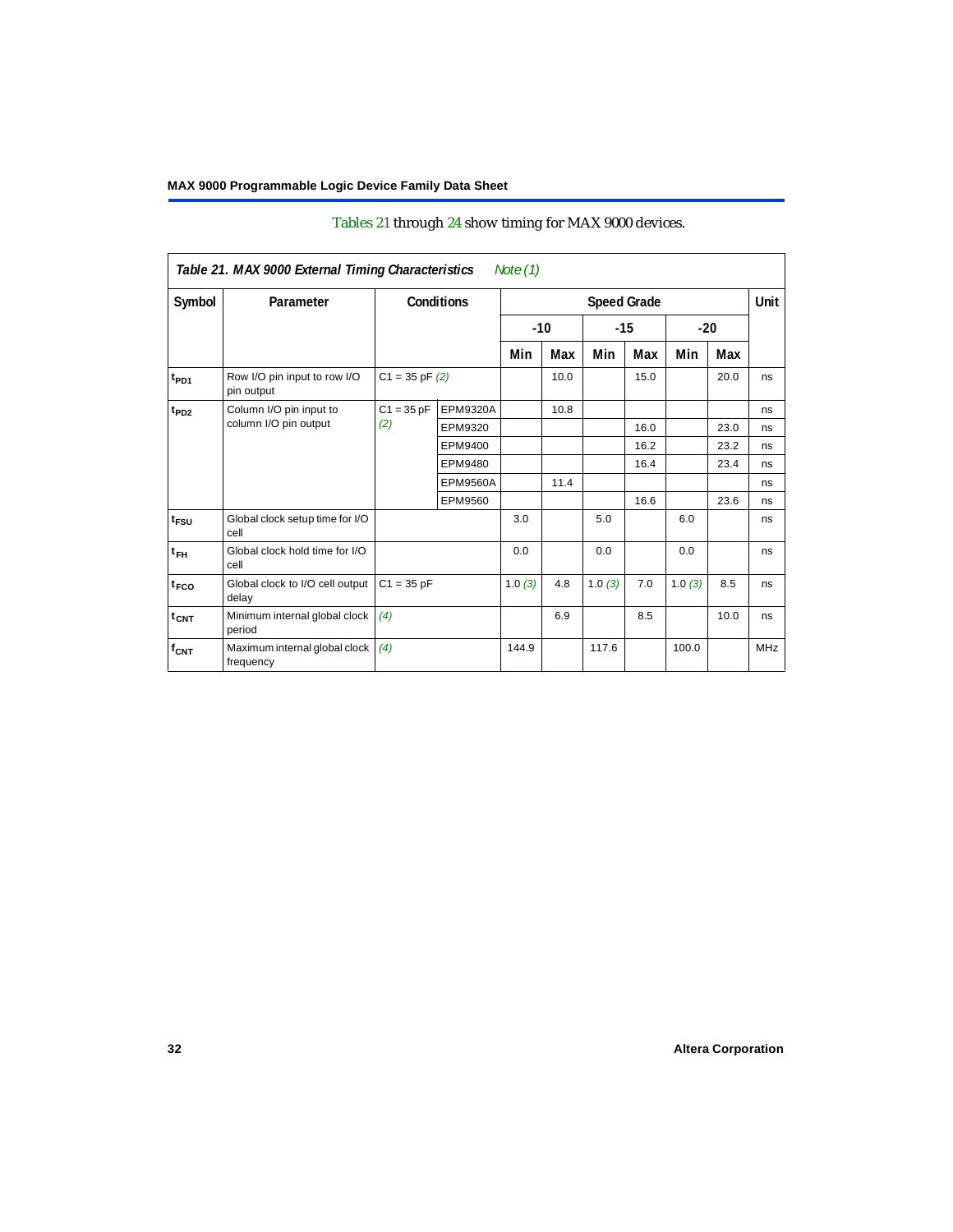| Note $(1)$<br>Table 22. MAX 9000 Internal Timing Characteristics |                           |                   |                    |       |     |                |     |      |             |
|------------------------------------------------------------------|---------------------------|-------------------|--------------------|-------|-----|----------------|-----|------|-------------|
| Symbol                                                           | Parameter                 | <b>Conditions</b> | <b>Speed Grade</b> |       |     |                |     |      | <b>Unit</b> |
|                                                                  |                           |                   |                    | $-10$ |     | $-15$<br>$-20$ |     |      |             |
|                                                                  |                           |                   | Min                | Max   | Min | Max            | Min | Max  |             |
| $t_{LAD}$                                                        | Logic array delay         |                   |                    | 3.5   |     | 4.0            |     | 4.5  | ns          |
| $t_{LAC}$                                                        | Logic control array delay |                   |                    | 3.5   |     | 4.0            |     | 4.5  | ns          |
| $t_{IC}$                                                         | Array clock delay         |                   |                    | 3.5   |     | 4.0            |     | 4.5  | ns          |
| $t_{EN}$                                                         | Register enable time      |                   |                    | 3.5   |     | 4.0            |     | 4.5  | ns          |
| $t_{SEXP}$                                                       | Shared expander delay     |                   |                    | 3.5   |     | 5.0            |     | 7.5  | ns          |
| $t_{PEXP}$                                                       | Parallel expander delay   |                   |                    | 0.5   |     | 1.0            |     | 2.0  | ns          |
| $t_{RD}$                                                         | Register delay            |                   |                    | 0.5   |     | 1.0            |     | 1.0  | ns          |
| $t_{COMB}$                                                       | Combinatorial delay       |                   |                    | 0.4   |     | 1.0            |     | 1.0  | ns          |
| $t_{SU}$                                                         | Register setup time       |                   | 2.4                |       | 3.0 |                | 4.0 |      | ns          |
| $t_H$                                                            | Register hold time        |                   | 2.0                |       | 3.5 |                | 4.5 |      | ns          |
| $t_{PRE}$                                                        | Register preset time      |                   |                    | 3.5   |     | 4.0            |     | 4.5  | ns          |
| $t_{CLR}$                                                        | Register clear time       |                   |                    | 3.7   |     | 4.0            |     | 4.5  | ns          |
| $t_{FTD}$                                                        | FastTrack drive delay     |                   |                    | 0.5   |     | 1.0            |     | 2.0  | ns          |
| $t_{LPA}$                                                        | Low-power adder           | (5)               |                    | 10.0  |     | 15.0           |     | 20.0 | ns          |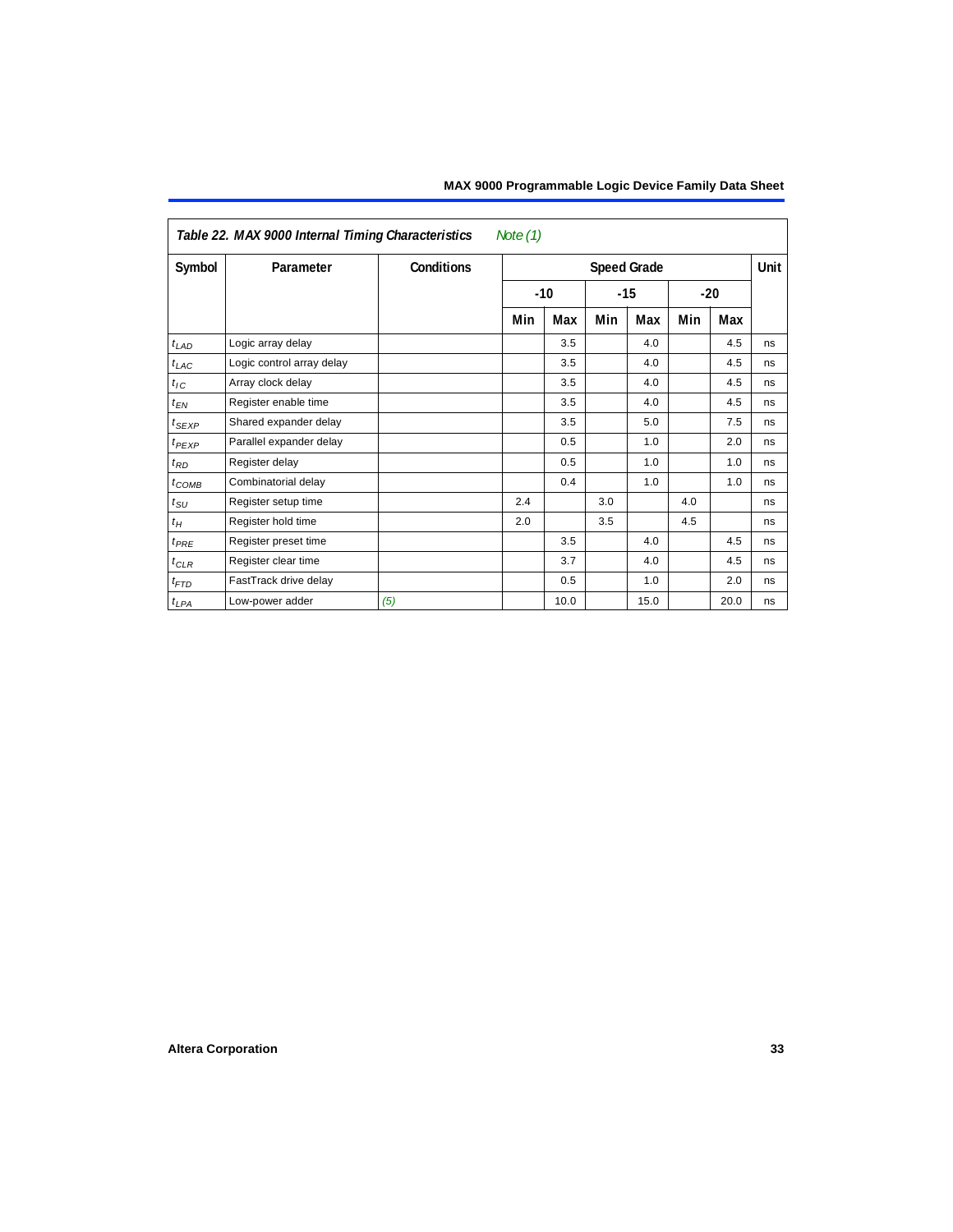## **MAX 9000 Programmable Logic Device Family Data Sheet**

| Table 23. IOC Delays |                                                                                                               |              |     |                    |     |       |     |       |      |
|----------------------|---------------------------------------------------------------------------------------------------------------|--------------|-----|--------------------|-----|-------|-----|-------|------|
| Symbol               | Parameter                                                                                                     | Conditions   |     | <b>Speed Grade</b> |     |       |     |       | Unit |
|                      |                                                                                                               |              |     | $-10$              |     | $-15$ |     | $-20$ |      |
|                      |                                                                                                               |              | Min | Max                | Min | Max   | Min | Max   |      |
| $t_{IODR}$           | I/O row output data delay                                                                                     |              |     | 0.2                |     | 0.2   |     | 1.5   | ns   |
| t <sub>IODC</sub>    | I/O column output data delay                                                                                  |              |     | 0.4                |     | 0.2   |     | 1.5   | ns   |
| $t_{\textit{loc}}$   | I/O control delay                                                                                             | (6)          |     | 0.5                |     | 1.0   |     | 2.0   | ns   |
| $t_{IORD}$           | I/O register clock-to-output<br>delay                                                                         |              |     | 0.6                |     | 1.0   |     | 1.5   | ns   |
| $t_{IOCOMB}$         | I/O combinatorial delay                                                                                       |              |     | 0.2                |     | 1.0   |     | 1.5   | ns   |
| t <sub>10SU</sub>    | I/O register setup time before<br>clock                                                                       |              | 2.0 |                    | 4.0 |       | 5.0 |       | ns   |
| $t$ <sub>IOH</sub>   | I/O register hold time after<br>clock                                                                         |              | 1.0 |                    | 1.0 |       | 1.0 |       | ns   |
| $t_{IOCLR}$          | I/O register clear delay                                                                                      |              |     | 1.5                |     | 3.0   |     | 3.0   | ns   |
| $t_{IOFD}$           | I/O register feedback delay                                                                                   |              |     | 0.0                |     | 0.0   |     | 0.5   | ns   |
| $t_{INREG}$          | I/O input pad and buffer to I/O<br>register delay                                                             |              |     | 3.5                |     | 4.5   |     | 5.5   | ns   |
| $t_{INCOMB}$         | I/O input pad and buffer to row<br>and column delay                                                           |              |     | 1.5                |     | 2.0   |     | 2.5   | ns   |
| $t_{OD1}$            | Output buffer and pad delay,<br>Slow slew rate $=$ off,<br>$V_{\text{CCIO}} = 5.0 V$                          | $C1 = 35 pF$ |     | 1.8                |     | 2.5   |     | 2.5   | ns   |
| $t_{OD2}$            | Output buffer and pad delay,<br>Slow slew rate $=$ off,<br>$V_{\text{CCIO}} = 3.3 \text{ V}$                  | $C1 = 35 pF$ |     | 2.3                |     | 3.5   |     | 3.5   | ns   |
| $t_{OD3}$            | Output buffer and pad delay,<br>Slow slew rate $=$ on.<br>$V_{\text{CCIO}} = 5.0 \text{ V or } 3.3 \text{ V}$ | $C1 = 35 pF$ |     | 8.3                |     | 10.0  |     | 10.5  | ns   |
| $t_{XZ}$             | Output buffer disable delay                                                                                   | $C1 = 5$ pF  |     | 2.5                |     | 2.5   |     | 2.5   | ns   |
| $t_{ZX1}$            | Output buffer enable delay,<br>Slow slew rate $=$ off,<br>$V_{\text{CCIO}} = 5.0 V$                           | $C1 = 35 pF$ |     | 2.5                |     | 2.5   |     | 2.5   | ns   |
| t <sub>ZX2</sub>     | Output buffer enable delay,<br>Slow slew rate $=$ off,<br>$V_{\text{CCIO}} = 3.3 \text{ V}$                   | $C1 = 35 pF$ |     | 3.0                |     | 3.5   |     | 3.5   | ns   |
| $t_{ZX3}$            | Output buffer enable delay,<br>Slow slew rate $=$ on,<br>$V_{\text{CCIO}} = 3.3 \text{ V or } 5.0 \text{ V}$  | $C1 = 35 pF$ |     | 9.0                |     | 10.0  |     | 10.5  | ns   |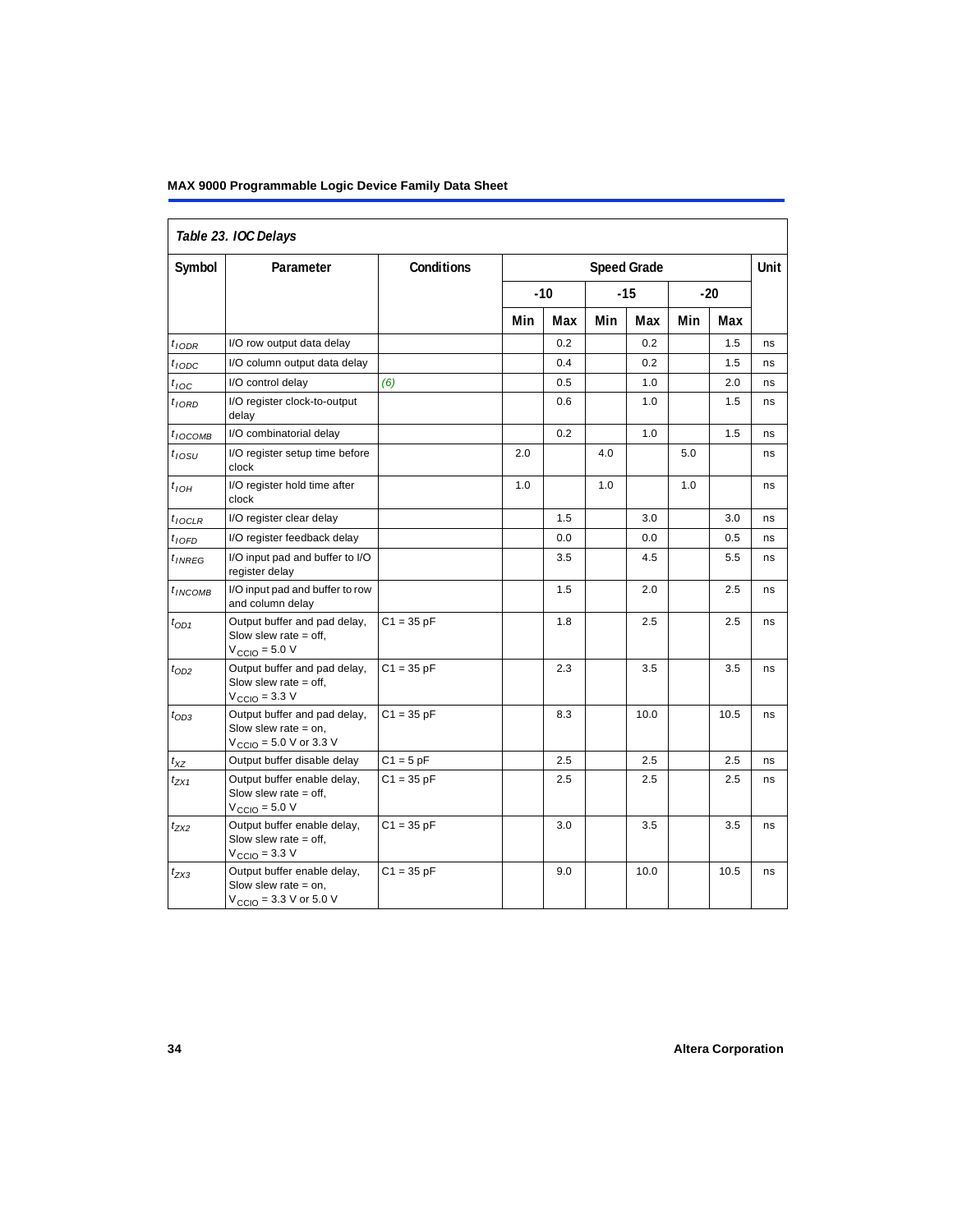<span id="page-34-4"></span>

| Table 24. Interconnect Delays |                                               |            |                    |     |       |     |       |             |    |
|-------------------------------|-----------------------------------------------|------------|--------------------|-----|-------|-----|-------|-------------|----|
| Symbol                        | Parameter                                     | Conditions | <b>Speed Grade</b> |     |       |     |       | <b>Unit</b> |    |
|                               |                                               |            | $-10$              |     | $-15$ |     | $-20$ |             |    |
|                               |                                               |            | Min                | Max | Min   | Max | Min   | Max         |    |
| $t_{\text{LOCAL}}$            | LAB local array delay                         |            |                    | 0.5 |       | 0.5 |       | 0.5         | ns |
| $t_{ROW}$                     | FastTrack row delay                           | (6)        |                    | 0.9 |       | 1.4 |       | 2.0         | ns |
| $t_{COL}$                     | FastTrack column delay                        | (6)        |                    | 0.9 |       | 1.7 |       | 3.0         | ns |
| $t_{DIN\_D}$                  | Dedicated input data delay                    |            |                    | 4.0 |       | 4.5 |       | 5.0         | ns |
| $t_{DIN\_CLK}$                | Dedicated input clock delay                   |            |                    | 2.7 |       | 3.5 |       | 4.0         | ns |
| $t_{DIN\_CLR}$                | Dedicated input clear delay                   |            |                    | 4.5 |       | 5.0 |       | 5.5         | ns |
| $t_{DIN}$ 10C                 | Dedicated input I/O register<br>clock delay   |            |                    | 2.5 |       | 3.5 |       | 4.5         | ns |
| $t_{DIN}$ 10                  | Dedicated input I/O register<br>control delay |            |                    | 5.5 |       | 6.0 |       | 6.5         | ns |

#### *Notes to tables:*

- <span id="page-34-0"></span>(1) These values are specified under the MAX 9000 device recommended operating conditions, shown in [Table 15 on](#page-26-1)  [page 27](#page-26-1).
- <span id="page-34-1"></span>(2) See *[Application Note 77 \(Understanding MAX 9000 Timing\)](#page-0-1)* for more information on test conditions for **t<sub>PD1</sub>** and **t**<sub>PD2</sub> delays.
- <span id="page-34-2"></span>(3) This parameter is a guideline that is sample-tested only. It is based on extensive device characterization. This parameter applies for both global and array clocking as well as both macrocell and I/O cell registers.
- <span id="page-34-3"></span>(4) Measured with a 16-bit loadable, enabled, up/down counter programmed in each LAB.
- <span id="page-34-5"></span>(5) The  $t_{LPA}$  parameter must be added to the  $t_{LOCAL}$  parameter for macrocells running in low-power mode.<br>(6) The  $t_{POW}$   $t_{CO}$  and  $t_{IO}$  delays are worst-case values for typical applications. Post-compilation timing si
- <span id="page-34-6"></span>The  $t_{ROW}$ ,  $t_{COU}$  and  $t_{IOC}$  delays are worst-case values for typical applications. Post-compilation timing simulation or timing analysis is required to determine actual worst-case performance.

# **Power Consumption**

The supply power (P) versus frequency  $(f_{MAX})$  for MAX 9000 devices can be calculated with the following equation:

 $P = P_{INT} + P_{IO} = I_{CCINT} \times V_{CC} + P_{IO}$ 

The  $P_{IO}$  value, which depends on the device output load characteristics and switching frequency, can be calculated using the guidelines given in *[Application Note 74 \(Evaluating Power for Altera Devices\)](#page-0-1)*. The I<sub>CCINT</sub> value depends on the switching frequency and the application logic.

The  $I_{C CINT}$  value is calculated with the following equation:

$$
I_{\text{CCINT}} = (A \times MC_{\text{TON}}) + [B \times (MC_{\text{DEV}} - MC_{\text{TON}})] + (C \times MC_{\text{USED}}
$$

$$
\times f_{\text{MAX}} \times \text{tog}_{\text{LC}}
$$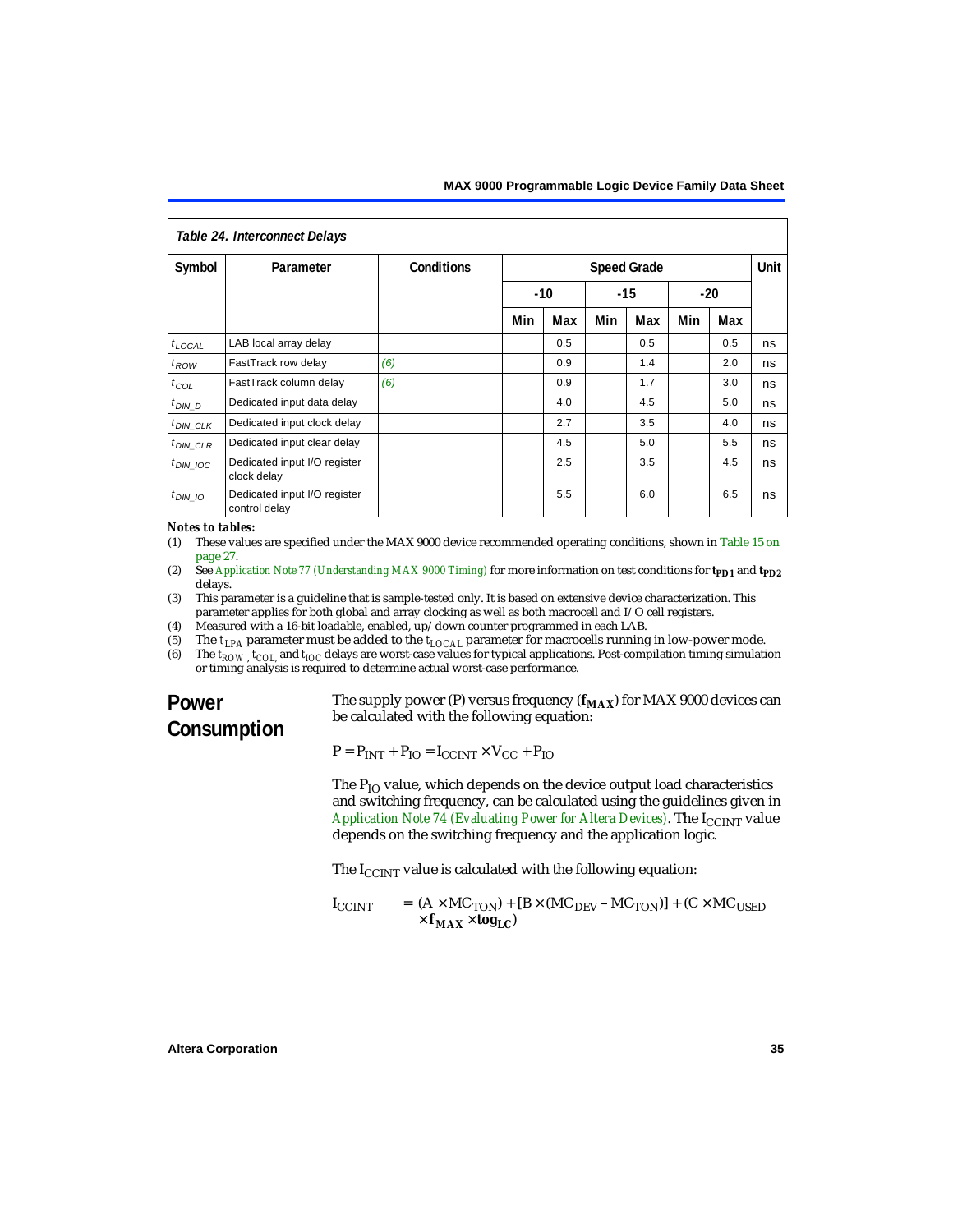The parameters in this equation are shown below:

- $MC<sub>TON</sub>$  = Number of macrocells with the Turbo Bit option turned on, as reported in the MAX+PLUS II Report File (**.rpt**)
- $MC<sub>DEFV</sub>$  = Number of macrocells in the device
- $MC<sub>LISED</sub>$  = Number of macrocells used in the design, as reported in the MAX+PLUS II Report File
- $f_{MAX}$  = Highest clock frequency to the device<br>tog<sub>LC</sub> = Average percentage of logic cells togg
- = Average percentage of logic cells toggling at each clock (typically 12.5%)
- A, B, C = Constants, shown in Table  $25$

<span id="page-35-0"></span>

| Table 25. MAX 9000 I <sub>CC</sub> Equation Constants |                   |                   |                   |  |  |  |
|-------------------------------------------------------|-------------------|-------------------|-------------------|--|--|--|
| Device                                                | <b>Constant A</b> | <b>Constant B</b> | <b>Constant C</b> |  |  |  |
| EPM9320                                               | 0.81              | 0.33              | 0.056             |  |  |  |
| <b>EPM9320A</b>                                       | 0.56              | 0.31              | 0.024             |  |  |  |
| EPM9400                                               | 0.60              | 0.33              | 0.053             |  |  |  |
| EPM9480                                               | 0.68              | 0.29              | 0.064             |  |  |  |
| EPM9560                                               | 0.68              | 0.26              | 0.052             |  |  |  |
| <b>EPM9560A</b>                                       | 0.56              | 0.31              | 0.024             |  |  |  |

This calculation provides an  $I_{CC}$  estimate based on typical conditions with no output load, using a typical pattern of a 16-bit, loadable, enabled up/down counter in each LAB. Actual  $I_{CC}$  values should be verified during operation, because the measurement is sensitive to the actual pattern in the device and the environmental operating conditions. [Figure 15](#page-36-0) shows typical supply current versus frequency for MAX 9000 devices.

٦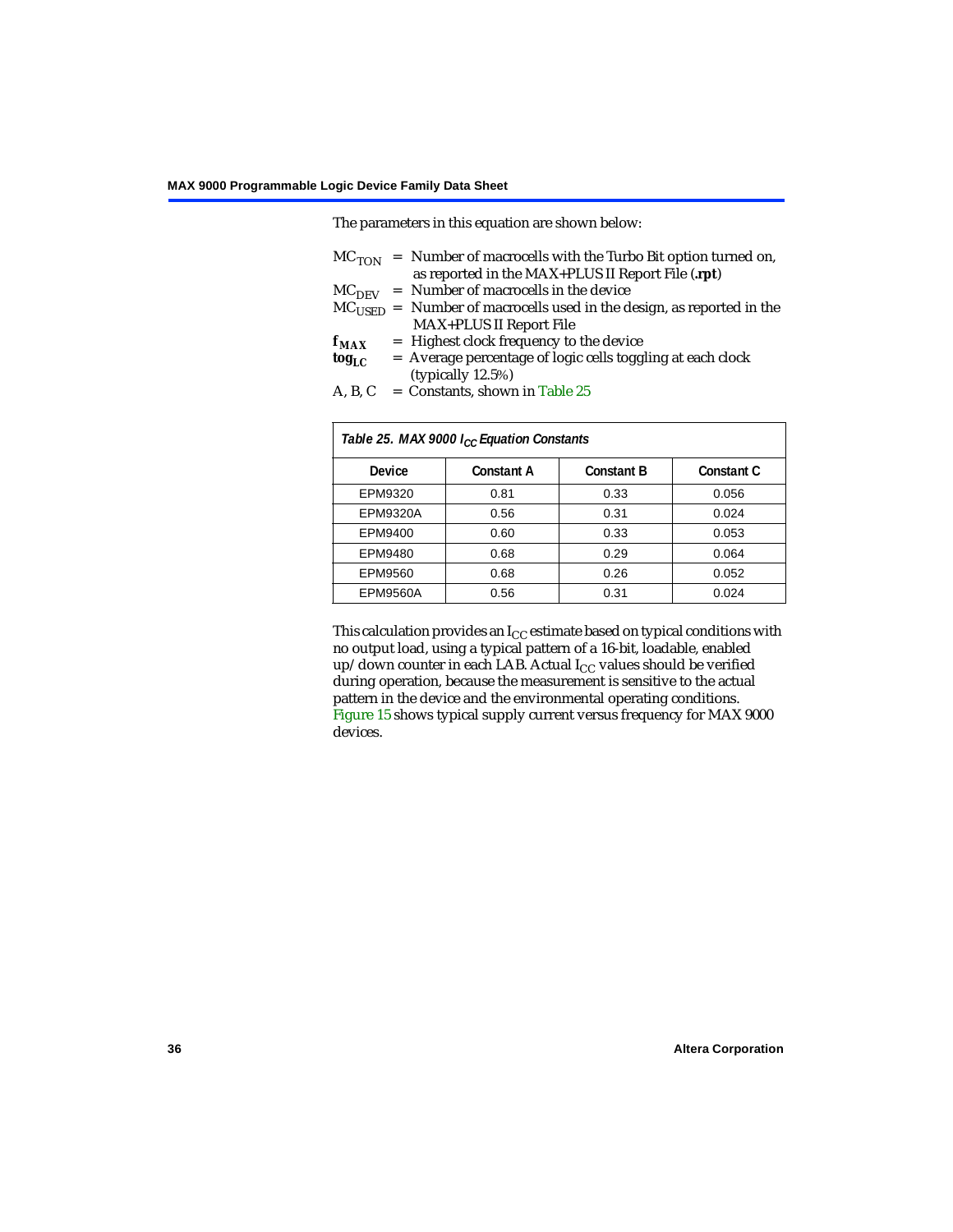

<span id="page-36-0"></span>*Figure 15. I<sub>CC</sub> vs. Frequency for MAX 9000 Devices (Part 1 of 2)*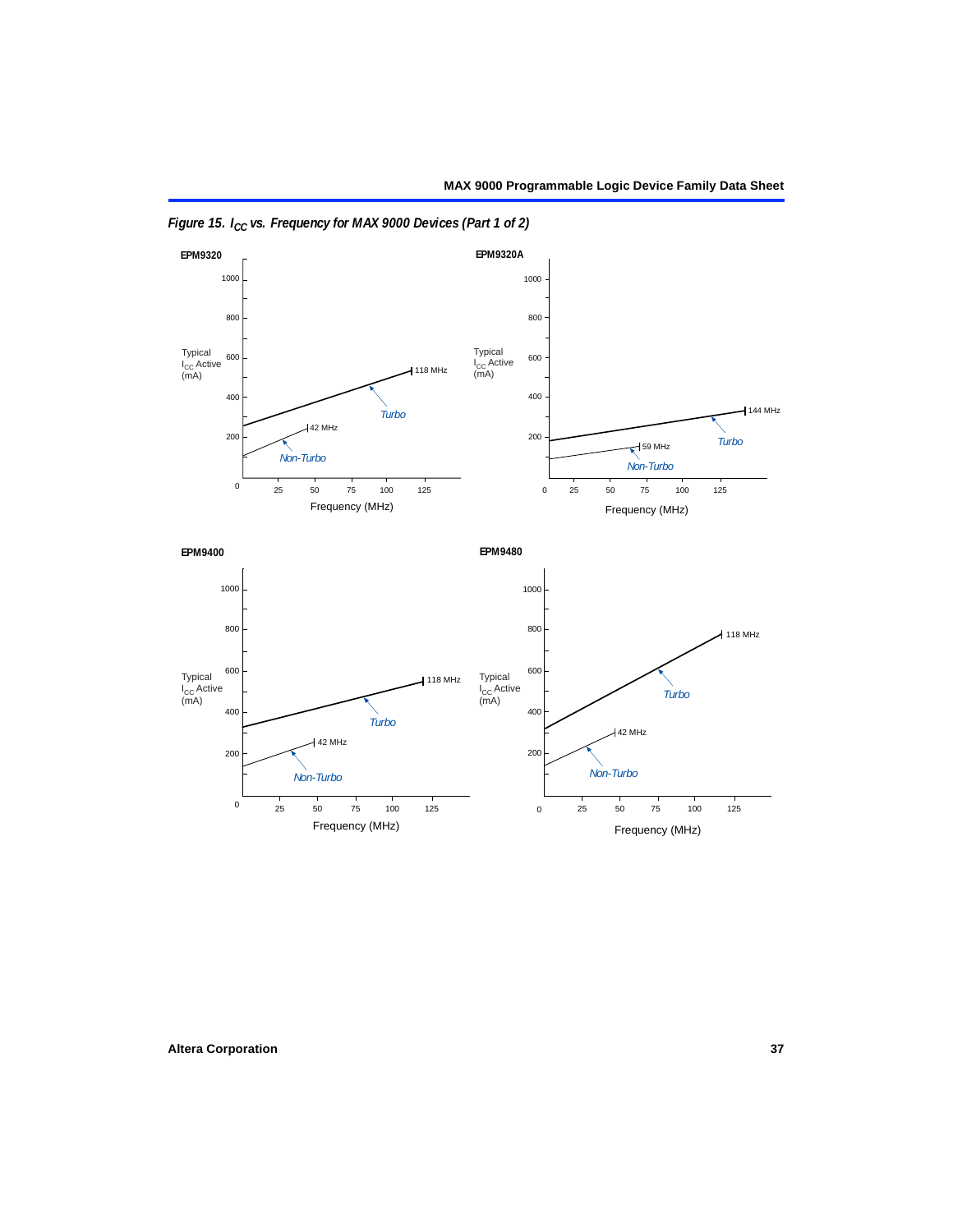

*Figure 15. I<sub>CC</sub> vs. Frequency for MAX 9000 Devices (Part 2 of 2)* 

# <span id="page-37-0"></span>**Device Pin-Outs**

[Tables 26](#page-37-1) through [29](#page-41-0) show the dedicated pin names and numbers for each EPM9320, EPM9320A, EPM9400, EPM9480, EPM9560, and EPM9560A device package.

<span id="page-37-1"></span>

| Table 26. EPM9320 & EPM9320A Dedicated Pin-Outs (Part 1 of 2)<br>Note (1) |                 |              |                   |                  |  |  |  |
|---------------------------------------------------------------------------|-----------------|--------------|-------------------|------------------|--|--|--|
| Pin Name                                                                  | 84-Pin PLCC (2) | 208-Pin ROFP | 280-Pin PGA $(3)$ | 356-Pin BGA      |  |  |  |
| DIN1<br>(GCLK1)                                                           |                 | 182          | V10               | AD <sub>13</sub> |  |  |  |
| DIN2<br>(GCLK2)                                                           | 84              | 183          | U <sub>10</sub>   | AF14             |  |  |  |
| DIN3 (GCLR)                                                               | 13              | 153          | V17               | AD <sub>1</sub>  |  |  |  |
| DIN4 (GOE)                                                                | 72              | 4            | W <sub>2</sub>    | AC24             |  |  |  |
| TCK                                                                       | 43              | 78           | A9                | A18              |  |  |  |
| TMS                                                                       | 55              | 49           | D <sub>6</sub>    | E23              |  |  |  |
| TDI                                                                       | 42              | 79           | C <sub>11</sub>   | A13              |  |  |  |
| <b>TDO</b>                                                                | 30              | 108          | A <sub>18</sub>   | D <sub>3</sub>   |  |  |  |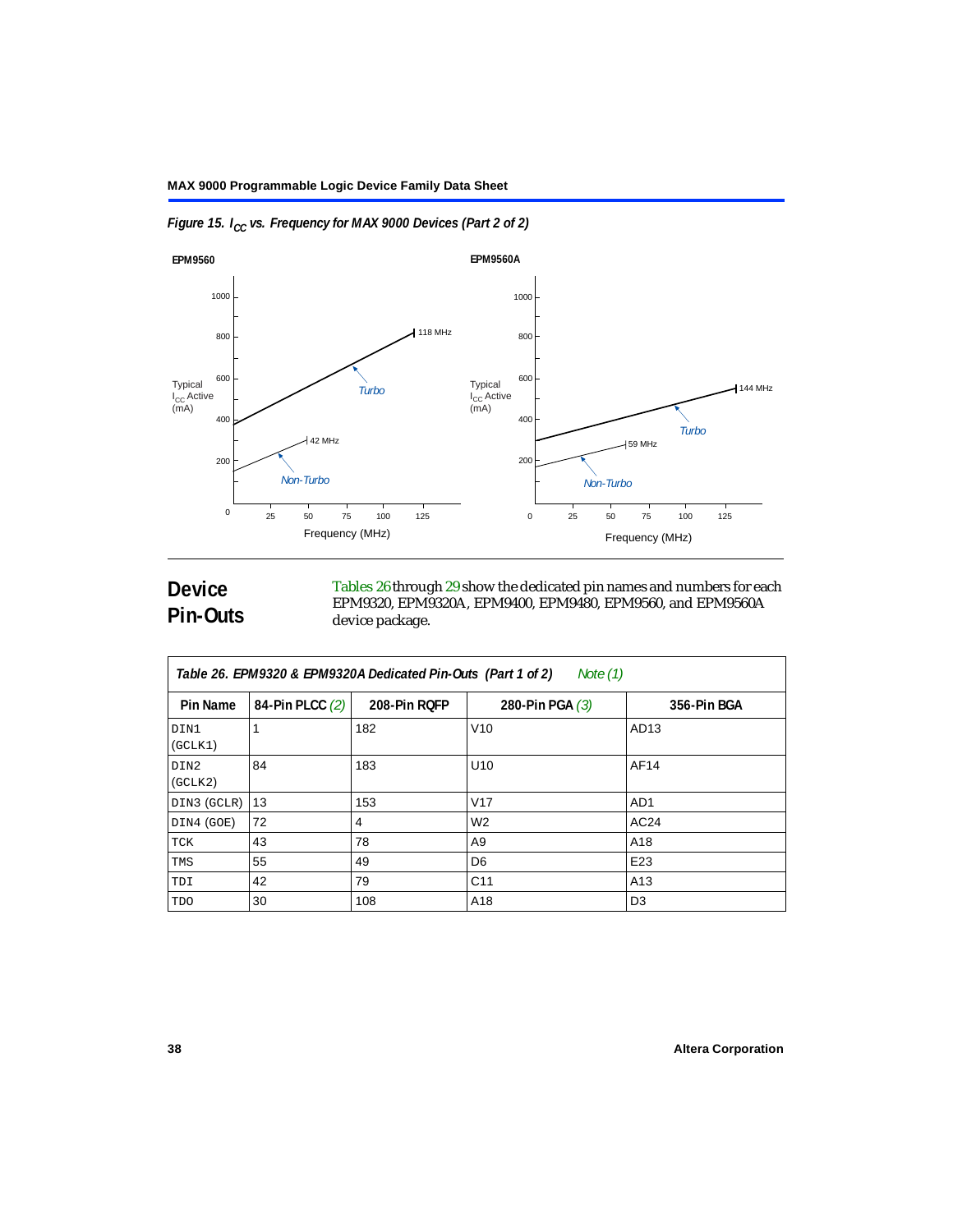| Note $(1)$<br>Table 26. EPM9320 & EPM9320A Dedicated Pin-Outs (Part 2 of 2) |                                  |                                                                                                                                                      |                                                                                                                                                                                                                                                        |                                                                                                                                                                                                                                                                                                                                                                                                                                                                                                                                                                                                                                           |  |  |  |
|-----------------------------------------------------------------------------|----------------------------------|------------------------------------------------------------------------------------------------------------------------------------------------------|--------------------------------------------------------------------------------------------------------------------------------------------------------------------------------------------------------------------------------------------------------|-------------------------------------------------------------------------------------------------------------------------------------------------------------------------------------------------------------------------------------------------------------------------------------------------------------------------------------------------------------------------------------------------------------------------------------------------------------------------------------------------------------------------------------------------------------------------------------------------------------------------------------------|--|--|--|
| Pin Name                                                                    | 84-Pin PLCC (2)                  | 208-Pin RQFP                                                                                                                                         | 280-Pin PGA $(3)$                                                                                                                                                                                                                                      | 356-Pin BGA                                                                                                                                                                                                                                                                                                                                                                                                                                                                                                                                                                                                                               |  |  |  |
| <b>GND</b>                                                                  | 6, 18, 24, 25, 48,<br>61, 67, 70 | 14, 20, 24, 31, 35,<br>41, 42, 43, 44, 46,<br>47, 66, 85, 102,<br>110, 113, 114, 115,<br>116, 118, 121, 122,<br>132, 133, 143, 152,<br>170, 189, 206 | D4, D5, D16, E4, E5, E6,<br>E15, E16, F5, F15, G5,<br>G15, H5, H15, J5, J15, K5,<br>K15, L5, L15, M5, M15, N5,<br>N15, P4, P5, P15, P16, R4,<br>R5, R15, R16, T4, T5, T16                                                                              | A9, A22, A25, A26, B25,<br>B26, D2, E1, E26, F2, G1,<br>G25, G26, H2, J1, J25, J26,<br>K2, L26, M26, N1, N25,<br>P26, R2, T1, U2, U26, V1,<br>V25, W25, Y26, AA2, AB1,<br>AB26, AC26, AE1, AF1,<br>AF2, AF4, AF7, AF20                                                                                                                                                                                                                                                                                                                                                                                                                    |  |  |  |
| VCCINT<br>(5.0 V only)                                                      | 14, 21, 28, 57,<br>64, 71        | 10, 19, 30, 45, 112,<br>128, 139, 148                                                                                                                | D15, E8, E10, E12, E14,<br>R7, R9, R11, R13, R14,<br>T14                                                                                                                                                                                               | D26, F1, H1, K26, N26, P1,<br>U1, W26, AE26, AF25,<br>AF <sub>26</sub>                                                                                                                                                                                                                                                                                                                                                                                                                                                                                                                                                                    |  |  |  |
| <b>VCCIO</b><br>$(3.3 \text{ or } 5.0 \text{ V})$                           | 15, 37, 60, 79                   | 5, 25, 36, 55, 72,<br>91, 111, 127, 138,<br>159, 176, 195                                                                                            | D14, E7, E9, E11, E13, R6,<br>R8, R10, R12, T13, T15                                                                                                                                                                                                   | A1, A2, A21, B1, B10, B24,<br>D1, H26, K1, M25, R1, V26,<br>AA1, AC25, AF5, AF8,<br>AF19                                                                                                                                                                                                                                                                                                                                                                                                                                                                                                                                                  |  |  |  |
| No Connect<br>(N.C.)                                                        | 29                               | 6, 7, 8, 9, 11, 12,<br>13, 15, 16, 17, 18,<br>109, 140, 141, 142,<br>144, 145, 146, 147,<br>149, 150, 151                                            | B6, K19, L2, L4, L18, L19,<br>M1, M2, M3, M4, M16, M17,<br>M18, M19, N1, N2, N3, N4,<br>N16, N17, N18, N19, P1,<br>P2, P3, P17, P18, P19, R1,<br>R2, R3, R17, R18, R19, T1,<br>T2, T3, T17, T18, T19, U1,<br>U2, U3, U17, U18, U19, V1,<br>V2, V19, W1 | B4, B5, B6, B7, B8, B9,<br>B11, B12, B13, B14, B15,<br>B16, B18, B19, B20, B21,<br>B22, B23, C4, C23, D4,<br>D23, E4, E22, F4, F23, G4,<br>H4, H23, J23, K4, L4, L23,<br>N4, P4, P23, R3, R26, T2,<br>T3, T4, T5, T22, T23, T24,<br>T25, T26, U3, U4, U5, U22,<br>U23, U24, U25, V2, V3, V4,<br>V5, V22, V23, V24, W1,<br>W2, W3, W4, W5, W22,<br>W23, W24, Y1, Y2, Y3, Y4,<br>Y5, Y22, Y23, Y24, Y25,<br>AA3, AA4, AA5, AA22,<br>AA23, AA24, AA25, AA26,<br>AB2, AB3, AB4, AB5,<br>AB23, AB24, AB25, AC1,<br>AC2, AC23, AD4, AD23,<br>AE4, AE5, AE6, AE7, AE9,<br>AE11, AE12, AE14, AE15,<br>AE16, AE18, AE19, AE20,<br>AE21, AE22, AE23 |  |  |  |
| VPP(4)                                                                      | 56                               | 48                                                                                                                                                   | C4                                                                                                                                                                                                                                                     | E25                                                                                                                                                                                                                                                                                                                                                                                                                                                                                                                                                                                                                                       |  |  |  |
| <b>Total User</b><br>I/O Pins $(5)$                                         | 60                               | 132                                                                                                                                                  | 168                                                                                                                                                                                                                                                    | 168                                                                                                                                                                                                                                                                                                                                                                                                                                                                                                                                                                                                                                       |  |  |  |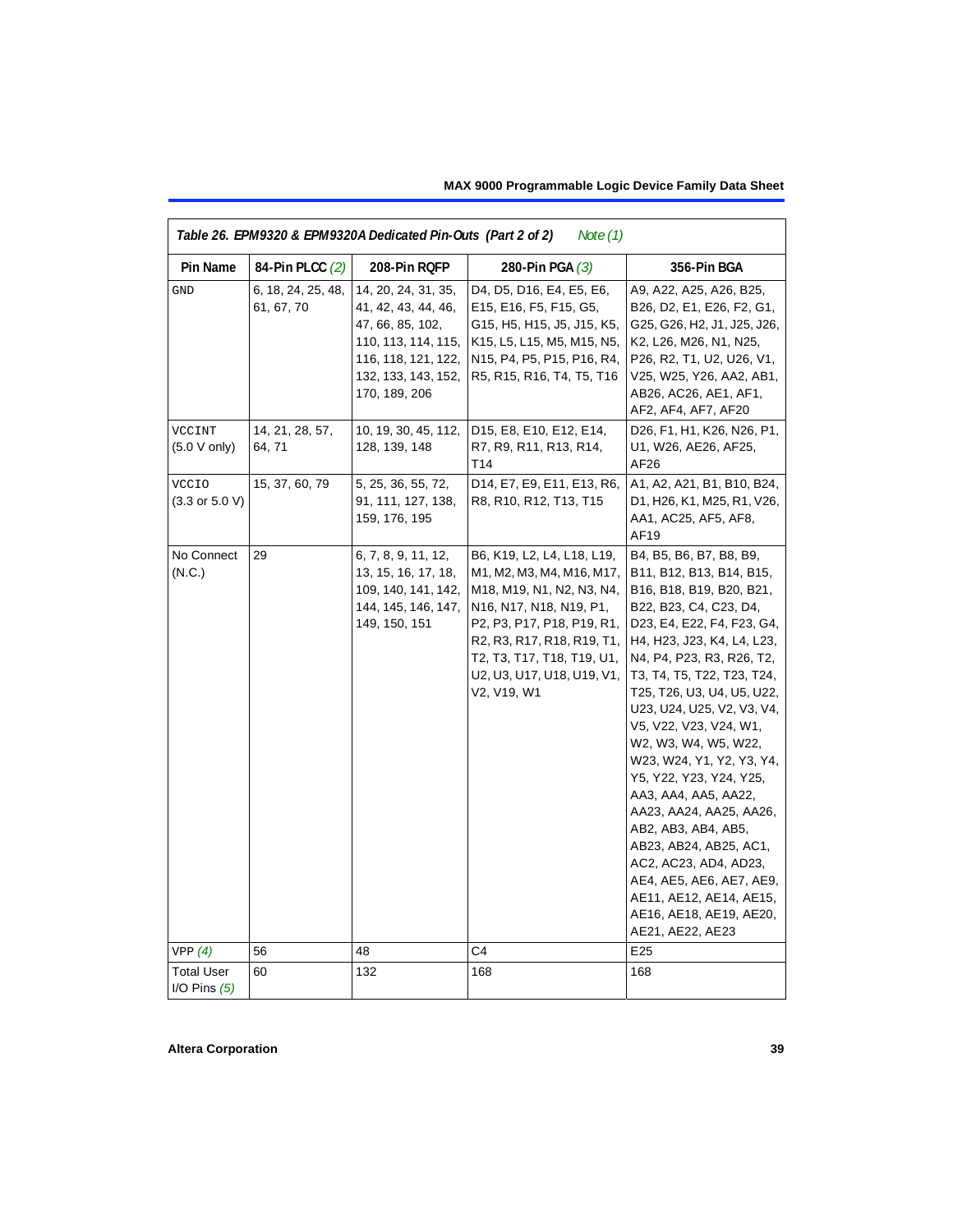# *Notes:*<br>(1) A

Г

- <span id="page-39-1"></span>(1) All pins not listed are user  $I/O$  pins.<br>(2) Perform a complete thermal analysis
- <span id="page-39-2"></span>(2) Perform a complete thermal analysis before committing a design to this device package. See *[Application Note 74](#page-0-1)  [\(Evaluating Power for Altera Devices\)](#page-0-1)*.
- <span id="page-39-0"></span>(3) EPM9320A devices are not offered in this package.
- <span id="page-39-3"></span>(4) During in-system programming, each device's VPP pin must be connected to the 5.0-V power supply. During normal device operation, the VPP pin is pulled up internally and can be connected to the 5.0-V supply or left unconnected.
- <span id="page-39-4"></span>(5) The user I/O pin count includes dedicated input pins and all I/O pins.

| Table 27. EPM9400 Dedicated Pin-Outs<br>Note (1) |                                          |                                                                                                                                                |                                                                                                                                                             |  |  |  |
|--------------------------------------------------|------------------------------------------|------------------------------------------------------------------------------------------------------------------------------------------------|-------------------------------------------------------------------------------------------------------------------------------------------------------------|--|--|--|
| <b>Pin Name</b>                                  | 84-Pin PLCC (2)                          | 208-Pin RQFP                                                                                                                                   | 240-Pin RQFP                                                                                                                                                |  |  |  |
| DIN1 (GCLK1)                                     | $\overline{2}$                           | 182                                                                                                                                            | 210                                                                                                                                                         |  |  |  |
| DIN2 (GCLK2)                                     | 1                                        | 183                                                                                                                                            | 211                                                                                                                                                         |  |  |  |
| DIN3 (GCLR)                                      | 12                                       | 153                                                                                                                                            | 187                                                                                                                                                         |  |  |  |
| DIN4 (GOE)                                       | 74                                       | $\overline{4}$                                                                                                                                 | 234                                                                                                                                                         |  |  |  |
| TCK                                              | 43                                       | 78                                                                                                                                             | 91                                                                                                                                                          |  |  |  |
| TMS                                              | 54                                       | 49                                                                                                                                             | 68                                                                                                                                                          |  |  |  |
| TDI                                              | 42                                       | 79                                                                                                                                             | 92                                                                                                                                                          |  |  |  |
| <b>TDO</b>                                       | 31                                       | 108                                                                                                                                            | 114                                                                                                                                                         |  |  |  |
| <b>GND</b>                                       | 6, 13, 20, 26, 27, 47, 60,<br>66, 69, 73 | 14, 20, 24, 31, 35, 41, 42,<br>43, 44, 46, 47, 66, 85, 102,<br>110, 113, 114, 115, 116,<br>118, 121, 122, 132, 133,<br>143, 152, 170, 189, 206 | 5, 14, 25, 34, 45, 54, 65,<br>66, 81, 96, 110, 115, 126,<br>127, 146, 147, 166, 167,<br>186, 200, 216, 229                                                  |  |  |  |
| VCCINT (5.0 V only)                              | 16, 23, 30, 56, 63, 70                   | 10, 19, 30, 45, 112, 128,<br>139, 148                                                                                                          | 4, 24, 44, 64, 117, 137,<br>157, 177                                                                                                                        |  |  |  |
| VCCIO (3.3 or 5.0 V)                             | 17, 37, 59, 80                           | 5, 25, 36, 55, 72, 91, 111,<br>127, 138, 159, 176, 195                                                                                         | 15, 35, 55, 73, 86, 101,<br>116, 136, 156, 176, 192,<br>205, 220, 235                                                                                       |  |  |  |
| No Connect (N.C.)                                |                                          | 6, 7, 8, 9, 11, 12, 13, 109,<br>144, 145, 146, 147, 149,<br>150, 151                                                                           | 1, 2, 3, 6, 7, 8, 9, 10, 11,<br>12, 13, 168, 169, 170,<br>171, 172, 173, 174, 175,<br>178, 179, 180, 181, 182,<br>183, 184, 185, 236, 237,<br>238, 239, 240 |  |  |  |
| VPP(3)                                           | 55                                       | 48                                                                                                                                             | 67                                                                                                                                                          |  |  |  |
| Total User I/O Pins (4)                          | 59                                       | 139                                                                                                                                            | 159                                                                                                                                                         |  |  |  |

#### *Notes:*

<span id="page-39-8"></span><sup>(1)</sup> All pins not listed are user I/O pins.

<span id="page-39-5"></span><sup>(2)</sup> Perform a complete thermal analysis before committing a design to this device package. See *[Application Note 74](#page-0-1)  [\(Evaluating Power for Altera Devices\)](#page-0-1)* for more information.

<span id="page-39-6"></span><sup>(3)</sup> During in-system programming, each device's VPP pin must be connected to the 5.0-V power supply. During normal device operation, the VPP pin is pulled up internally and can be connected to the 5.0-V supply or left unconnected.

<span id="page-39-7"></span><sup>(4)</sup> The user I/O pin count includes dedicated input pins and all I/O pins.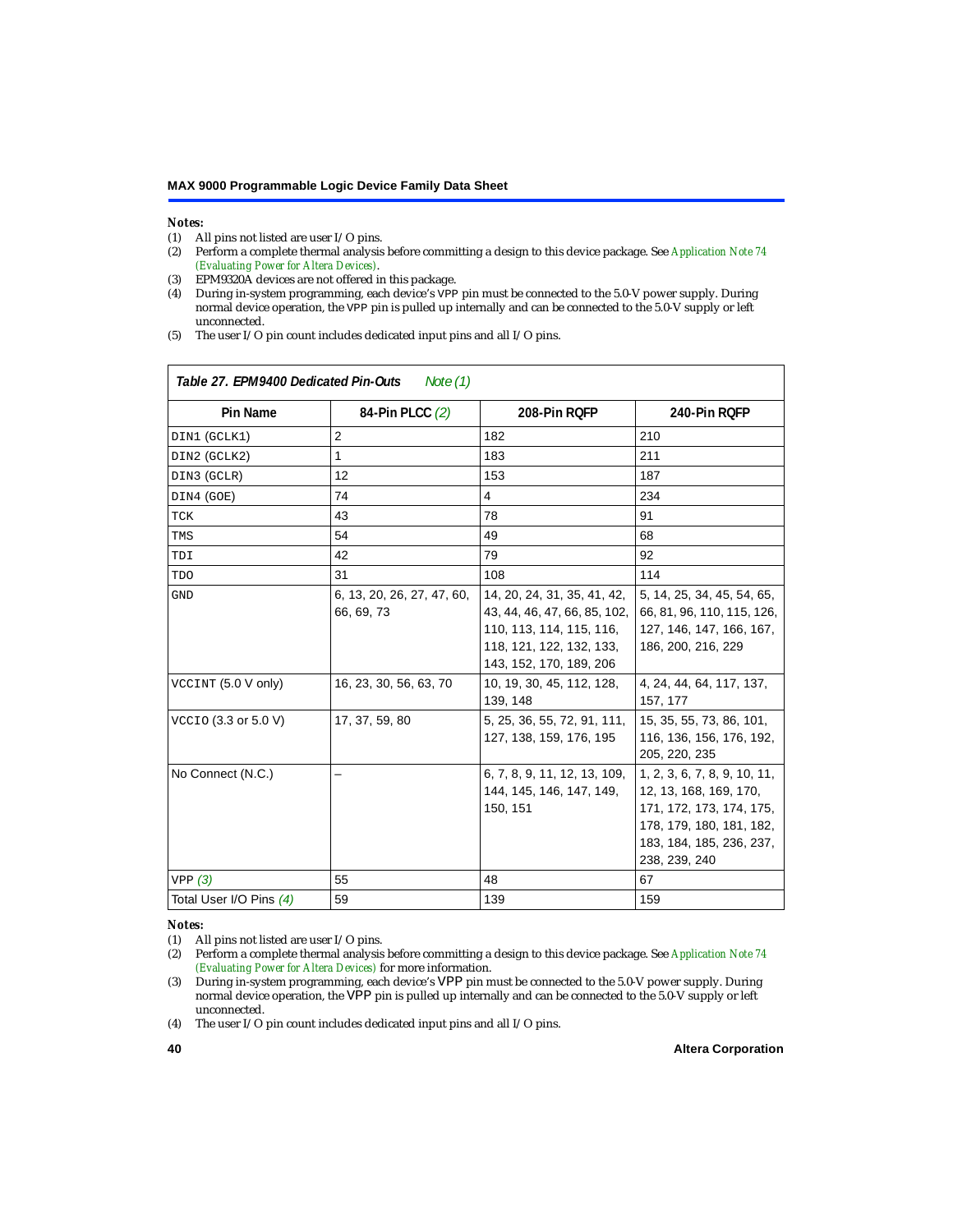| Table 28. EPM9480 Dedicated Pin-Outs<br>Note (1) |                                                                                                                                                   |                                                                                                            |  |  |  |
|--------------------------------------------------|---------------------------------------------------------------------------------------------------------------------------------------------------|------------------------------------------------------------------------------------------------------------|--|--|--|
| Pin Name                                         | 208-Pin ROFP                                                                                                                                      | 240-Pin RQFP                                                                                               |  |  |  |
| DIN1 (GCLK1)                                     | 182                                                                                                                                               | 210                                                                                                        |  |  |  |
| DIN2 (GCLK2)                                     | 183                                                                                                                                               | 211                                                                                                        |  |  |  |
| DIN3 (GCLR)                                      | 153                                                                                                                                               | 187                                                                                                        |  |  |  |
| DIN4 (GOE)                                       | 4                                                                                                                                                 | 234                                                                                                        |  |  |  |
| TCK                                              | 78                                                                                                                                                | 91                                                                                                         |  |  |  |
| TMS                                              | 49                                                                                                                                                | 68                                                                                                         |  |  |  |
| TDI                                              | 79                                                                                                                                                | 92                                                                                                         |  |  |  |
| TDO                                              | 108                                                                                                                                               | 114                                                                                                        |  |  |  |
| GND                                              | 14, 20, 24, 31, 35, 41, 42,<br>43, 44, 46, 47, 66, 85,<br>102, 110, 113, 114, 115,<br>116, 118, 121, 122, 132,<br>133, 143, 152, 170, 189,<br>206 | 5, 14, 25, 34, 45, 54, 65,<br>66, 81, 96, 110, 115, 126,<br>127, 146, 147, 166, 167,<br>186, 200, 216, 229 |  |  |  |
| VCCINT (5.0 V only)                              | 10, 19, 30, 45, 112, 128,<br>139, 148                                                                                                             | 4, 24, 44, 64, 117, 137,<br>157, 177                                                                       |  |  |  |
| VCCIO (3.3 or 5.0 V)                             | 5, 25, 36, 55, 72, 91, 111,<br>127, 138, 159, 176, 195                                                                                            | 15, 35, 55, 73, 86, 101,<br>116, 136, 156, 176, 192,<br>205, 220, 235                                      |  |  |  |
| No Connect (N.C.)                                | 6, 7, 8, 9, 109, 149, 150,<br>151                                                                                                                 | 1, 2, 3, 178, 179, 180,<br>181, 182, 183, 184, 185,<br>236, 237, 238, 239, 240                             |  |  |  |
| VPP(2)                                           | 48                                                                                                                                                | 67                                                                                                         |  |  |  |
| Total User I/O Pins (3)                          | 146                                                                                                                                               | 175                                                                                                        |  |  |  |

#### *Notes:*

- <span id="page-40-0"></span>(1) All pins not listed are user I/O pins.
- <span id="page-40-1"></span>(2) During in-system programming, each device's VPP pin must be connected to the 5.0-V power supply. During normal device operation, the VPP pin is pulled up internally and can be connected to the 5.0-V supply or left unconnected.
- <span id="page-40-2"></span>(3) The user I/O pin count includes dedicated input pins and all I/O pins.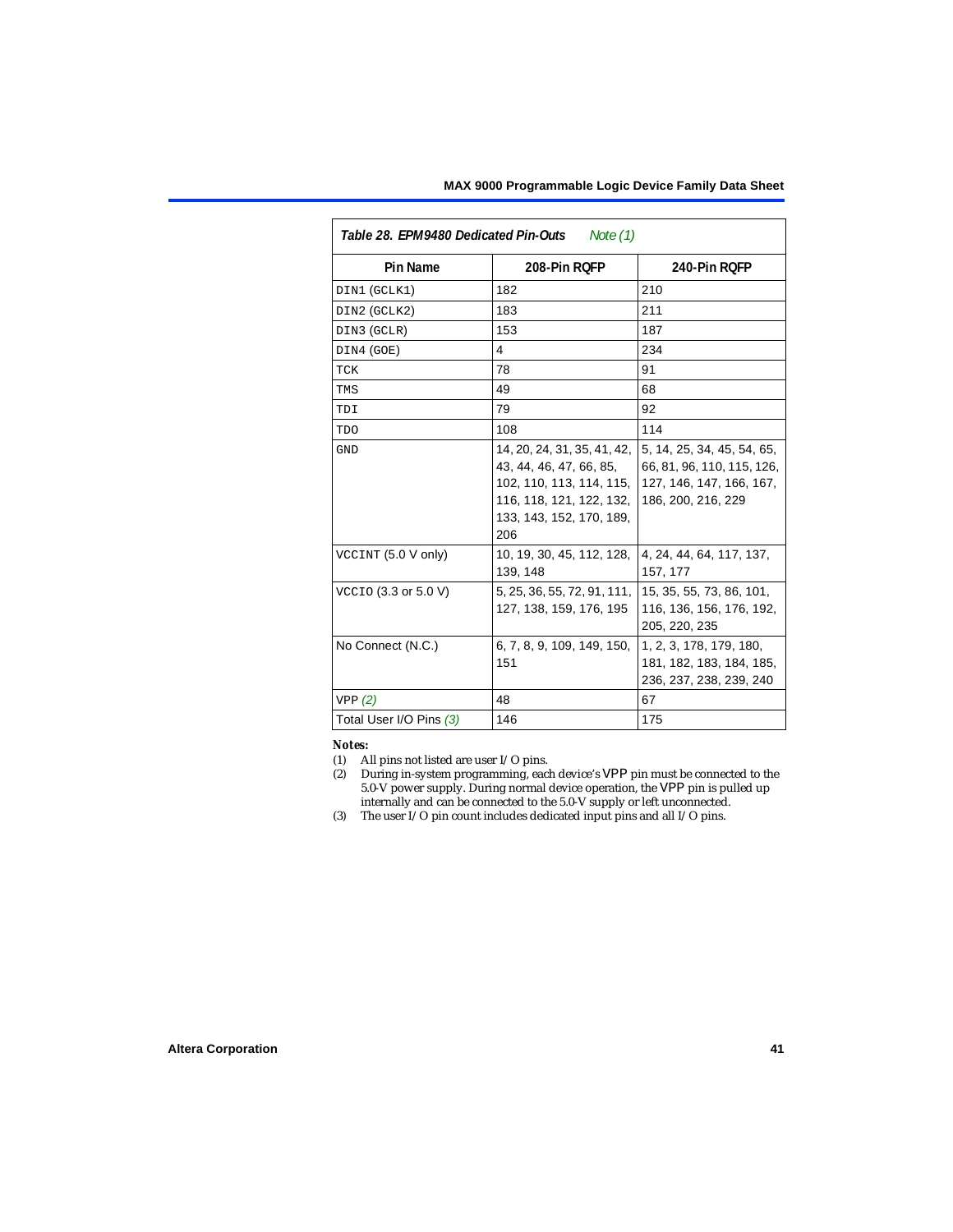<span id="page-41-0"></span>

| Table 29. EPM9560 & EPM9560A Dedicated Pin-Outs (Part 1 of 2)<br>Note $(1)$ |                                                                                                                                                         |                                                                                                                  |                                                                                                                                                                                    |                                                                                                                        |                                                                                                                                                                                                                                       |  |  |
|-----------------------------------------------------------------------------|---------------------------------------------------------------------------------------------------------------------------------------------------------|------------------------------------------------------------------------------------------------------------------|------------------------------------------------------------------------------------------------------------------------------------------------------------------------------------|------------------------------------------------------------------------------------------------------------------------|---------------------------------------------------------------------------------------------------------------------------------------------------------------------------------------------------------------------------------------|--|--|
| Pin Name                                                                    | 208-Pin RQFP                                                                                                                                            | 240-Pin RQFP                                                                                                     | 280-Pin PGA (2)                                                                                                                                                                    | 304-Pin RQFP (2)                                                                                                       | 356-Pin BGA                                                                                                                                                                                                                           |  |  |
| DIN1<br>(GCLK1)                                                             | 182                                                                                                                                                     | 210                                                                                                              | V10                                                                                                                                                                                | 266                                                                                                                    | AD13                                                                                                                                                                                                                                  |  |  |
| DIN2<br>(GCLK2)                                                             | 183                                                                                                                                                     | 211                                                                                                              | U10                                                                                                                                                                                | 267                                                                                                                    | AF14                                                                                                                                                                                                                                  |  |  |
| DIN3 (GCLR)                                                                 | 153                                                                                                                                                     | 187                                                                                                              | V17                                                                                                                                                                                | 237                                                                                                                    | AD1                                                                                                                                                                                                                                   |  |  |
| DIN4 (GOE)                                                                  | 4                                                                                                                                                       | 234                                                                                                              | W2                                                                                                                                                                                 | 296                                                                                                                    | AC24                                                                                                                                                                                                                                  |  |  |
| TCK                                                                         | 78                                                                                                                                                      | 91                                                                                                               | A <sub>9</sub>                                                                                                                                                                     | 114                                                                                                                    | A18                                                                                                                                                                                                                                   |  |  |
| TMS                                                                         | 49                                                                                                                                                      | 68                                                                                                               | D6                                                                                                                                                                                 | 85                                                                                                                     | E23                                                                                                                                                                                                                                   |  |  |
| TDI                                                                         | 79                                                                                                                                                      | 92                                                                                                               | C <sub>11</sub>                                                                                                                                                                    | 115                                                                                                                    | A13                                                                                                                                                                                                                                   |  |  |
| <b>TDO</b>                                                                  | 108                                                                                                                                                     | 114                                                                                                              | A18                                                                                                                                                                                | 144                                                                                                                    | D <sub>3</sub>                                                                                                                                                                                                                        |  |  |
| GND                                                                         | 14, 20, 24, 31, 35,<br>41, 42, 43, 44, 46,<br>47, 66, 85, 102,<br>110, 113, 114,<br>115, 116, 118,<br>121, 122, 132,<br>133, 143, 152,<br>170, 189, 206 | 5, 14, 25, 34, 45,<br>54, 65, 66, 81, 96,<br>110, 115, 126,<br>127, 146, 147,<br>166, 167, 186,<br>200, 216, 229 | D4, D5, D16, E4,<br>E5, E6, E15, E16,<br>F5, F15, G5, G15,<br>H5, H15, J5, J15,<br>K5, K15, L5, L15,<br>M5, M15, N5,<br>N15, P4, P5, P15,<br>P16, R4, R5, R15,<br>R16, T4, T5, T16 | 13, 22, 33, 42, 53,<br>62, 73, 74, 102,<br>121, 138, 155,<br>166, 167, 186,<br>187, 206, 207,<br>226, 254, 273,<br>290 | A9, A22, A25,<br>A26, B25, B26,<br>D2, E1, E26, F2,<br>G1, G25, G26,<br>H2, J1, J25, J26,<br>K2, L26, M26, N1,<br>N25, P26, R2, T1,<br>U2, U26, V1, V25,<br>W25, Y26, AA2,<br>AB1, AB26,<br>AC26, AE1, AF1,<br>AF2, AF4, AF7,<br>AF20 |  |  |
| VCCINT<br>$(5.0 V$ only)                                                    | 10, 19, 30, 45,<br>112, 128, 139,<br>148                                                                                                                | 4, 24, 44, 64, 117,<br>137, 157, 177                                                                             | D15, E8, E10,<br>E12, E14, R7, R9,<br>R11, R13, R14,<br>T14                                                                                                                        | 12, 32, 52, 72,<br>157, 177, 197,<br>217                                                                               | D26, F1, H1, K26,<br>N26, P1, U1,<br>W26, AE26,<br>AF25, AF26                                                                                                                                                                         |  |  |
| <b>VCCIO</b><br>$(3.3 \text{ or } 5.0 \text{ V})$                           | 5, 25, 36, 55, 72,<br>91, 111, 127, 138,<br>159, 176, 195                                                                                               | 15, 35, 55, 73, 86,<br>101, 116, 136,<br>156, 176, 192,<br>205, 220, 235                                         | D14, E7, E9, E11,<br>E13, R6, R8, R10,<br>R12, T13, T15                                                                                                                            | 3, 23, 43, 63, 91,<br>108, 127, 156,<br>176, 196, 216,<br>243, 260, 279                                                | A1, A2, A21, B1,<br>B10, B24, D1,<br>H26, K1, M25,<br>R1, V26, AA1,<br>AC25, AF5, AF8,<br>AF19                                                                                                                                        |  |  |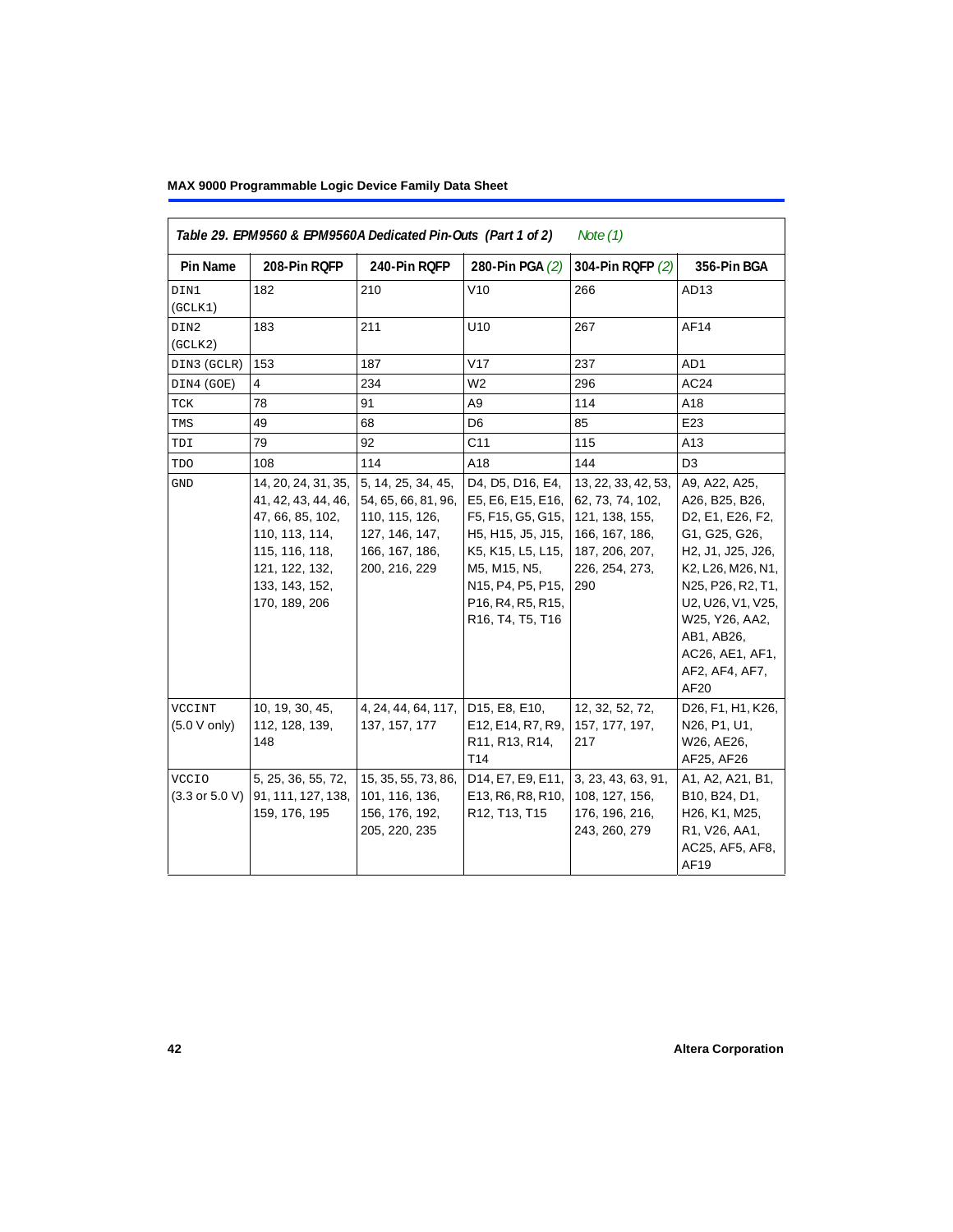| Table 29. EPM9560 & EPM9560A Dedicated Pin-Outs (Part 2 of 2)<br>Note (1) |              |              |                 |                                   |                   |  |  |
|---------------------------------------------------------------------------|--------------|--------------|-----------------|-----------------------------------|-------------------|--|--|
| <b>Pin Name</b>                                                           | 208-Pin RQFP | 240-Pin RQFP | 280-Pin PGA (2) | 304-Pin RQFP (2)                  | 356-Pin BGA       |  |  |
| No Connect                                                                | 109          |              | B6, W1          | 1, 2, 76, 77, 78,                 | B4, B5, B6, B7,   |  |  |
| (N.C.)                                                                    |              |              |                 | 79, 80, 81, 82, 83,               | B8, B9, B11, B12, |  |  |
|                                                                           |              |              |                 | 84, 145, 146, 147, B13, B14, B15, |                   |  |  |
|                                                                           |              |              |                 | 148, 149, 150,                    | B16, B18, B19,    |  |  |
|                                                                           |              |              |                 | 151, 152, 153,                    | B20, B21, B22,    |  |  |
|                                                                           |              |              |                 | 154, 227, 228,                    | B23, C4, C23, D4, |  |  |
|                                                                           |              |              |                 | 229, 230, 231,                    | D23, E4, E22, F4, |  |  |
|                                                                           |              |              |                 | 232, 233, 234,                    | F23, G4, H4, H23, |  |  |
|                                                                           |              |              |                 | 235, 236, 297,                    | J23, K4, L4, L23, |  |  |
|                                                                           |              |              |                 | 298, 299, 300,                    | N4, P4, P23, T4,  |  |  |
|                                                                           |              |              |                 | 301, 302, 303,                    | T23, U4, V4, V23, |  |  |
|                                                                           |              |              |                 | 304                               | W4, Y4, AA4,      |  |  |
|                                                                           |              |              |                 |                                   | AA23, AB4,        |  |  |
|                                                                           |              |              |                 |                                   | AB23, AC23,       |  |  |
|                                                                           |              |              |                 |                                   | AD4, AD23, AE4,   |  |  |
|                                                                           |              |              |                 |                                   | AE5, AE6, AE7,    |  |  |
|                                                                           |              |              |                 |                                   | AE9, AE11,        |  |  |
|                                                                           |              |              |                 |                                   | AE12, AE14,       |  |  |
|                                                                           |              |              |                 |                                   | AE15, AE16,       |  |  |
|                                                                           |              |              |                 |                                   | AE18, AE19,       |  |  |
|                                                                           |              |              |                 |                                   | AE20, AE21,       |  |  |
|                                                                           |              |              |                 |                                   | AE22, AE23        |  |  |
| VPP(3)                                                                    | 48           | 67           | C <sub>4</sub>  | 75                                | E25               |  |  |
| <b>Total User</b><br>I/O Pins $(4)$                                       | 153          | 191          | 216             | 216                               | 216               |  |  |

#### *Notes:*

(1) All pins not listed are user I/O pins.

<span id="page-42-0"></span>(2) EPM9560A devices are not offered in this package.

<span id="page-42-1"></span>(3) During in-system programming, each device's VPP pin must be connected to the 5.0-V power supply. During normal device operation, the VPP pin is pulled up internally and can be connected to the 5.0-V supply or left unconnected.

<span id="page-42-2"></span>(4) The user I/O pin count includes dedicated input pins and all I/O pins.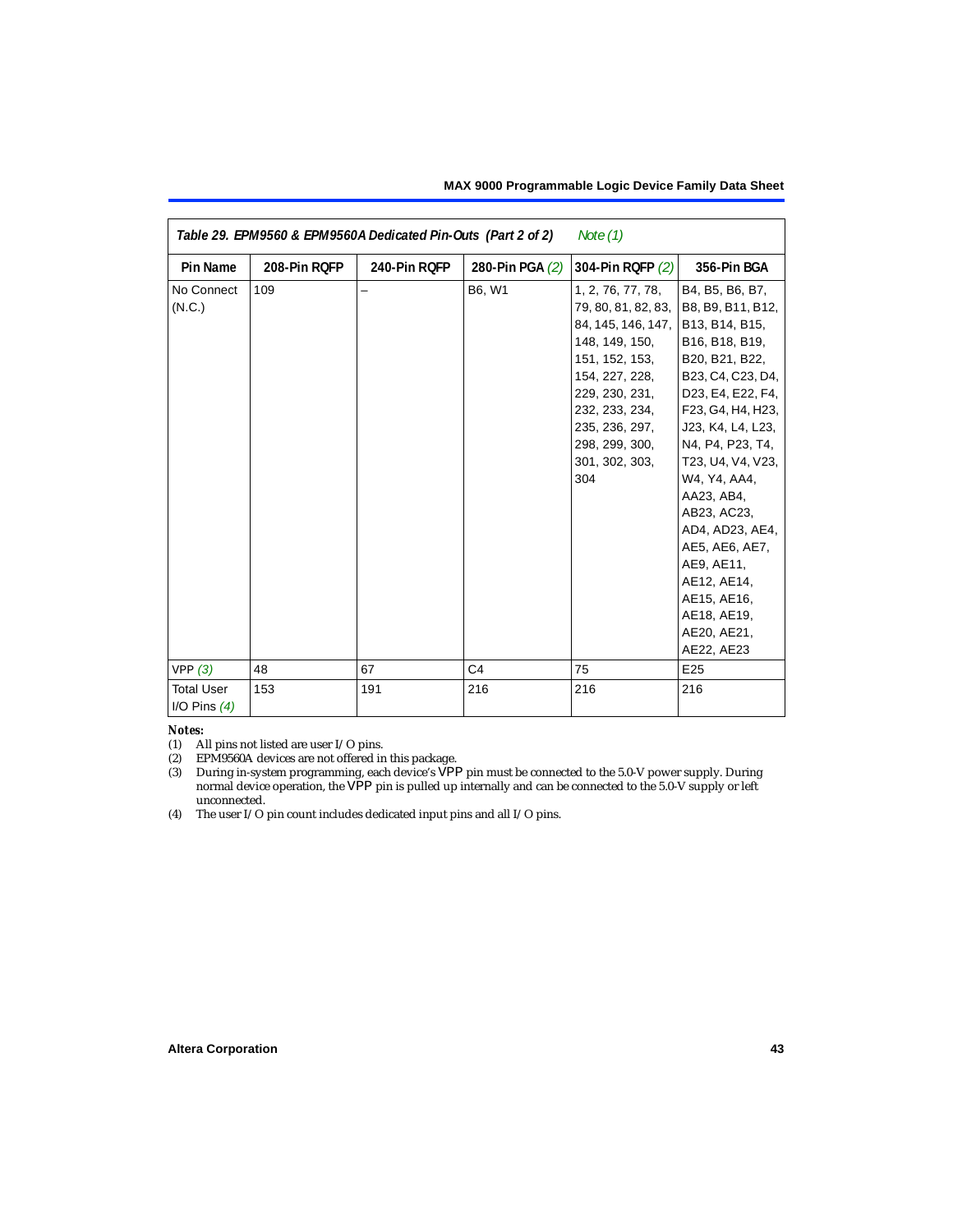# **Revision History**

Information contained in the *MAX 9000 Programmable Logic Device Family Data Sheet* version 6.5 supersedes information published in previous versions.

# **Version 6.5**

Version 6.6 of the *MAX 9000 Programmable Logic Device Family Data Sheet* contains the following change:

- Added [Tables 7](#page-21-0) through [9](#page-21-1).
- Added ["Programming Sequence" on page 20](#page-19-0) and "Programming [Times" on page 20](#page-19-1)

# **Version 6.4**

Version 6.4 of the *MAX 9000 Programmable Logic Device Family Data Sheet* contains the following change: Updated text on [page 23](#page-22-1).

# **Version 6.3**

Version 6.3 of the *MAX 9000 Programmable Logic Device Family Data Sheet* contains the following change: added Note [\(7\)](#page-28-4) to [Table 16](#page-27-0).



101 Innovation Drive San Jose, CA 95134 (408) 544-7000 http://www.altera.com Applications Hotline: (800) 800-EPLD Customer Marketing: (408) 544-7104 Literature Services: lit\_req@altera.com

Copyright © 2003 Altera Corporation. All rights reserved. Altera, The Programmable Solutions Company, the stylized Altera logo, specific device designations, and all other words and logos that are identified as trademarks and/or service marks are, unless noted otherwise, the trademarks and service marks of Altera Corporation in the U.S. and other countries. All other product or service names are the property of their respective holders. Altera products are protected under numerous U.S. and foreign patents and pending applications, maskwork rights, and copyrights. Altera warrants performance of its semiconductor products to current specifications in accordance with Altera's standard warranty, but reserves the right to make changes

to any products and services at any time without notice. Altera assumes no responsibility or liability arising out of the application or use of any information, product, or service described herein except as expressly agreed to in writing by Altera Corporation. Altera customers are advised to obtain the latest version of device specifications before relying on any published information and before placing orders for products or services.



**44 Altera Corporation**